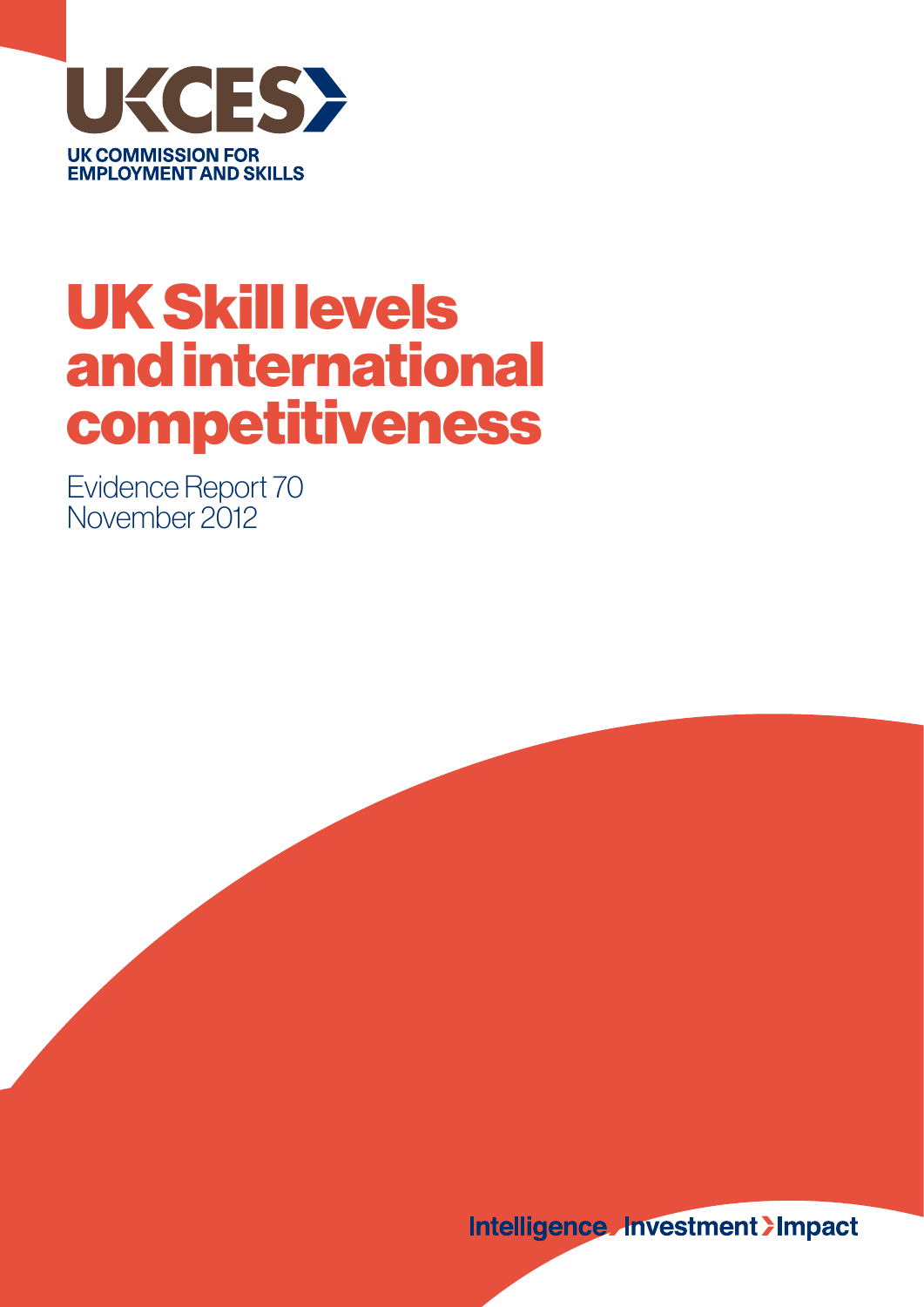# **UK Skill Levels and International Competitiveness**

**Derek L. Bosworth Associate Fellow, Warwick Institute for Employment Research** 

**UK Commission for Employment and Skills** 

**November 2012**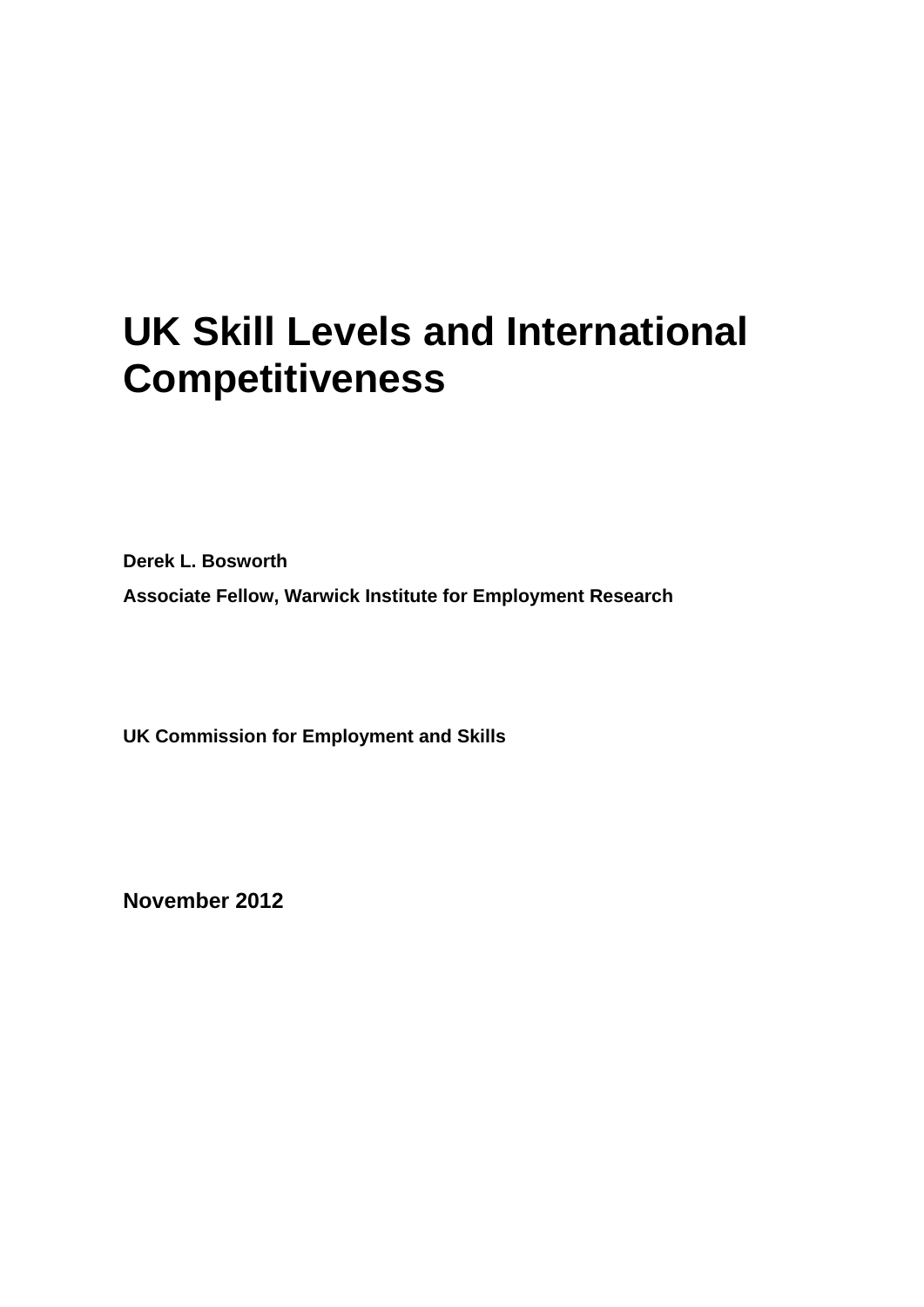# **Foreword**

The UK Commission for Employment and Skills is a social partnership, led by Commissioners from large and small employers, trade unions and the voluntary sector. Our ambition is to transform the UK's approach to investing in the skills of people as an intrinsic part of securing jobs and growth. Our strategic objectives are to:

- Maximise the **impact** of employment and skills policies and employer behaviour to support jobs and growth and secure an internationally competitive skills base;
- Work with businesses to develop the best market solutions which leverage greater **investment** in skills;
- Provide outstanding labour market **intelligence** which helps businesses and people make the best choices for them.

The third objective, relating to intelligence, reflects an increasing outward focus to the UK Commission's research activities, as it seeks to facilitate a better informed labour market, in which decisions about careers and skills are based on sound and accessible evidence. Relatedly, impartial research evidence is used to underpin compelling messages that promote a call to action to increase employers' investment in the skills of their people.

Intelligence is also integral to the two other strategic objectives. In seeking to lever greater investment in skills, the intelligence function serves to identify opportunities where our investments can bring the greatest leverage and economic return. The UK Commission's third strategic objective, to maximise the impact of policy and employer behaviour to achieve an internationally competitive skills base, is supported by the development of an evidence base on best practice: "what works?" in a policy context.

Our research programme provides a robust evidence base for our insights and actions, drawing on good practice and the most innovative thinking. The research programme is underpinned by a number of core principles including the importance of: ensuring '**relevance'** to our most pressing strategic priorities; '**salience'** and effectively translating and sharing the key insights we find; **international benchmarking** and drawing insights from good practice abroad; **high quality** analysis which is leading edge, robust and action orientated; being **responsive** to immediate needs as well as taking a longer term perspective. We also work closely with key partners to ensure a **co-ordinated** approach to research.

i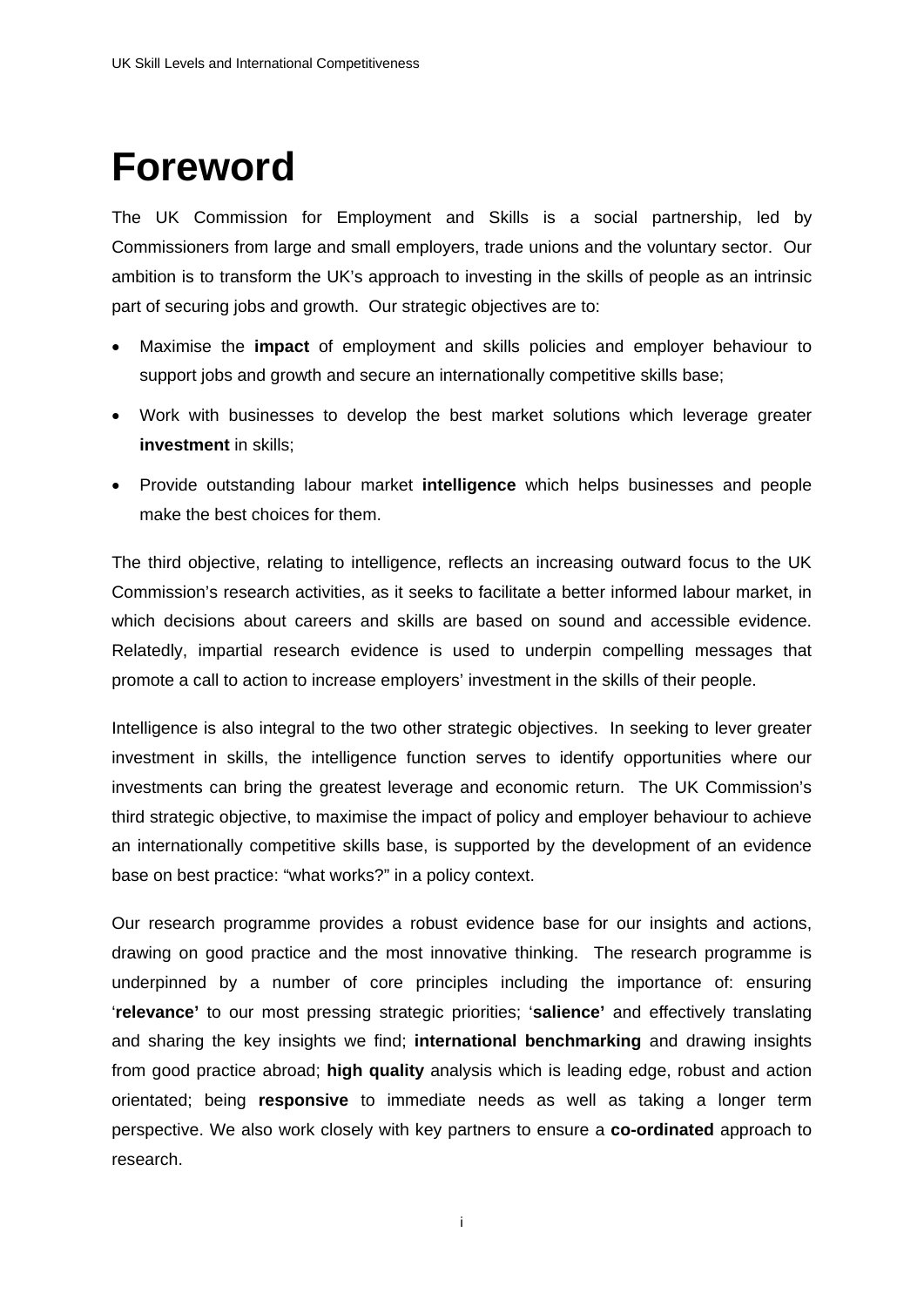This current report provides a short assessment, set in an international context, of recent progress and projected future performance of the UK in respect of the levels of skills held by the population; with formal qualifications used as a proxy for skills. Over the last decade, the UK have made huge progress in growing the skills of its workforce. We have increased those with higher qualifications (at a degree level or above) by more than half and reduced those with no qualifications by a third. However, when the UK's performance is set in an international context it becomes clear that other nations are increasing their skill levels more rapidly. At current rates of progress the UK runs the risk of falling behind. This is a real concern when viewed in the context of the UK's overall competitiveness in global markets.

Sharing the findings of our research and engaging with our audience is important to further develop the evidence on which we base our work. Evidence Reports are our chief means of reporting our detailed analytical work. All of our outputs can be accessed on the UK Commission's website at www.ukces.org.uk

But these outputs are only the beginning of the process and we are engaged in other mechanisms to share our findings, debate the issues they raise and extend their reach and impact. These mechanisms include our *Changing Behaviour in Skills Investment* seminar series and the use of a range of online media to communicate key research results.

We hope you find this report useful and informative. If you would like to provide any feedback or comments, or have any queries please e-mail info@ukces.org.uk, quoting the report title or series number.

**Lesley Giles Deputy Director UK Commission for Employment and Skills**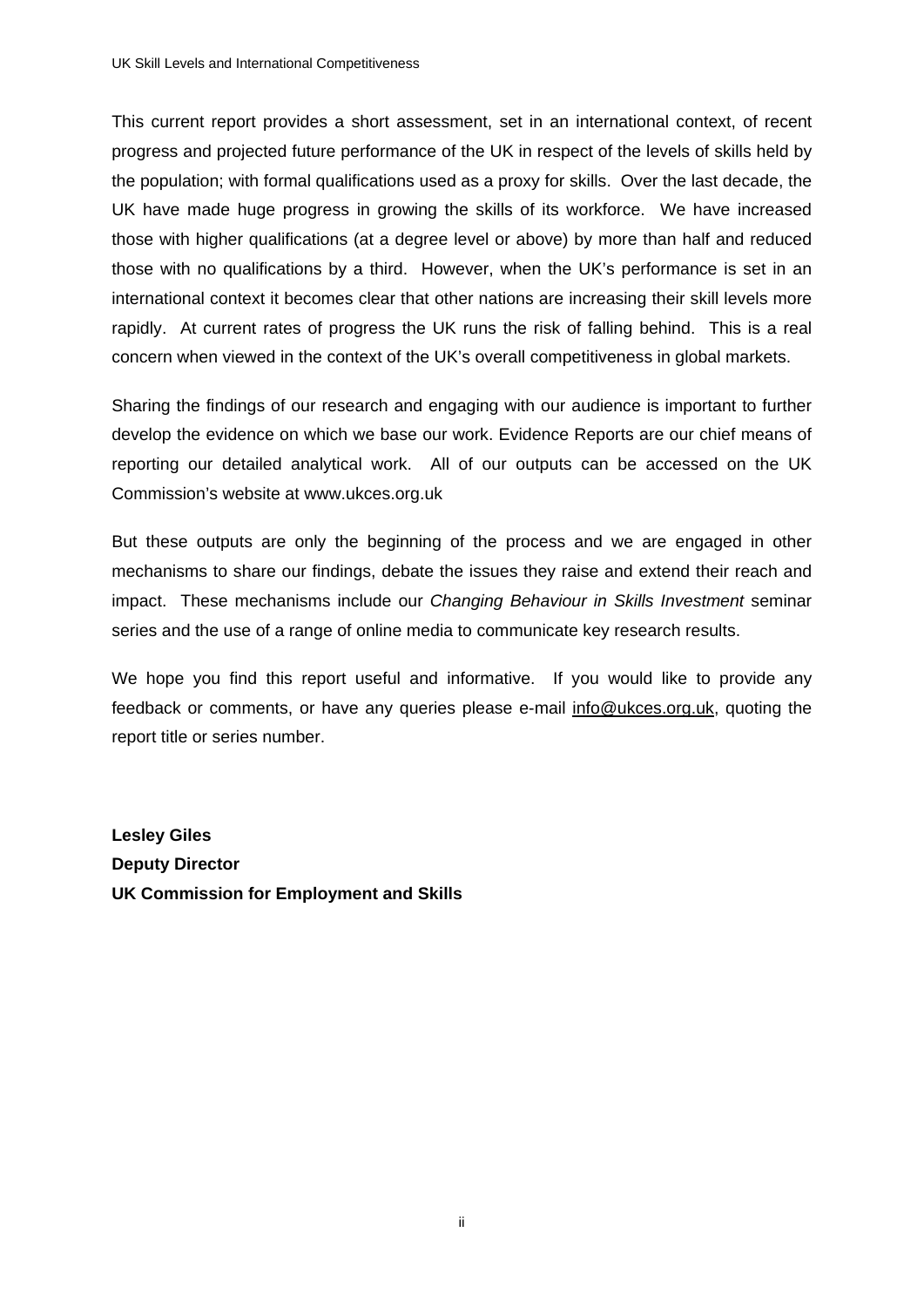# **Table of Contents**

| 1            |     |                                                                        |  |  |  |  |  |  |  |  |
|--------------|-----|------------------------------------------------------------------------|--|--|--|--|--|--|--|--|
| $\mathbf{2}$ |     |                                                                        |  |  |  |  |  |  |  |  |
|              | 2.1 |                                                                        |  |  |  |  |  |  |  |  |
|              | 2.2 |                                                                        |  |  |  |  |  |  |  |  |
|              | 2.3 |                                                                        |  |  |  |  |  |  |  |  |
|              | 2.4 |                                                                        |  |  |  |  |  |  |  |  |
|              | 2.5 |                                                                        |  |  |  |  |  |  |  |  |
|              | 2.6 |                                                                        |  |  |  |  |  |  |  |  |
|              | 2.7 |                                                                        |  |  |  |  |  |  |  |  |
| 3            |     |                                                                        |  |  |  |  |  |  |  |  |
|              | 3.1 |                                                                        |  |  |  |  |  |  |  |  |
|              | 3.2 | Comparative performance across the nine regions of England  17         |  |  |  |  |  |  |  |  |
| 4            |     | UK's international comparative qualification performance 21            |  |  |  |  |  |  |  |  |
|              | 4.1 |                                                                        |  |  |  |  |  |  |  |  |
|              | 4.2 |                                                                        |  |  |  |  |  |  |  |  |
|              | 4.3 |                                                                        |  |  |  |  |  |  |  |  |
|              | 4.4 |                                                                        |  |  |  |  |  |  |  |  |
| 5            |     |                                                                        |  |  |  |  |  |  |  |  |
|              |     | Appendix A: The models used to project the profile of qualifications32 |  |  |  |  |  |  |  |  |
|              |     | Appendix B: Comparisons using international skills model37             |  |  |  |  |  |  |  |  |
|              |     |                                                                        |  |  |  |  |  |  |  |  |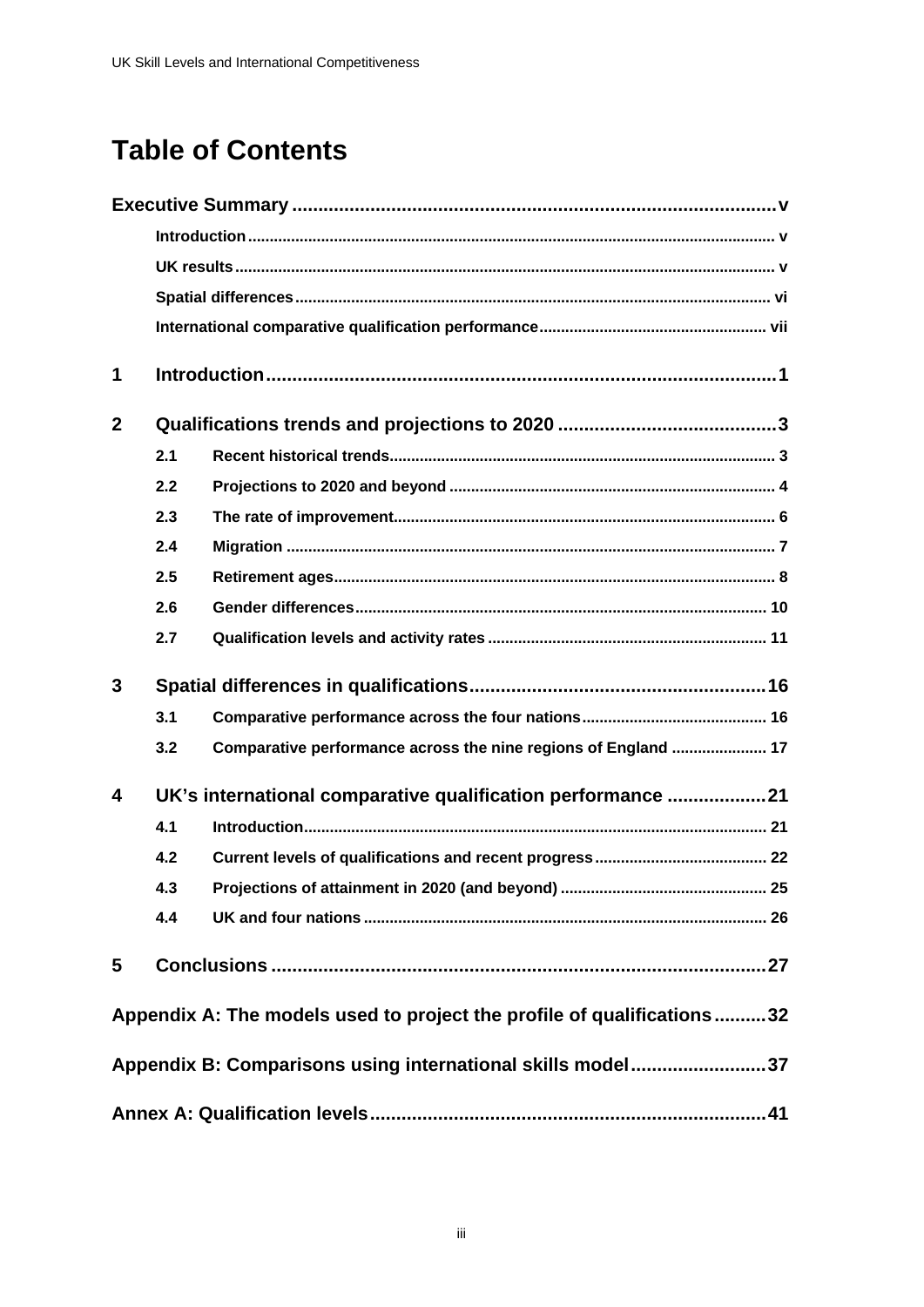# **Table of Graphs and Charts**

| Table 1: Changing distribution of qualifications in the UK (19-64 year olds) 4                    |
|---------------------------------------------------------------------------------------------------|
| Table 2: Projected distribution of qualifications in the UK, 2020 (19-64 year olds) 5             |
|                                                                                                   |
|                                                                                                   |
|                                                                                                   |
|                                                                                                   |
|                                                                                                   |
|                                                                                                   |
| Table 5: Overall activity rates by qualification level, 2010 and 2020, all individuals 12         |
| Figure 4: Economic activity rates (% of population) by qualification level and age; all           |
| Figure 5: Changes in activity rates 2010-2020, by level of qualification 15                       |
|                                                                                                   |
| Figure 6a: Proportion of adults (%) qualified below Level 2 by region, 2010 and 2020  18          |
| Figure 6b: Change in proportion of adults (%) qualified below Level 2, 2010-2020 18               |
| Figure 7a: Proportion of adults (%) qualified at Level 4 and above by region, 2010 and 2020       |
| Figure 7b: Change in proportion of adults (%) qualified at Level 4 and above, 2010-2020 19        |
|                                                                                                   |
|                                                                                                   |
|                                                                                                   |
| Table 10: UK rankings: international and main time series models, 2020, 25-64 38                  |
| Table 11: Current international skills position (UK figure and ranking based on OECD data).<br>39 |
| Table 12: International skills projections 2020 (UK figure and ranking based on international     |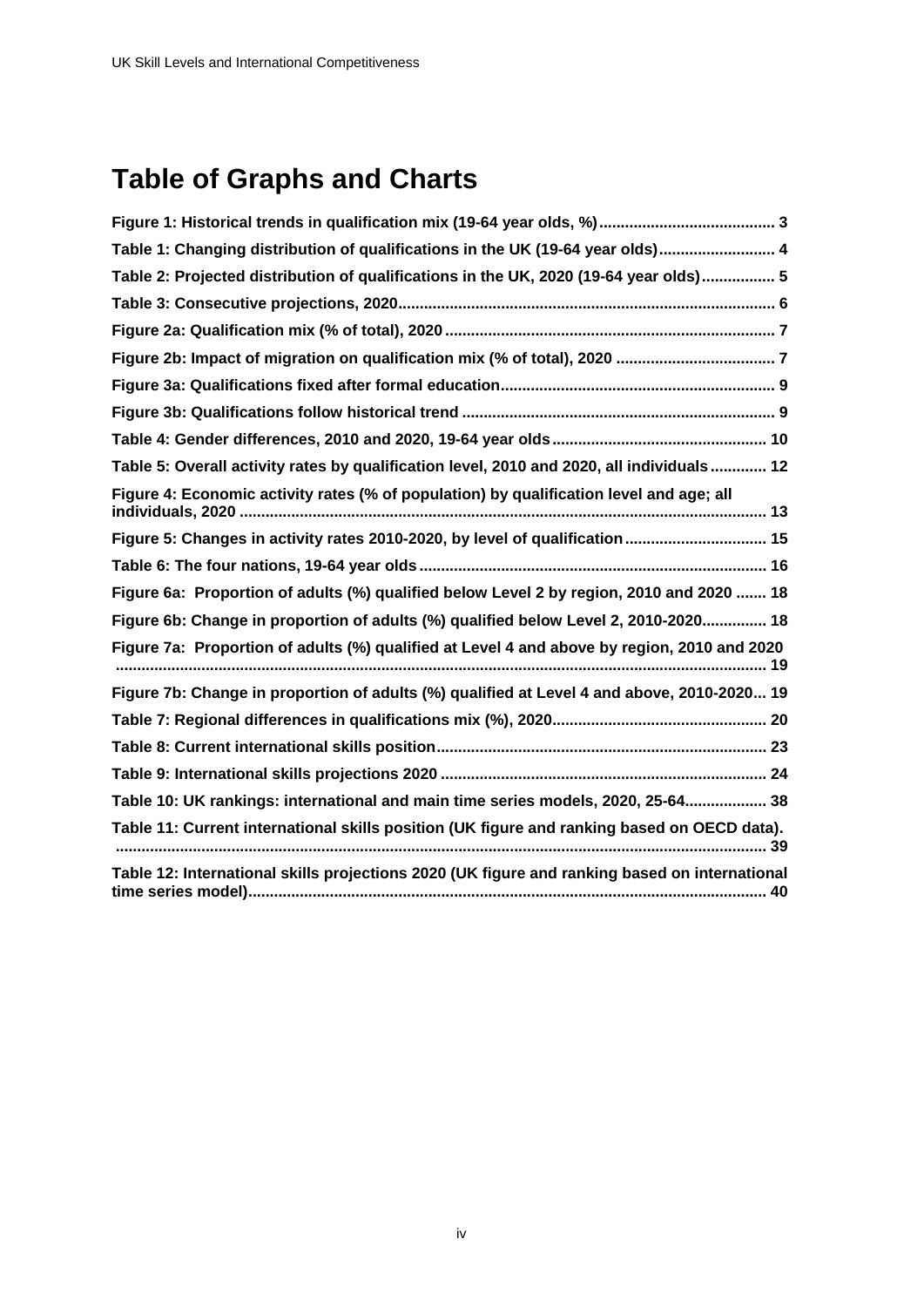# **Executive Summary**

## **Introduction**

The focus of the present report is on the level of skills held by the UK population, as proxied by formal qualifications, both historically and in terms of projections to 2020. The context is the link between higher qualification and skill levels and improvements in productivity and economic performance in an international setting. The report builds on previous analyses of skill levels presented in the Ambition 2020 reports of 2009<sup>1</sup> and 2010<sup>2</sup>. The reader should bear in mind that these projections simply indicate what would happen in the future if recent trends, which themselves are based on survey observations, continue; but many things might impact on their path through to 2020 and beyond, so considerable caution is needed in using these results.

This report assesses skills supply using possession of qualifications as the key measure. It is recognised that qualifications are only one, imperfect, measure of skills. Nonetheless, this analysis of the level of formal qualifications held by individuals is felt to provide a valuable insight in the UK's skills base.

### **UK results**

The trends in qualifications over the last ten years have been strongly in favour of the highest qualification levels $3$  (QCF4 and above) and away from the lowest qualification levels (less than QCF2). The proportion qualified at a high level increased from less than one quarter to more than one third of the population<sup>4</sup>, whilst the proportion with no qualifications or low level qualifications as their highest qualification fell from 37 per cent to 27 per cent.

These historical trends are largely carried forward in the projections to 2020 and beyond. Over the period 2010 to 2020, the proportion qualified to Level 4+ is projected to rise from 34 to 44 per cent (an increase of 4.7 million individuals), while the proportion below Level 2 is projected to fall from 27 to 20 per cent (2.3 million fewer people at this level).

<sup>1</sup> 1 UKCES (UK Commission for Employment and Skills) (2009) *Ambition 2020: World Class Skills and Jobs for the UK. The* 

*<sup>2009</sup> Report.* UKCES, Wath-upon-Dearne. 2 UKCES (UK Commission for Employment and Skills) (2010) *Ambition 2020: World Class Skills and Jobs for the UK. The 2010 Report.* UKCES, Wath-upon-Dearne.

<sup>3</sup> An explanation of the levels used in the report is provided at Annex A. Qualifications are defined here with reference to the Qualifications and Credit Framework (QCF). This is the national credit transfer system for vocational qualifications in England, Wales and Northern Ireland. This framework defines formal qualifications by their level (i.e. level of difficulty) and credit value (how much time the average learner would take to complete the qualification). Scotland has its own qualification framework, the Scottish Credit and Qualifications Framework (SCQF), and its own system of levels. Correspondences between the levels used in QCF / NQF and the SCQF are mapped in *Qualifications can cross boundaries* (SCQF, 2011).<br><sup>4</sup> The results outlined here are for 19-64 year olds unless otherwise stated.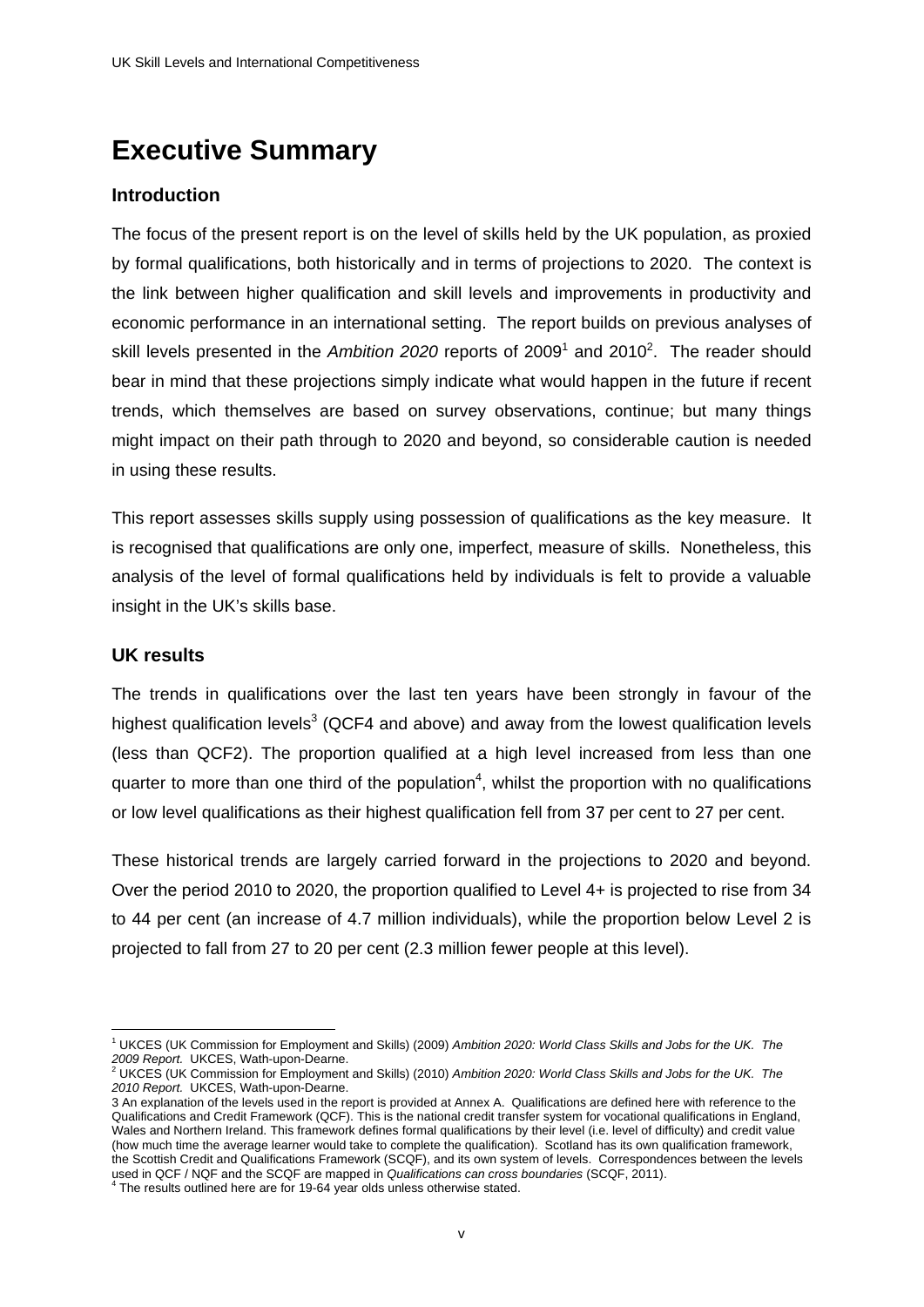The report explores the impact of future migration patterns on UK skill levels. The main effect of net migration is to raise the proportions of the population below Level 2 and Level 4+, but lower them amongst Levels 2 and 3. None of the percentage point changes in qualifications mix are expected to be large (Level 3, the largest, falls by a couple of points).

Changes in retirement age also have a potential bearing on the stock of skills and hence qualifications held by the workforce. It might be expected that an increase in the age of retirement to 70 would raise the proportion of the lower qualified, as younger people tend to be more qualified than older individuals. However, a more complex picture emerges from the projections, with a tendency for the lower qualification levels to decline and the higher levels to rise. One influence is that mortality rates pick up sharply around retirement age, and are higher for people who are qualified at a lower level.

There are important gender differences in qualification levels. In 2010 females start with 34.8 per cent at Level 4+, compared with 32.5 per cent for males, and are projected to have a larger increase of 11.1 versus 9.2 percentage points. In contrast, females start with 28.3 per cent below Level 2 in 2010, compared with 25.9 per cent for males, their projected fall of 9.7 percentage points (2.6 for males) results in a lower proportion of women at this level than men by 2020.

Economic activity rates are higher the higher the qualification level of individuals. However, looking to the future those with no qualifications are projected to have the largest increase in economic activity rates (6 percentage points), whereas for the Level 4+ group, where the rate is already high, it is expected to rise by only 2.9 percentage points. The overall activity rate for all qualification levels is projected to be 83.9 by 2020, a rise of 5.3 percentage points, 2.2 of which arise from improvements in the qualification mix, while 3.1 percentage points come from increased activity at each qualification level. Changes to activity rates at the extremes of working age appear to reflect both the increasing need for young people to obtain higher formal qualifications and, not only older individuals' ability to work for longer, but also their need to off-set pressure on their pensions.

## **Spatial differences**

There are important differences in estimated qualification levels for 2010 across the four nation states. In summary, the most notable of these are:

 Wales performs strongly relative to the UK average in terms of intermediate skills and is somewhat behind the UK average in respect of higher level skills.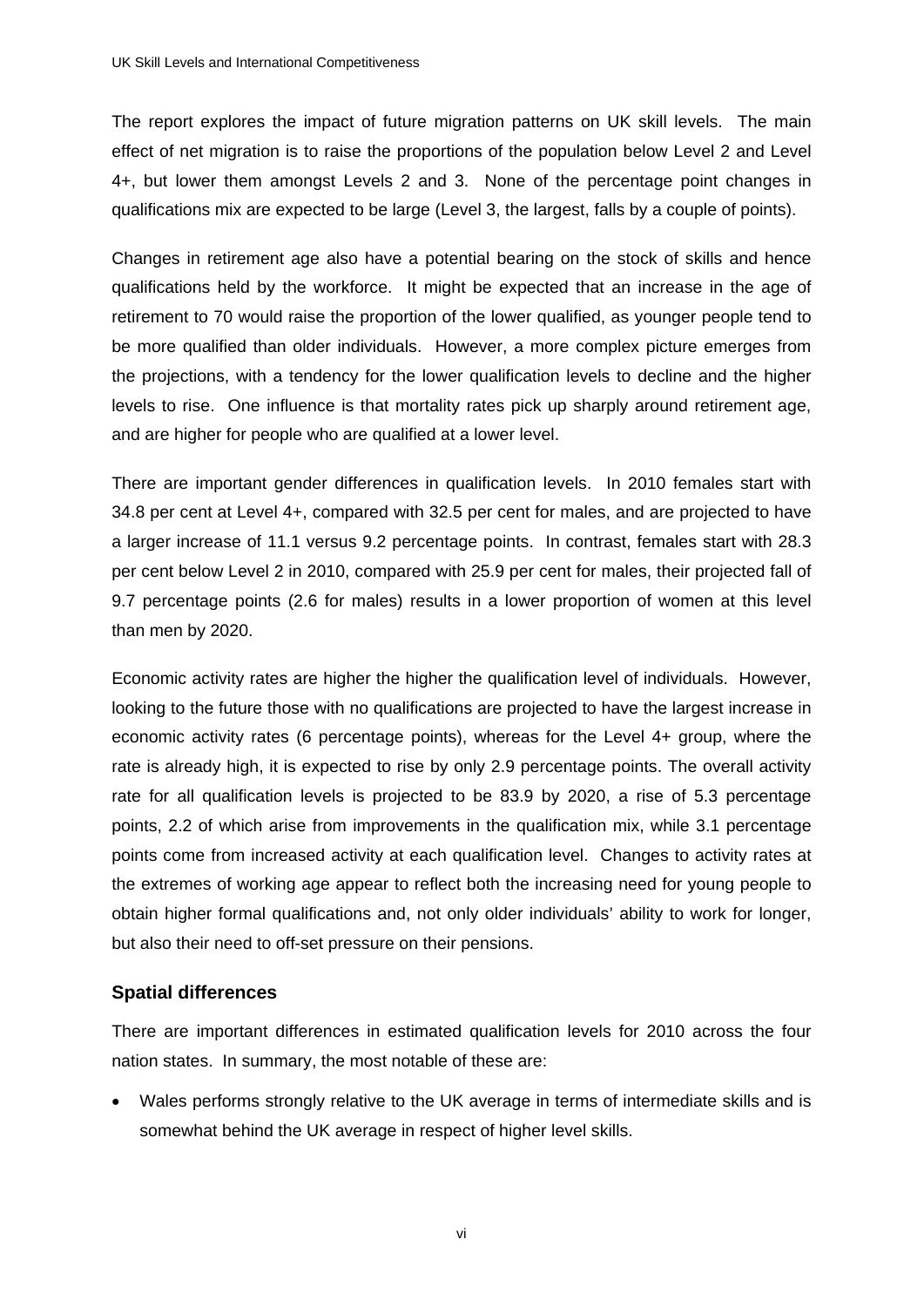- Scotland has a relatively large proportion of people who are qualified at a high level (Level 4+) and a small proportion who are low skilled.
- Northern Ireland performs less well than the UK average in respect of both high level and low level skills.

Scotland has the highest proportion of Level 4+ of the four nation states in 2010 (36.7 per cent) and Northern Ireland the lowest (30.4 per cent). While England has the largest projected increase at Level 4+, this is not sufficient to overtake Scotland by 2020 (45.7 per cent outturn compared with England's 44.2 per cent). Northern Ireland has the lowest projected value (40.3 per cent), but very close to the Welsh figure (40.7 per cent).

Scotland sets off with the lowest proportion below Level 2 (25.0 per cent in 2010) and Northern Ireland the highest (31.0 per cent). Despite having the largest projected decline (8.1 percentage points), Northern Ireland is still expected to have the largest proportion at this level in 2020 (22.9 per cent).

Within England, the lowest proportions below Level 2 in 2010 are in the South East and South West (both 24.0 per cent); while the South West has the lowest projected proportion by 2020 (17.4 per cent). The West Midlands has the largest percentage below Level 2 in 2010 (31.8 per cent), and is projected to be so again in 2020 (23.3 per cent).

London has the highest proportion of those at Level 4+ in 2010 (44.8 per cent), and is projected to be by far the highest in 2020 (59.1 per cent). At 20.6 per cent London's Level 7- 8 category is projected to be around eight percentage points above the next highest region, Eastern England (12.8 per cent). The West Midlands has the lowest Level 4+ proportion in 2010 (27.7 per cent), but, by 2020 the North East (36.2 per cent) is lowest.

## **International comparative qualification performance**

Analysis of the current international skills position and the projections to 2020 for 25-64 year olds paint a mixed picture of the UK's international ranking relative to other member countries of the OECD (Organisation for Economic Co-operation and Development):

- For *Low skills* (Below Upper Secondary level) the UK is currently ranked 21st, but is projected to be 25th by 2020 (i.e. there are 24 out of the 33 other countries with lower proportions).
- The UK's rank for *Intermediate skills* (Upper Secondary) falls slightly from its current position of  $25<sup>th</sup>$ , to  $26<sup>th</sup>$  in 2020.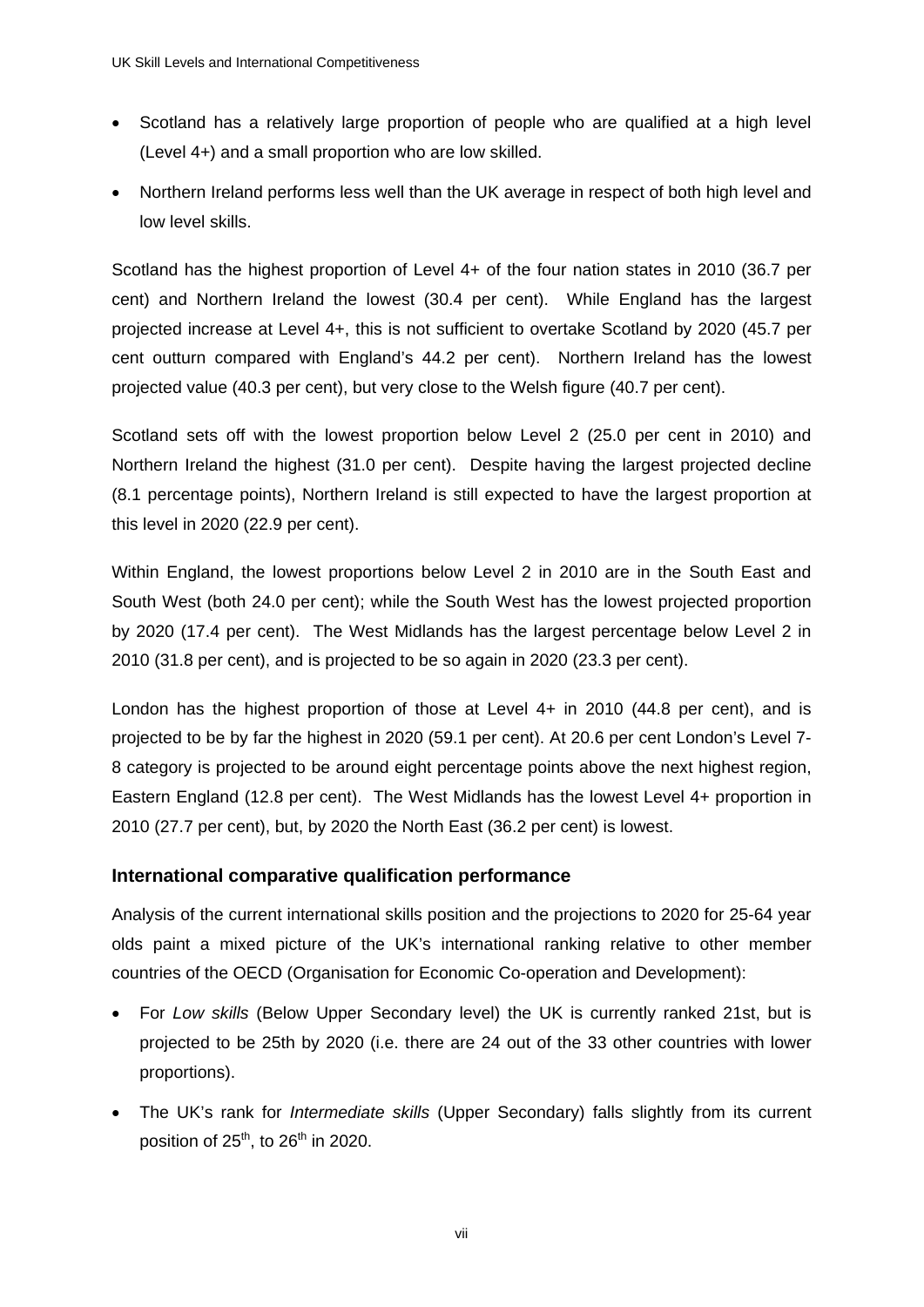The UK's ranking in terms of the proportion of individuals with *Higher skills* (Tertiary*)* improves from a current position of  $13<sup>th</sup>$  to one of  $11<sup>th</sup>$  in 2020.

In comparison to the OECD average, the UK has a greater proportion of people with *Higher skills*, a similar proportion with *Low skills* and a much smaller proportion with *Intermediate skills*.

In contrast, countries like Germany have founded a successful economic strategy on a skills base that is weighted towards *Intermediate skills*, with a relatively small proportion qualified at a *Higher* level but also only a small proportion of the population holding no qualifications or low level qualifications.

It is important to bear in mind that the projected position of the UK in 2020 is based on a continuation of existing trends. It seems highly likely that at least some nations will see an improvement in the "trajectory" of their performance as a result of policy intervention and / or other factors, such as increased demand for higher level skills within their national labour markets.

Taking the results for the four UK home nations for 2020 at face value rankings have been constructed against the other 32 countries for which OECD data exist. It should be noted that the results and rankings for the four nations should be treated as indicative.

The results are discussed by level of qualification:

- There is a four percentage point difference in the proportion of individuals with *Low skills* across the four nation states, and the international rankings range from 24th (Wales) to 28th (Northern Ireland).
- There is a three percentage point difference for *Intermediate skills*, ranging from 37 per cent of individuals in this group in Wales (ranked 25th) to 34 per cent in Scotland (ranked 28th).
- In terms of *Higher level* skills Scotland exhibits the highest proportion (47 per cent, ranked 8th across OECD countries) and Northern Ireland the lowest (43 per cent and ranked 16th).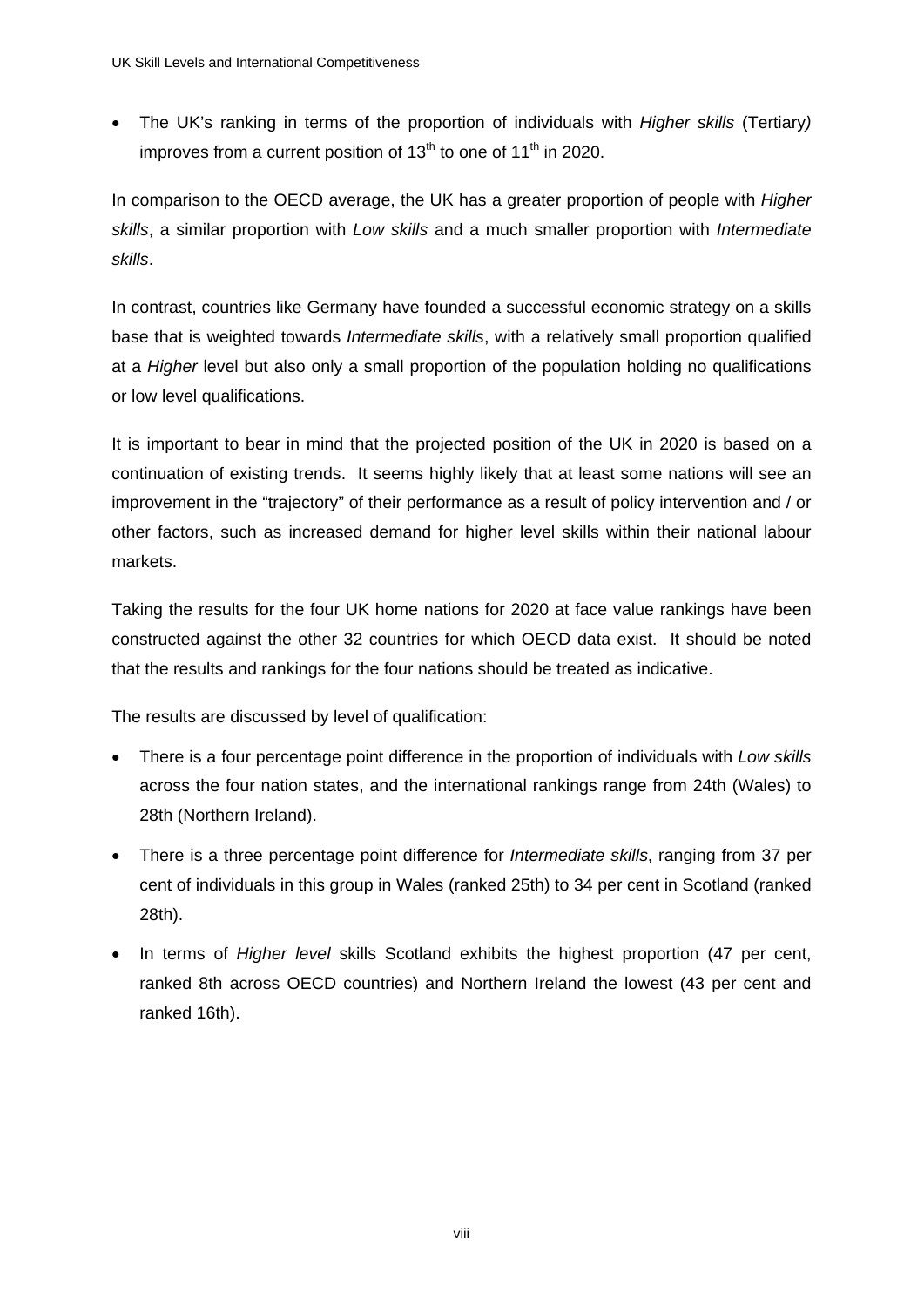# **1 Introduction**

The UK is in the process of transforming and rebalancing its economy, with a view to creating the conditions needed to ensure sustainable recovery over the long term. Sustainable recovery depends both on establishing an environment for the creation of jobs, primarily in the private sector, and having the skilled workforce that is needed to do them to a high standard.

In an unchanging world, this would seem to be a relatively simple task, but many changes are going on which, on the one hand, make this task much more difficult and, nevertheless, on the other, make it an imperative. Key competitor countries are not standing still; they are improving their skills base to offer increasingly high quality products at price levels that the UK finds increasingly difficult to match.

The present report deals with the issue of the profile of skills, as proxied by formal qualifications, in the UK. Where relevant data are available, it presents historical changes and trends, as well as projections through to 2020. It provides a breakdown as to how the picture differs across the four Nation States, the nine planning regions of England and makes an assessment of how the UK is fairing internationally. The comparisons of likely future performance are based upon a variety of models, as set out in Appendix A.

This report updates and builds on previous work by the UK Commission to assess the international skills challenge, as presented in its *Ambition 2020* reports for 2009 and 2010, using an approach designed to provide results that are consistent with this prior analysis.

Some care is needed when talking about the supply of qualifications. In the present report "supply" relates to the skills and qualifications held by the UK population at different points in time. Changes to supply are shaped by individual perceptions at each point in time about what the demand for qualifications and skills will look like in the future (e.g. how many jobs will there be requiring the associated higher qualifications and skills, and what wage premium will be attached to such jobs).

When looking at the supply of skills and qualifications for each of the UK nations and English regions there is also the added dimension to consider of workforce mobility. A relative increase in the demand for labour in a nation or region can attract highly skilled workers from elsewhere in the UK, either as inward commuters or inward migrants, resulting in an improvement in that area's supply of skilled and qualified individuals. No attempt is made to model this kind of mechanism in this report.

1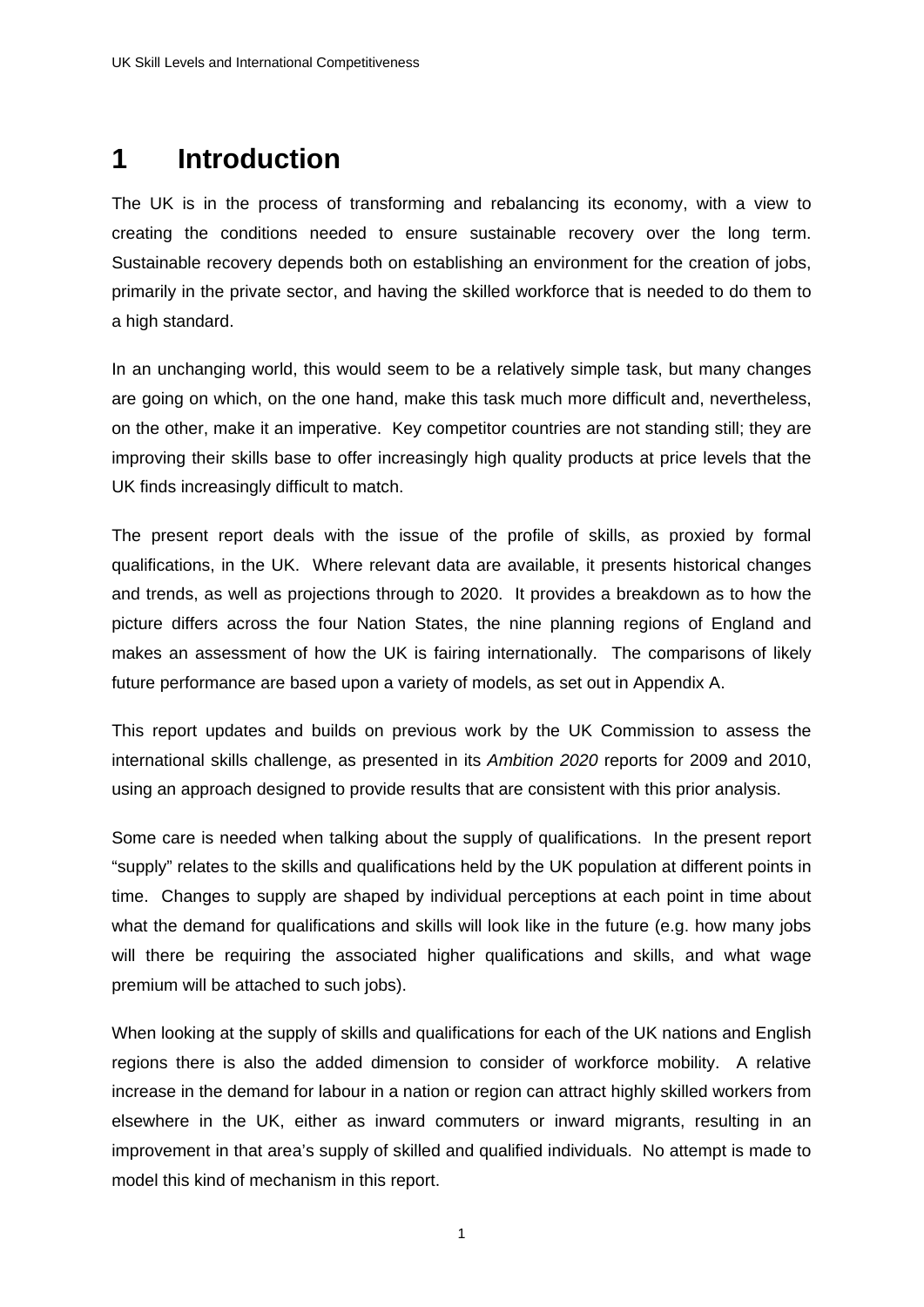As with all projections and forecasts, the forward-looking results presented in this report should be regarded as indicative of likely trends, given a continuation of past patterns of behaviour and performance, rather than precise forecasts of the future.

In addition, the chief source upon which the projections are based is the Labour Force Survey (LFS). Like all surveys, the LFS is subject to sampling error: a degree of inaccuracy caused by observing a sample instead of the whole population. The impact of this issue on the projections is considered in more detail in the technical appendix to this report and in the accompanying technical reports.

Nonetheless, the projections provide a good starting point for assessing the likely trajectory of the UK's comparative international adult skills position, as proxied by qualifications.

The future skills mix of the UK adult population is of critical importance. The increased pace of globalisation and technological change, the changing nature of work and the labour market, and the ageing of populations are among the forces driving demand for a rising threshold of skills. For the individual, enhanced skills contribute to self-fulfilment, higher earnings and employment, and to innovation and productivity. Workforce skills are also a major factor in economic performance and success at the enterprise level. For the economy, there is a positive relationship between attainment and economic growth $5$ .

This report assesses skills supply using possession of qualifications as the key measure and skills and qualifications are often treated as being synonymous. This approach has the advantage that qualifications are easy to count, and data are readily available. However, it is recognised that qualifications are only one, imperfect, measure of skills. There are many individuals who possess skills that are highly valued by employers but who hold no formal qualifications. On the other hand employers may be sceptical of the value of some qualifications. Moreover, a general improvement in qualification levels is of limited benefit if it is not accompanied by the development of the 'right,' economically valuable skills, which employers demand and which can be effectively deployed in the workplace. Nonetheless, this analysis of the level of formal qualifications held by individuals is felt to provide a valuable insight in the UK's skills base.

 5 See, for example, Organisation for Economic Co-operation and Development (OECD) (2004) *Lifelong Learning: Policy Brief*. OECD, Paris.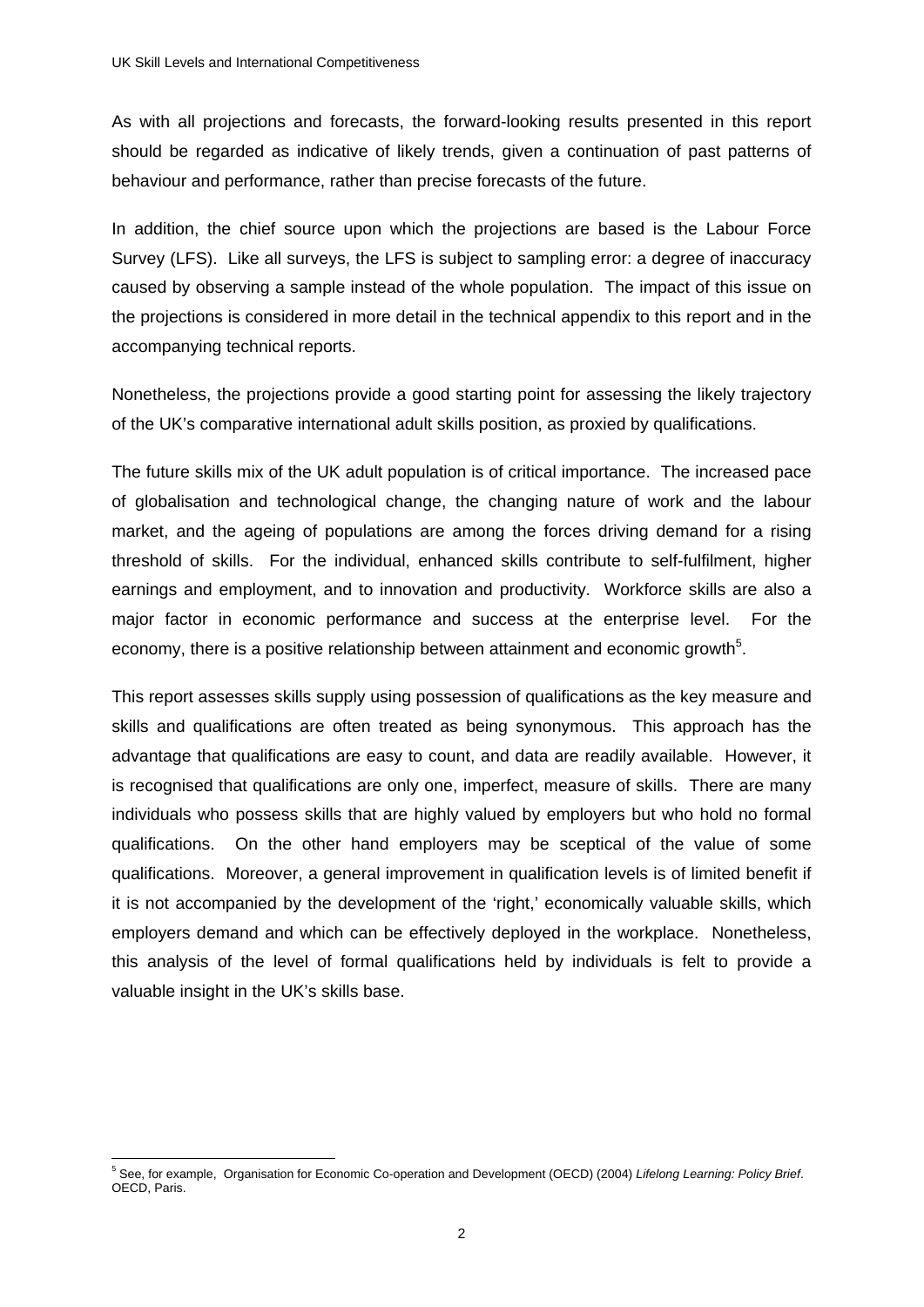# **2 Qualifications trends and projections to 2020**

The main UK qualifications modelling draws on a linear time series model, which was developed by HM Treasury for the Leitch Review of long term skills needs (see Appendix A for details of the model, as well as other models used elsewhere in the report). This model uses historical Labour Force Survey (LFS) data, broken down by gender and year of age (for those of working age) for six qualification levels (see Annex A for further information on levels). Individuals are allocated to a particular qualification level according to the highest qualification they hold.

# **2.1 Recent historical trends**

Figure 1 and Table 1 set out the main historical trends. Figure 1 indicates the considerable improvement that has occurred at Level 4 and above. While Table 1 indicates that Level 4-6 had a larger percentage point increase than Level 7-8 (5.6 compared with 4.2), the latter doubled in absolute size over the period (compared with a 22 per cent increase in the proportion at Level 4-6). Levels 2 and 3 remained almost constant over the period, rising very slightly from 2000 to 2010 (0.5 and 0.8 percentage points respectively). Declines took place at Level 1 and amongst those with no qualifications (2 and 7.5 percentage points respectively).





*Source: Time series model*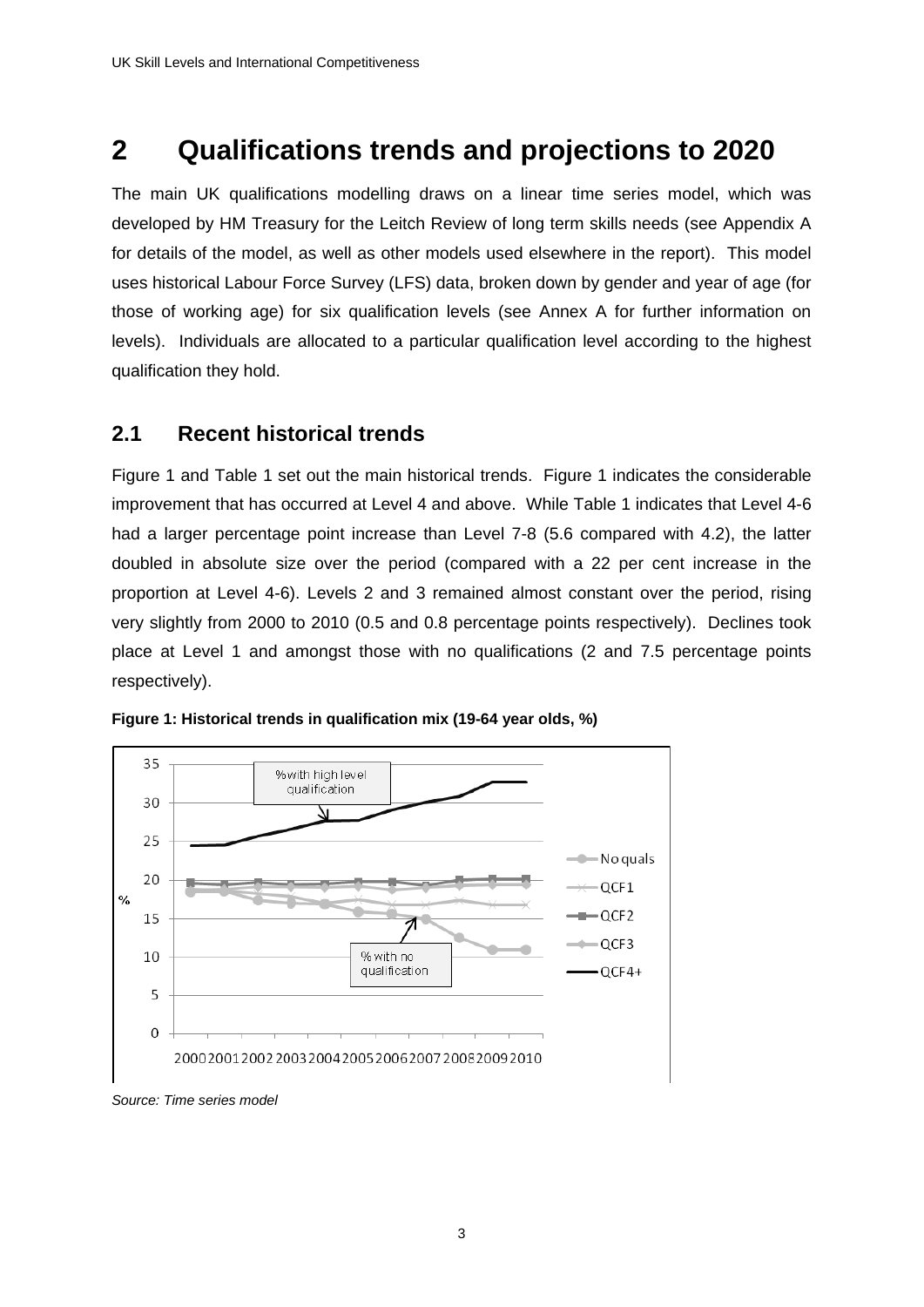Table 1 further brings home the size of these changes in terms of the numbers of individuals involved. Over the ten year period, the number of individuals with Level 4+ rose by close to 4.5 million (almost a 10 percentage point rise), while those below level 2 fell by just under 3 million (a 10 percentage point fall). These changes took place against a population increase amongst 19-64 year olds of nearly 2.5 million.

|                    |       | 2000        |       | 2010        | 2000-2010 Change<br>Percentage |             |  |
|--------------------|-------|-------------|-------|-------------|--------------------------------|-------------|--|
|                    | %     | Nos ('000s) | %     | Nos ('000s) | point                          | Nos ('000s) |  |
| Level 7-8          | 3.8   | 1,359       | 8.0   | 3,035       | 4.2                            | 1,676       |  |
| Level 4-6          | 20.1  | 7,089       | 25.7  | 9,721       | 5.6                            | 2,631       |  |
| Level $4+$         | 23.9  | 8,449       | 33.7  | 12,756      | 9.8                            | 4,306       |  |
| Level 3            | 18.9  | 6,663       | 19.7  | 7,446       | 0.8                            | 783         |  |
| Level 2            | 20.2  | 7,126       | 19.7  | 7,437       | $-0.5$                         | 311         |  |
| Level $<$ 2        | 37.1  | 13,107      | 27.0  | 10,199      | $-10.1$                        | $-2,908$    |  |
| Level 1            | 19.3  | 6,805       | 16.4  | 6,187       | $-2.9$                         | $-619$      |  |
| No Qualifications  | 17.8  | 6,301       | 10.6  | 4,013       | $-7.2$                         | $-2,289$    |  |
| All qualifications | 100.0 | 35,345      | 100.0 | 37,838      | 0.0                            | 2,493       |  |

**Table 1: Changing distribution of qualifications in the UK (19-64 year olds)** 

*Source: Time series model.* 

*Note: "No qualifications" are all individuals below Level 1 and, therefore, include some individuals with Entry Level qualifications.* 

# **2.2 Projections to 2020 and beyond**

The projections of future qualification levels are undertaken separately for males and females, by year of age (16 to 69), using either the last 10 years of historical data or the last five years. Immigrants and emigrants are modelled separately, in an attempt to identify the effects of net migration on qualification levels. These projections simply indicate what would happen in the future if recent trends continue, but many things might impact on their path through to 2020 and beyond, so considerable caution is needed in using these results.

The results based upon the trends over the ten years, 2000 to 2010, are set out in Table 2. It can be seen that the proportion qualified to Level 4+ is projected to rise from 33.7 to 44.1 per cent over this period (a 10.4 percentage point increase). As in the historical period, the percentage point rise is larger for Level 4-6 than Level 7-8 (5.8 compared with 4.6), but as a percentage of the 2010 base, Level 7-8 shows a larger rise. The largest fall is in those with no qualifications (a reduction in share of 4.9 percentage points, or a fall of 46 per cent compared with its 2010 value), which comprises the majority of the 6.9 percentage point fall in the below Level 2 group. In fact all levels of qualification other than the highest two show falls, although some of these are quite modest.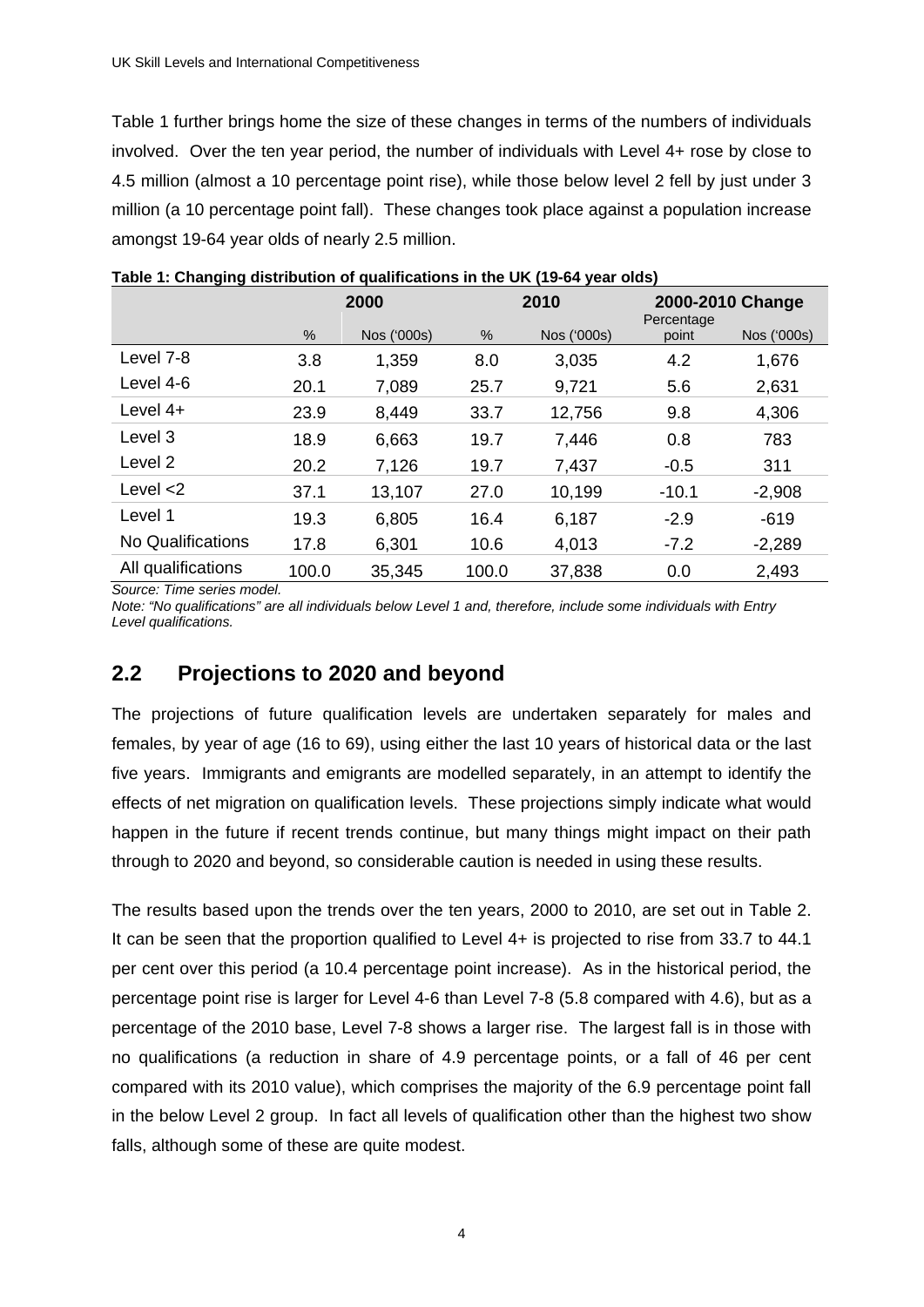|                    |       | 2010        |       | 2020        | 2010-2020 Change<br>Percentage |             |  |
|--------------------|-------|-------------|-------|-------------|--------------------------------|-------------|--|
|                    | $\%$  | Nos ('000s) | $\%$  | Nos ('000s) | point                          | Nos ('000s) |  |
| Level 7-8          | 8.0   | 3,035       | 12.6  | 4,969       | 4.6                            | 1,934       |  |
| Level 4-6          | 25.7  | 9,721       | 31.5  | 12,441      | 5.8                            | 2,720       |  |
| Level $4+$         | 33.7  | 12,756      | 44.1  | 17,410      | 10.4                           | 4,654       |  |
| Level 3            | 19.7  | 7,446       | 17.2  | 6,782       | $-2.5$                         | $-664$      |  |
| Level 2            | 19.7  | 7,437       | 18.6  | 7,347       | $-1.0$                         | $-89$       |  |
| Level $<$ 2        | 27.0  | 10,199      | 20.0  | 7,906       | $-6.9$                         | $-2,293$    |  |
| Level 1            | 16.4  | 6,187       | 14.3  | 5,649       | $-2.0$                         | $-538$      |  |
| No Qualifications  | 10.6  | 4,013       | 5.7   | 2,257       | $-4.9$                         | $-1,756$    |  |
| All qualifications | 100.0 | 37,838      | 100.0 | 39,445      | 0.0                            | 1,607       |  |

| Table 2: Projected distribution of qualifications in the UK, 2020 (19-64 year olds) |  |  |  |
|-------------------------------------------------------------------------------------|--|--|--|
|-------------------------------------------------------------------------------------|--|--|--|

*Source: Time series model.* 

1

*Note: "No qualifications" are all individuals below Level 1 and, therefore, include some individuals with Entry Level qualifications.* 

Comparing the results in Table 1 and Table 2, it can be seen that the rise in the number of individuals holding Level 4+ is projected to be even larger in absolute terms over the period 2010 to 2020 than over 2000 to 2010 (4.7 compared with 4.3 million), although the fall in below Level 2 is slightly more modest (2.3 compared with 2.9 million). This larger increase in the absolute number of those at Level 4 or above takes place against a background in which the increase in the UK population of age 19-64 over the projected period to 2020 is less than in the previous ten years (1.6 compared with 2.5 million) – an indication of the strength in the trends towards the highest levels of qualifications, driven, in part, by the growth of jobs in higher level occupations.<sup>6</sup>

Taking the projections forward to 2025 suggests that most of the trends continue in the same vein, although many things will impact on the actual outcomes in the interim. Level 4+ continues to rise by a further 3.7 percentage points (1.7 million individuals) from 2020 to 2025, while those at below Level 2 fall by a modest 0.7 percentage points (203,000 individuals). The bottoming out of the lowest skill levels occurs because a lower limit of 5 per cent is applied to each of the two levels (by gender and year of age), a figure which is broadly in line with international evidence (see Section 4 below).<sup>7</sup>

<sup>6</sup> Wilson, R.A. and K. Homenidou (2011). *Working Futures* 2010-2020*: Main Report*. UK Commission for Employment and Skills. Wath-upon-Dearne. This report raises the issue as to the ways in which the projected large increase in supply of highly and very highly qualified individuals will be absorbed by the economy.

 $^7$  This would eventually happen without the 5 per cent lower limit, as there is an absolute limit of zero for both levels.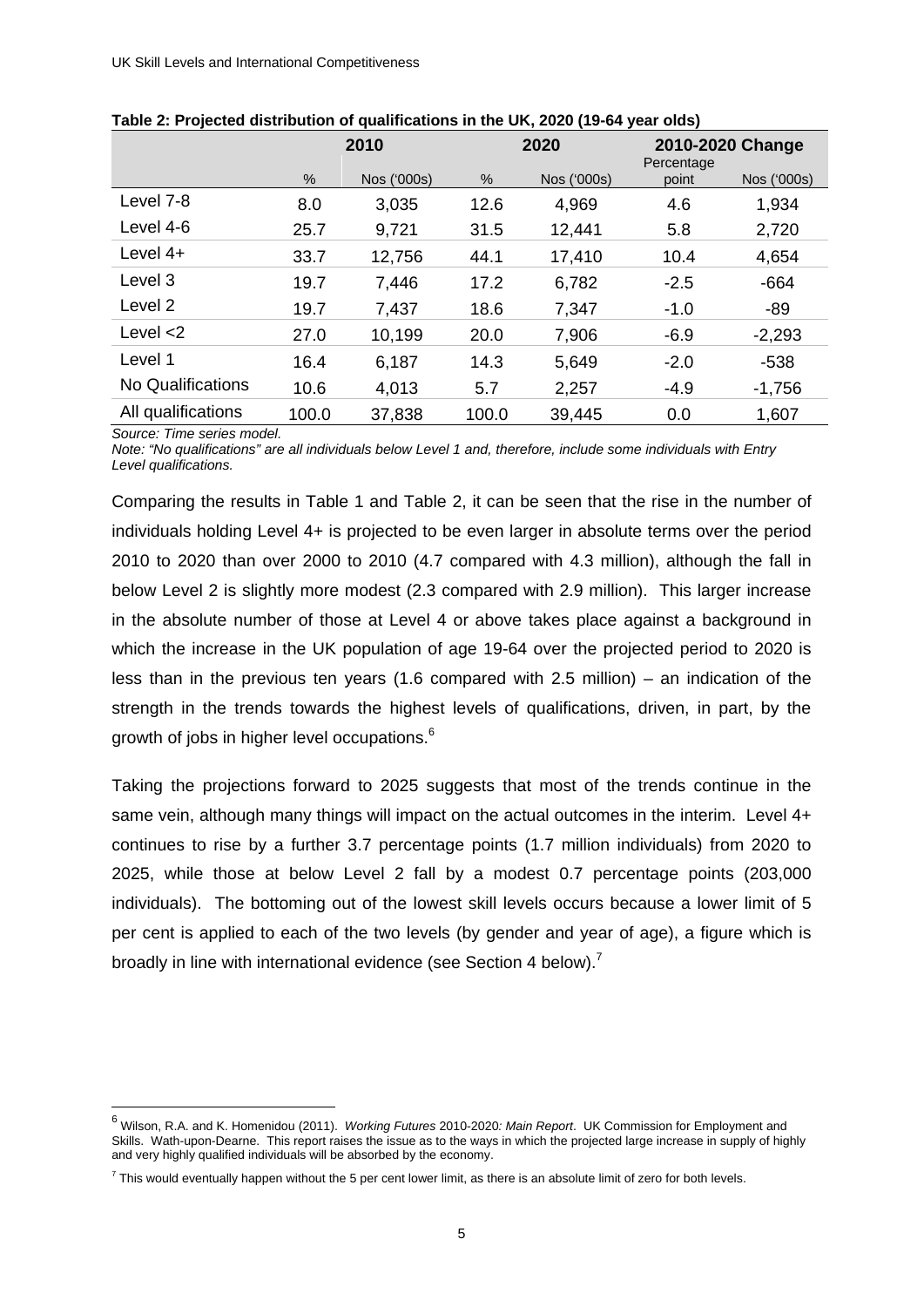# **2.3 The rate of improvement**

It is difficult to say anything about private or public policies and their effects on qualification mix *per se*, but it is possible to say whether the historical trends at different points in time suggest that more recent projections are in some sense "more favourable" than earlier projections. The time series modelling has been carried out in several consecutive years and, while a number of changes have been made to the model, these will not have affected the overall results dramatically, allowing comparisons between them. As the model is estimated on the most recent ten years of data, each subsequent year of modelling differs by two years of data (the latest year is added into the historical data and, what was the tenth year, drops out). The first column of Table 3 shows the data periods.

| Table 3: Consecutive projections, 2020 |      |             |          |        |  |  |  |
|----------------------------------------|------|-------------|----------|--------|--|--|--|
| <b>Data</b>                            |      |             |          |        |  |  |  |
| period                                 |      | Level $<$ 2 | Level 4+ |        |  |  |  |
|                                        | $\%$ | $000$ 's    | $\%$     | 000's  |  |  |  |
| $2001 - 2010^a$                        | 19.9 | 7,858       | 44.4     | 17,496 |  |  |  |
| 2000-2009 <sup>b</sup>                 | 19.7 | 7,776       | 43.8     | 17,289 |  |  |  |
| 1999-2008 <sup>c</sup>                 | 19.3 | 7,601       | 41.7     | 16,462 |  |  |  |

*Notes: a) current report; b) unpublished report; c) Ambition 2020, 2010 Report* 

What Table 3 therefore shows is whether there have been any systematic changes to the forecasts over time as new data have emerged. The results in Table 3 show a great deal of stability in the results (as would be expected, as the models share eight years of data), nevertheless, the results suggest that, over time the data indicate a polarisation of qualification levels. While the changes, as expected, are very modest, at least in percentage point terms, as the proportion below Level 2 in 2020 rises from 19.3 to 19.9 per cent in 2020 and Level 4 and above rises from 41.7 to 44.4; in terms of numbers this translates into an additional 256,000 individuals below Level 2 and just over 1 million at Level 4 and above.

The principal implication of these results is that the trend towards higher level qualifications (Level 4 and above) has been accelerating. At the same time, the newer data have suggested that, although the proportion of individuals with lower level qualifications (less than Level 2) is still expected to fall, the size of this fall is somewhat smaller than the earlier models suggested. These findings, taken together, suggest a trend towards the polarisation of qualifications, which is squeezing Levels 2 and 3.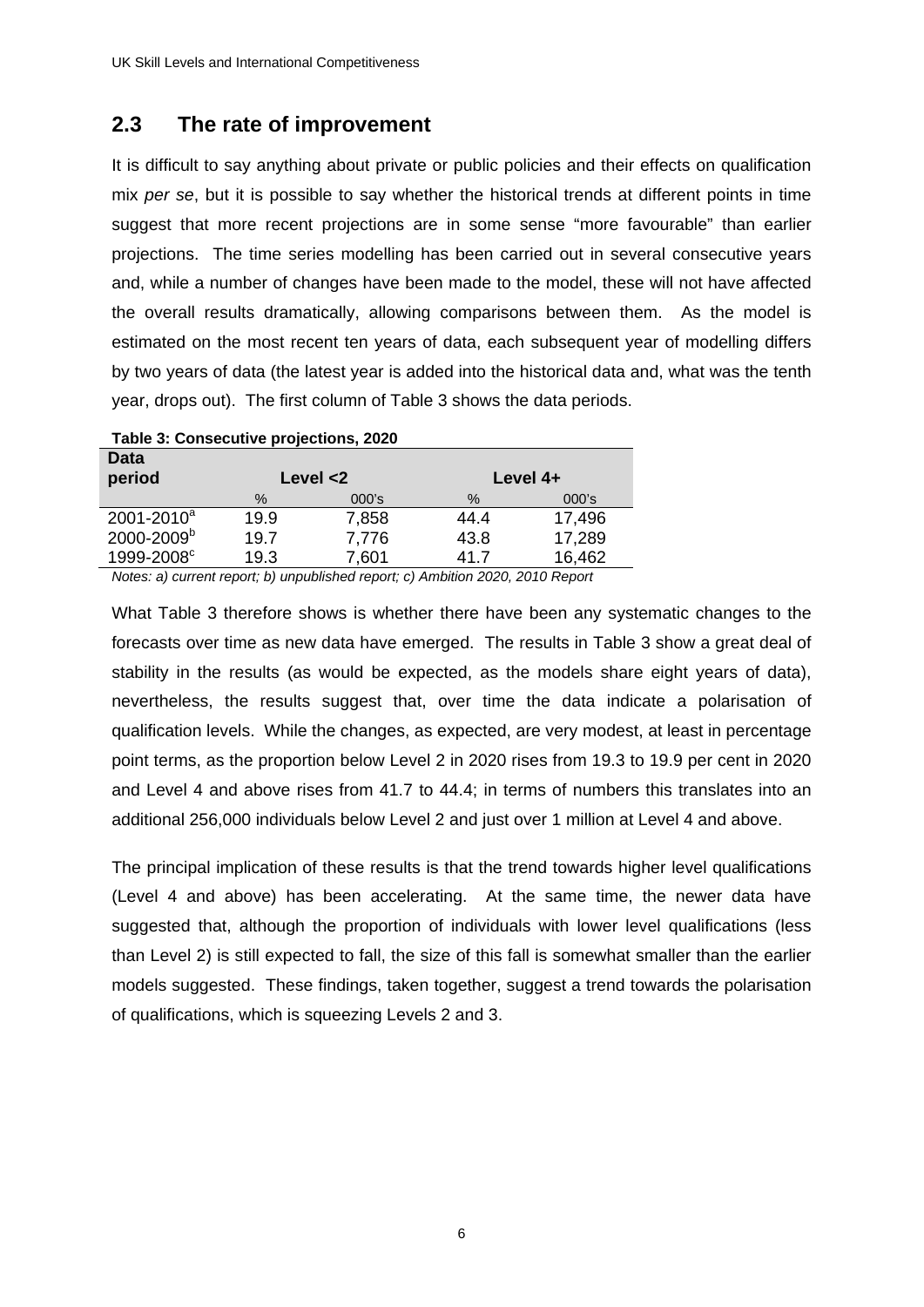# **2.4 Migration**

Given that emigration and immigration are explicitly modelled, it is possible to explore different scenarios with regard to future migration patterns. Immigrant qualifications are measured amongst the group of individuals who were not resident in the UK one year earlier<sup>8</sup> and emigrant qualifications are assumed to be the same mix as for the UK as a whole.







*Source: Time series model.* 

*Note: "No qualifications" are all individuals below Level 1 and, therefore, include some individuals with Entry Level qualifications.* 

 8 Given small sample sizes, the results of this exercise should be treated with caution. Population of working age is estimated to be around 40 million and immigration is estimated to be just over 600,000 per annum (with net inward migration in the order of 200,000), based on ONS figures for 2009. Thus, based on a random sample, sample sizes for immigrants would be about 15 immigrants per 1000 population as a whole. Nonetheless, the results are probably indicative of how sensitive the overall UK outcome is to the effects of migration.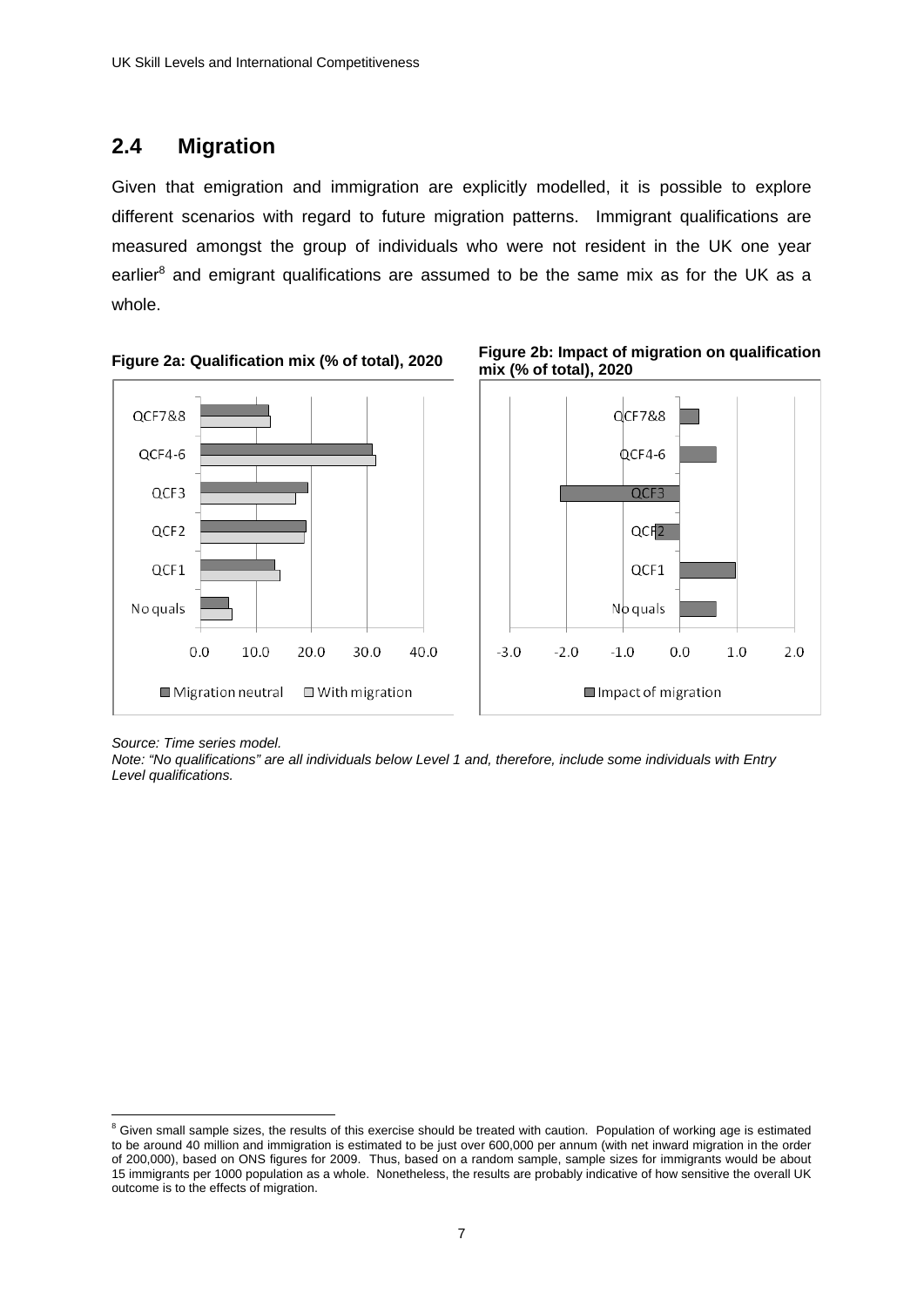Figure 2 shows the projected UK qualification proportions in 2020, including the measured effects of migration (the base-line model reported in Table 2 above) and, by way of example, when setting the effects of migration to be "neutral". Neutrality in this sense sets the qualification mix of immigrants to be the same as the qualification mix of emigrants (e.g. the same as the UK population as a whole). It can be seen from Figure 2a that the two outcomes do not differ greatly and, more clearly from Figure 2b, that the main effect of net migration is to raise the proportions lower than Level 2 and Level 4+, but lower them amongst Levels 2 and  $3<sup>9</sup>$ . The most notable change is that the proportion qualified at Level 3 is lowered by around two percentage points when the effect of migration is factored in.

# **2.5 Retirement ages**

The LFS data on qualifications does not lend itself naturally to the issue of the effects of changing retirement ages, as prior to 2008 qualifications data were not collected above the ages of 59 for women or 64 for men, unless the individual remained in employment<sup>10</sup>. In the modelling exercise, qualifications for these high age groups are estimated based upon the patterns of change in the proportions of individuals holding each qualification level across years of age.<sup>11</sup>

Based purely upon the demographics of the process, an increase in the age of retirement seems certain to increase the proportion of lower qualified individuals and lower the proportion of individuals with higher qualifications because, on balance, younger individuals tend to be more qualified than older individuals.

This is precisely what happens if it is assumed qualification levels become fixed at some age, after the vast majority of formal education is completed, as shown in Figure  $3a^{12}$ . In practice, the time series model does not give this result, as shown in Figure 3b – those with no qualifications and Levels 1 and 2 actually decline slightly as a proportion of the total, while Levels 3 and 4-6 rise.

 9 This may again be partly a measurement problem, where it is more difficult to categorise middle-level foreign qualifications; historically, ONS has used a fairly crude allocative mechanism.

 $10$  Since 2008 the Labour Force Survey has extended its definition of working age, in respect of qualification variables, to include all individuals aged 16-69. However, since the projections draw on 10 years of historic data (2001-2010 in the current

<sup>&</sup>lt;sup>1</sup> For males, the changing pattern across the 60 to 64 age group was used to predict the proportions for ages 65 to 69, while,

in the case of females, the 50 to 59 age group was used to predict the 60-69 year olds.<br><sup>12</sup> The results contained in Figure 3a are based on an experimental stock-flow model – see Appendix A.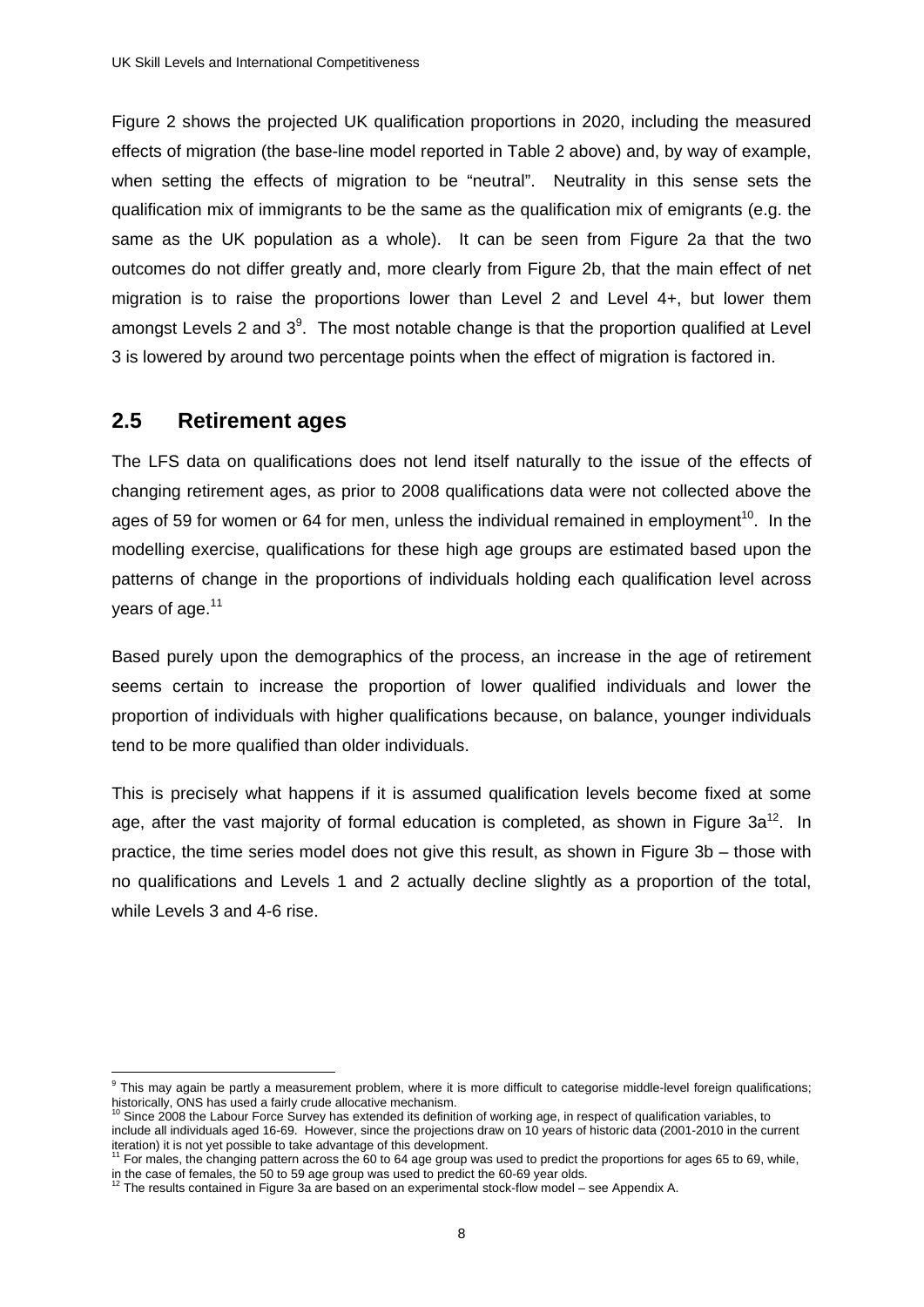**Figure 3a: Qualifications fixed after formal** 

**education** 

1



 **Figure 3b: Qualifications follow historical trend** 



This complex and, at first sight, counterintuitive picture in Figure 3b is the result of a number of possible influences, for example, that: older individuals continue to improve their qualification levels; there are important differences in mortality rates across years of education and qualification levels for any given year of age<sup>13</sup>; death rates differ between males and females, where there are also gender differences in the qualification mix. The differential mortality rates, which affect the less qualified earlier and, for any given age, more severely, may well be an important determinant of this result (and one reason the present time series model is preferred to a stock-flow model, at least for older individuals).

<sup>13</sup> See the evidence in *Differences in Mortality Rates in Northern Ireland 2002-2005: A Section 75 and Social Disadvantage Perspective*. http://www.ofmdfmni.gov.uk/differences-in-mortality-rates-in-ni-2002-2005, p.7.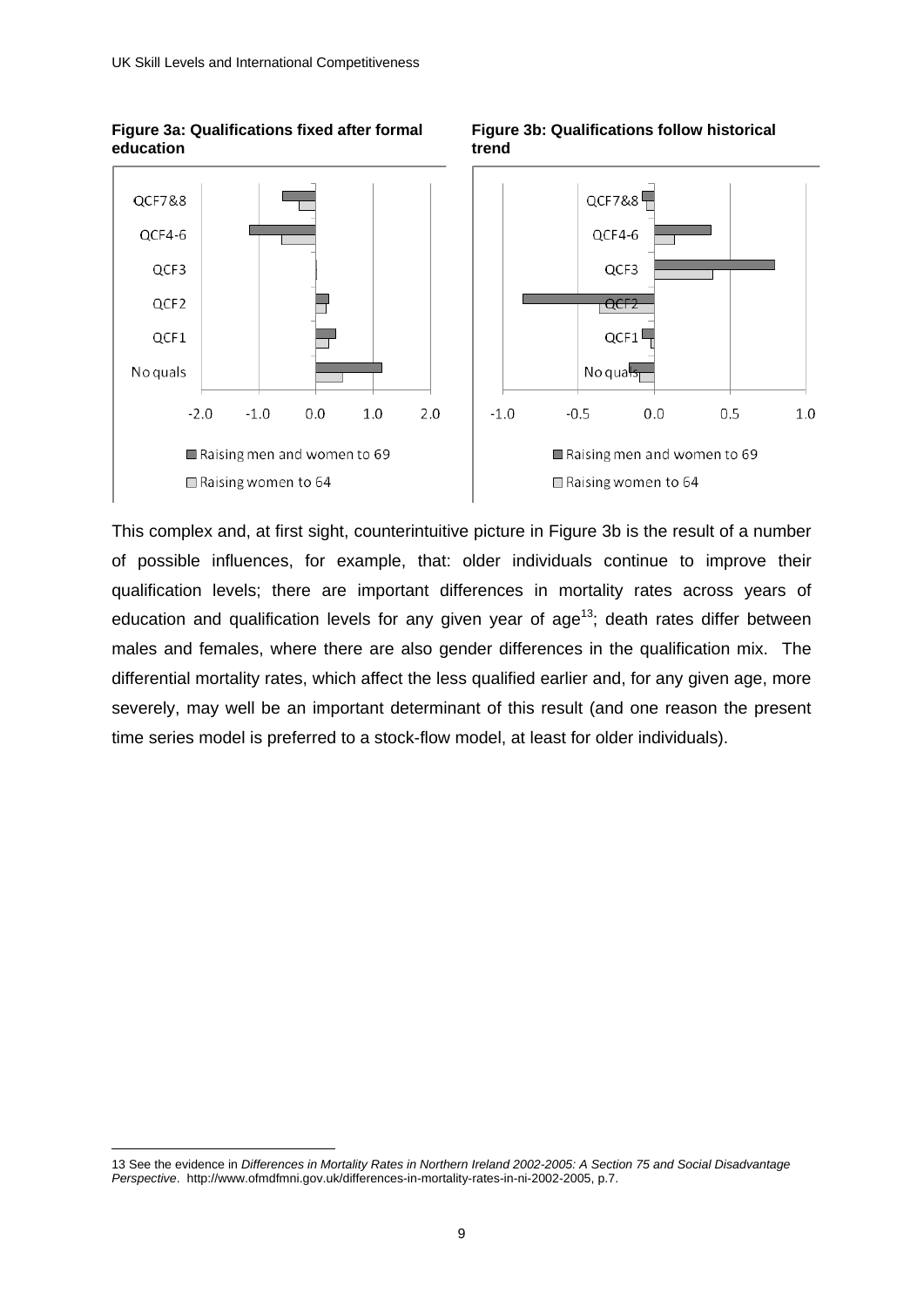# **2.6 Gender differences**

The model is estimated separately for males, females and all individuals<sup>14</sup> and Table 4 reports the main differences in the mix of qualifications and the changes in the mix over the projection period for those aged 19-64. It can be seen that females start, in 2010, with a somewhat higher proportion of individuals at Level 4 and above than in the case of males (34.8 compared with 32.5 per cent, which translates into a difference of 438,000 more females than males). Given that females are projected to have a considerably greater improvement at Level 4-6 than males in the period to 2020, with little difference in the improvement in Level 7-8, the gap between the genders widens, with 45.9 per cent of females at Level 4 or above, compared with 41.7 per cent of males (e.g. there is projected to be 765,000 more females qualified at this level in 2020 than males).

|                    |                   | <b>Males</b>      |              |                   | <b>Females</b>    |              | <b>All individuals</b> |                   |              |  |
|--------------------|-------------------|-------------------|--------------|-------------------|-------------------|--------------|------------------------|-------------------|--------------|--|
|                    | 2010 (%<br>share) | 2020 (%<br>share) | pp<br>change | 2010 (%<br>share) | 2020 (%<br>share) | pp<br>change | 2010 (%<br>share)      | 2020 (%<br>share) | pp<br>change |  |
| Level 7-8          | 8.0               | 12.8              | 4.8          | 8.1               | 12.4              | 4.4          | 8.0                    | 12.6              | 4.6          |  |
| Level 4-6          | 24.5              | 28.9              | 4.4          | 26.7              | 33.5              | 6.7          | 25.7                   | 31.5              | 5.8          |  |
| Level 4+           | 32.5              | 41.7              | 9.2          | 34.8              | 45.9              | 11.1         | 33.7                   | 44.1              | 10.4         |  |
| Level 3            | 22.1              | 16.2              | $-6.0$       | 16.9              | 16.7              | $-0.2$       | 19.7                   | 17.2              | $-2.5$       |  |
| Level 2            | 19.4              | 18.9              | $-0.6$       | 20.0              | 18.7              | $-1.2$       | 19.7                   | 18.6              | $-1.0$       |  |
| Level $<$ 2        | 25.9              | 23.3              | $-2.6$       | 28.3              | 18.6              | $-9.7$       | 27.0                   | 20.0              | $-6.9$       |  |
| Level 1            | 16.1              | 16.9              | 0.8          | 16.9              | 12.9              | $-4.0$       | 16.4                   | 14.3              | $-2.0$       |  |
| No Qualifications  | 9.8               | 6.3               | $-3.4$       | 11.4              | 5.7               | $-5.7$       | 10.6                   | 5.7               | $-4.9$       |  |
| All qualifications | 100.0             | 100.0             | 0.0          | 100.0             | 100.0             | 0.0          | 100.0                  | 100.0             | 0.0          |  |

| Table 4: Gender differences, 2010 and 2020, 19-64 year olds |  |  |  |  |  |
|-------------------------------------------------------------|--|--|--|--|--|
|-------------------------------------------------------------|--|--|--|--|--|

*Source: Time series model.* 

1

*Note: "No qualifications" are all individuals below Level 1 and, therefore, include some individuals with Entry Level qualifications.* 

Looking at the bottom half of the table, in 2010, a higher proportion of women than males had less than Level 2 qualifications in 2010 (28.3 compared with 25.9 per cent, equivalent to 470,000 more women than men). However, the downward trend in this proportion is much stronger for females than for males (changes of 9.7 and 2.6 percentage points for females and males respectively), such that, by 2020, only 18.6 per cent of women fall into this low qualifications group, compared with 23.3 per cent of males (i.e. there is projected to be 955,000 more males than females in the less than Level 2 category).

<sup>14</sup> The all individual result is not a weighted average of males and females and is a check whether the results are broadly consistent (e.g. does the figure for all individuals lie between the male and female results).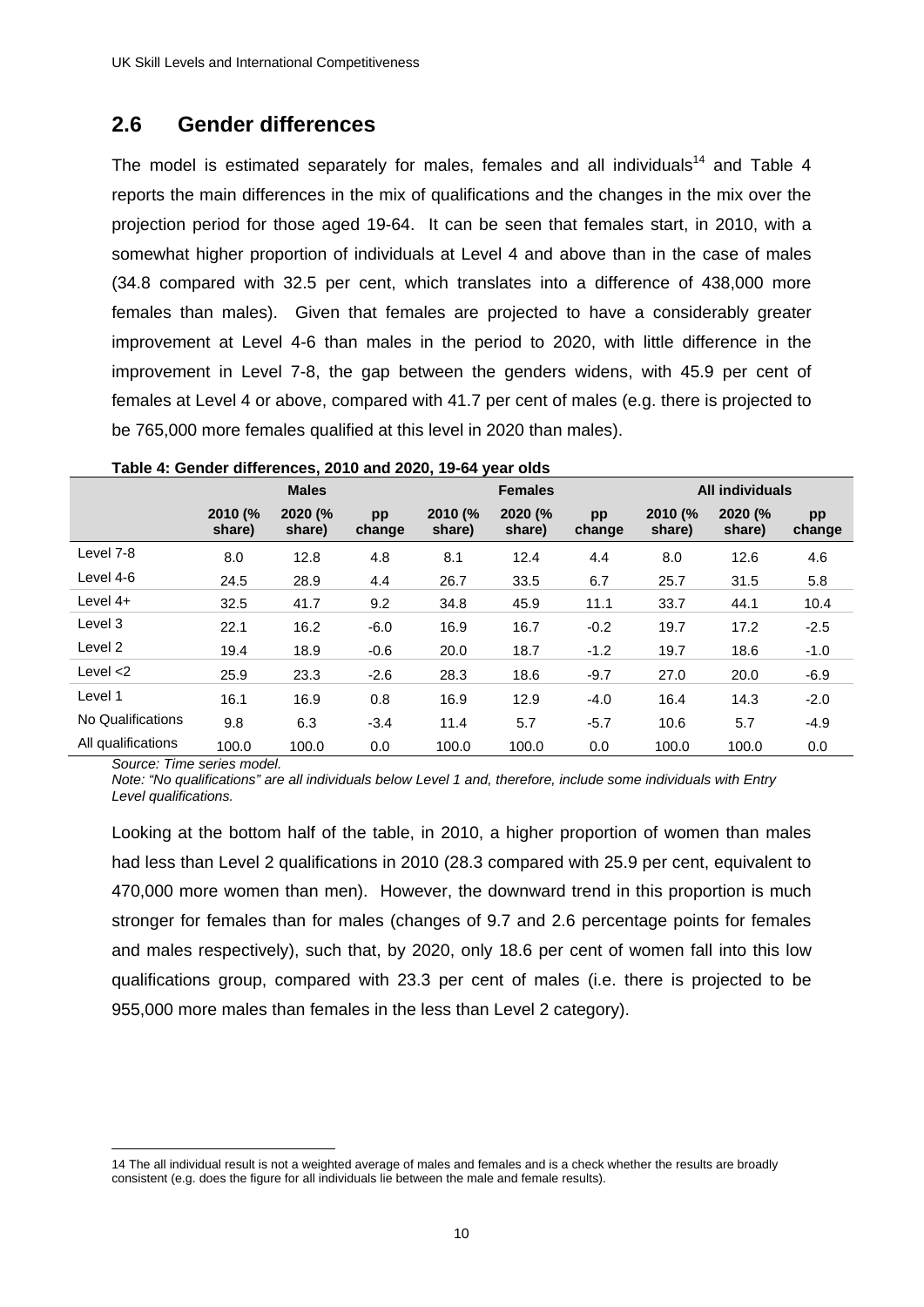# **2.7 Qualification levels and activity rates**

Activity rates are higher the higher the qualification level of individuals, as can be seen from the third column of Table 5. Thus, insofar as qualification levels rise with the passage of time, this also tends to raise the activity rate within the economy. In addition, however, activity rates are also changing within each level of qualification.

The projected overall activity rate in 2020 (all qualification levels combined) is 83.9 per cent for all individuals aged 19 to 64, compared with 78.6 in 2010 (see the third and sixth columns of data in Table 5). These figures are weighted averages of the activity rates for each qualification level, where the weights are the relative numbers in the population across qualification levels. The largest increase in activity rates over the period is amongst those with no qualifications (as will be seen below, this is caused by the relatively large number of older individuals, coupled to a large change in activity around retirement age). Participation, which was already high amongst the Level 4 and above group, rises over the period by 2.9 percentage points, while Levels 2 and 3 both rise by 3.4 percentage points. Of the overall rise in the activity rate of 5.3 percentage points, it can be shown that 2.2 percentage points of this can be attributed to the improvements in qualifications of individuals over the projection period, compared with 3.1 percentage points attributable to the growth in activity rates within each of the qualification levels.<sup>15</sup>

<sup>1</sup> <sup>15</sup> This calculation is based upon what the 2010 qualification mix would yield with the 2020 participation rates compared with what the 2020 qualification mix yields with the 2020 participation rates.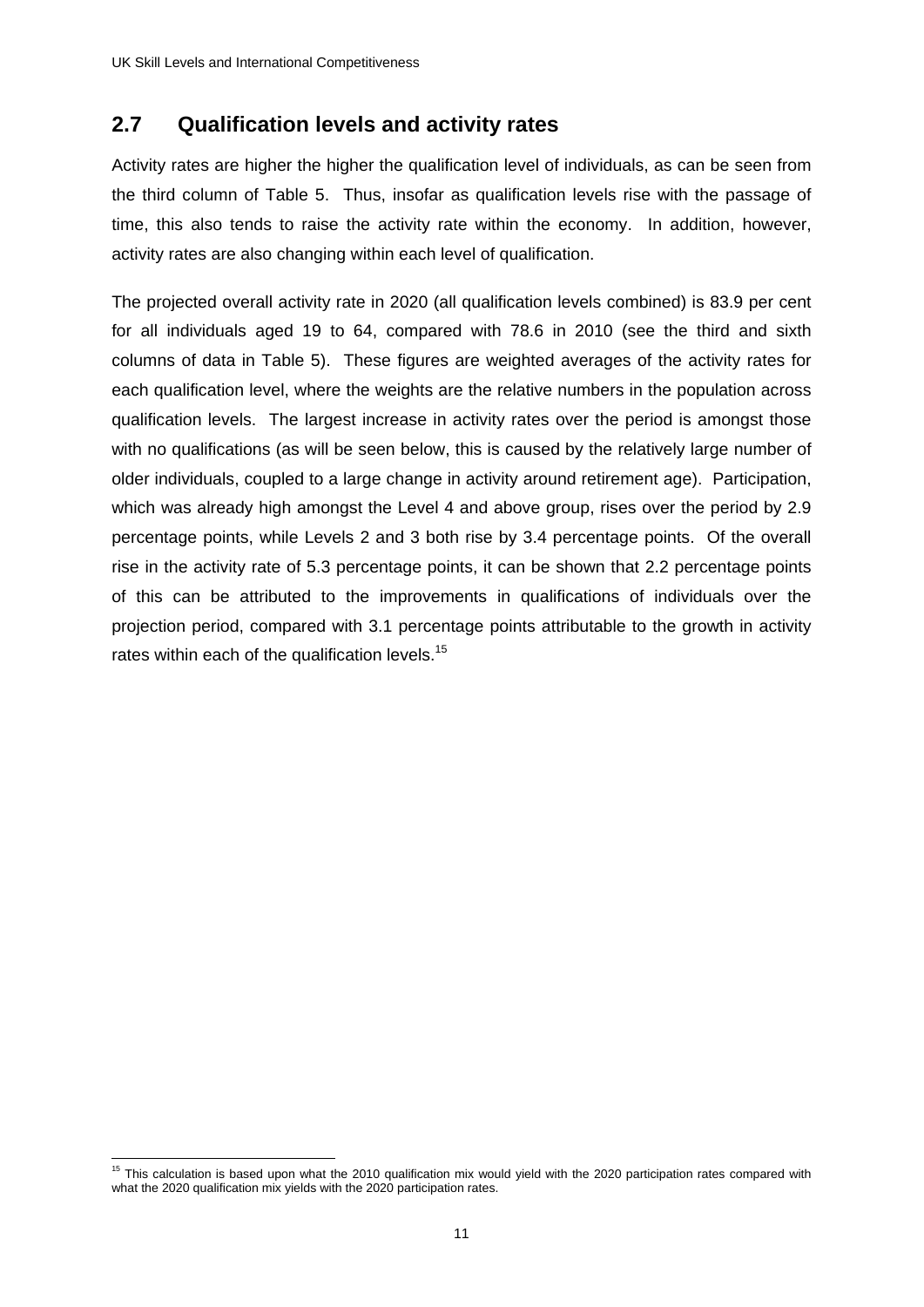|                    |            | 2010                 |                  |            | 2020                 |                  | 2020-<br>2010 |
|--------------------|------------|----------------------|------------------|------------|----------------------|------------------|---------------|
|                    | Population | Active<br>population | Activity<br>rate | Population | Active<br>population | Activity<br>rate |               |
| Level 7-8          | 3,049      | 2,722                | 89.3             | 4.969      | 4.511                | 90.8             | 1.5           |
| Level 4-6          | 9,765      | 8,508                | 87.1             | 12.441     | 11,247               | 90.4             | 3.3           |
| Level 4+           | 12,814     | 11,230               | 87.6             | 17.410     | 15,759               | 90.5             | 2.9           |
| Level 3            | 7,480      | 5,999                | 80.2             | 6,782      | 5,667                | 83.6             | 3.4           |
| Level 2            | 7,471      | 6,009                | 80.4             | 7,347      | 6,160                | 83.8             | 3.4           |
| Level $<$ 2        | 10,245     | 6,649                | 64.9             | 7,906      | 5,528                | 69.9             | 5.0           |
| Level 1            | 6,215      | 4,641                | 74.7             | 5.649      | 4,269                | 75.6             | 0.9           |
| No qualifications  | 4,031      | 2,009                | 49.8             | 2,257      | 1,259                | 55.8             | 6.0           |
| All qualifications | 38,010     | 29,886               | 78.6             | 39,445     | 33,114               | 83.9             | 5.3           |

| Table 5: Overall activity rates by qualification level, 2010 and 2020, all individuals |  |  |  |  |
|----------------------------------------------------------------------------------------|--|--|--|--|
|----------------------------------------------------------------------------------------|--|--|--|--|

*Source: Time series model.* 

*Note: "No qualifications" are all individuals below Level 1 and, therefore, include some individuals with Entry Level qualifications.* 

Figure 4 sets out the projected activity rates for the different levels of qualification in 2020; these rates have been smoothed using a 5 year of age moving average to make the major features clearer. The very large differences in activity rates between individuals who hold a qualification at some level and those with no formal qualifications are immediately apparent. While Level 4-6 never falls below 90 per cent for ages 26 to 57 inclusive, those with no qualifications bumps along at just over 50 per cent for individuals in their early thirties onwards. While Level 3 and higher have very similar, high activity rates for most years of age, there is a clear ranking of Level 2, Level 1 and no qualifications below them.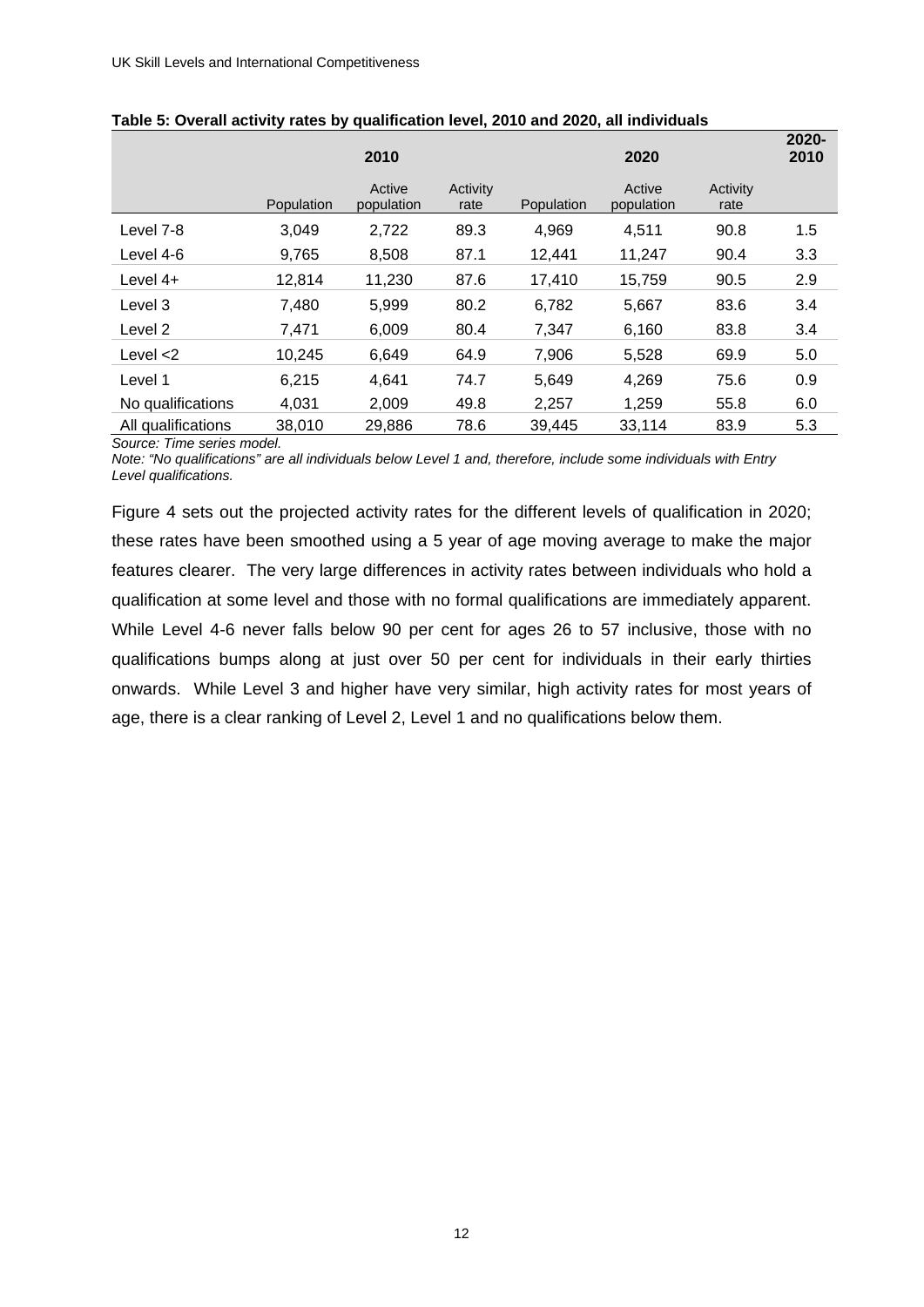

**Figure 4: Economic activity rates (% of population) by qualification level and age; all individuals, 2020** 

*Source: Time series model.* 

*Note: "No qualifications" are all individuals below Level 1 and, therefore, include some individuals with Entry Level qualifications. Five years of age moving average.* 

Figure 5 explores the main changes between 2010 and 2020 for each of the qualification levels (again, all the results are based upon five years of age moving averages to make the main relationships clearer). The high levels of activity for higher qualification levels can again be seen, both for 2010 and 2020. In the main, the activity rates for 2020 track those of 2010 quite closely for most qualification levels, at least for the main years in which individuals are likely to be working or seeking work, however, there are several interesting differences.

There is tentative evidence that activity rates for the group of individuals with no qualifications is projected to be lower in 2020 than 2010 for ages 33 through to 55. The lower activity rates in 2020 can also be seen amongst those with Level 1 for all ages through to around age 54, although the difference between 2010 and 2020 is modest for each age group. There is also tentative evidence of lower activity rates for Level 2 in 2020, but only up to about age 39.

13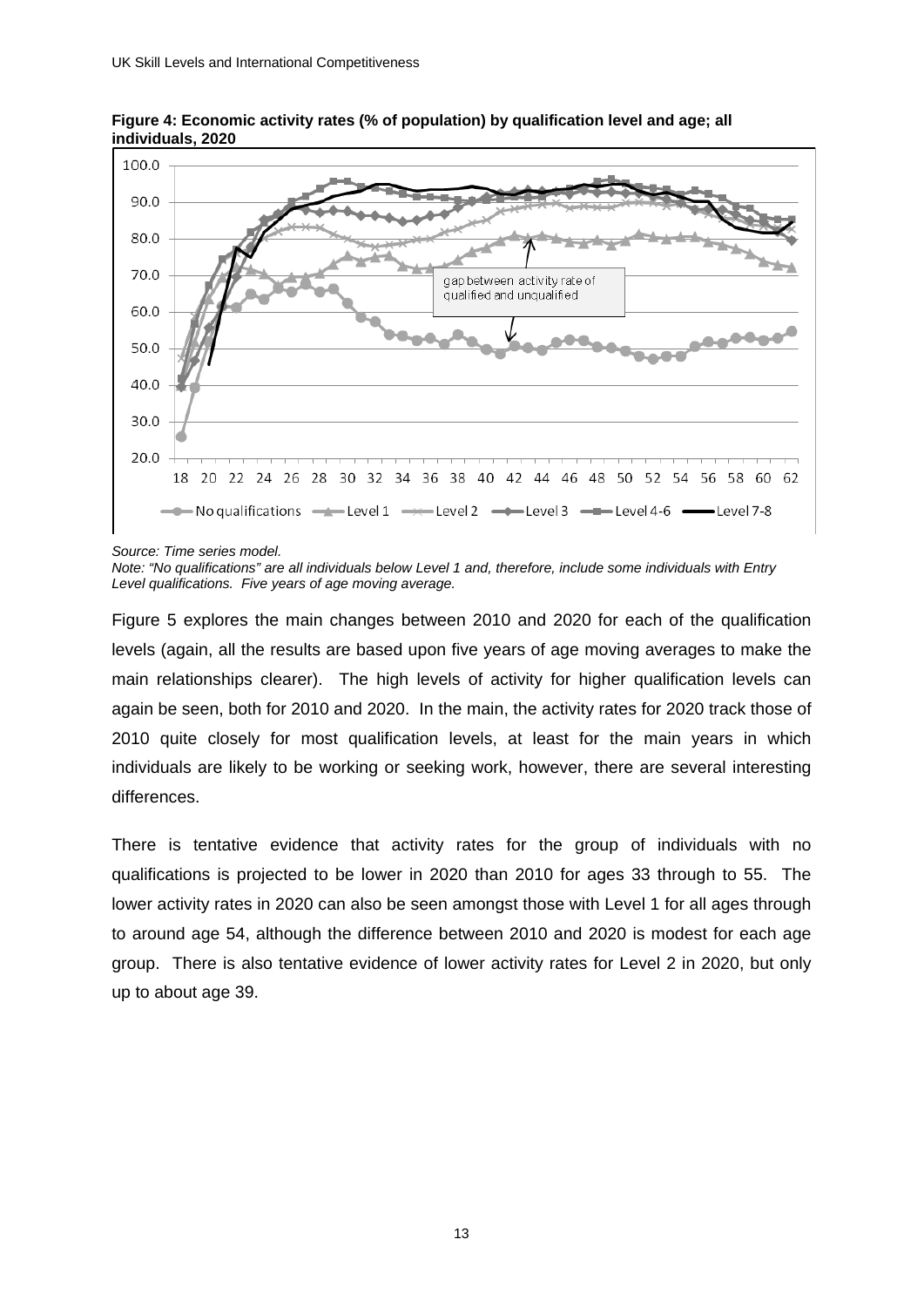Two further features are clear from Figure 5. The first is that there is a tendency for activity rates to be lower for younger age groups across all levels of qualification, at least up to Level 4-6. This may well be the result of the tendency of individuals to move to higher and higher qualification levels, where the study for these higher levels generally takes place earlier rather than later. The second additional feature is that activity rates amongst the oldest individuals (e.g. from around the mid-fifties onwards) are consistently higher in 2020 than in 2010 for all qualification levels. For Level 3, the difference between the 2020 and 2010 moving average levels of activity is 19.5 percentage points; the smallest differences are for no qualifications and Level 1 (11.9 and 10.9 percentage points respectively) and largest for the three highest qualification levels (all above 17 percentage points).

What the data appear to be revealing are tendencies for: young people to stay in formal education longer to become more qualified than previously; older individuals to stay on in work for longer, probably because they are healthier, living longer and, therefore able to do so, but perhaps also because, with the increasing move to poorer pension provision, they feel the need to do so.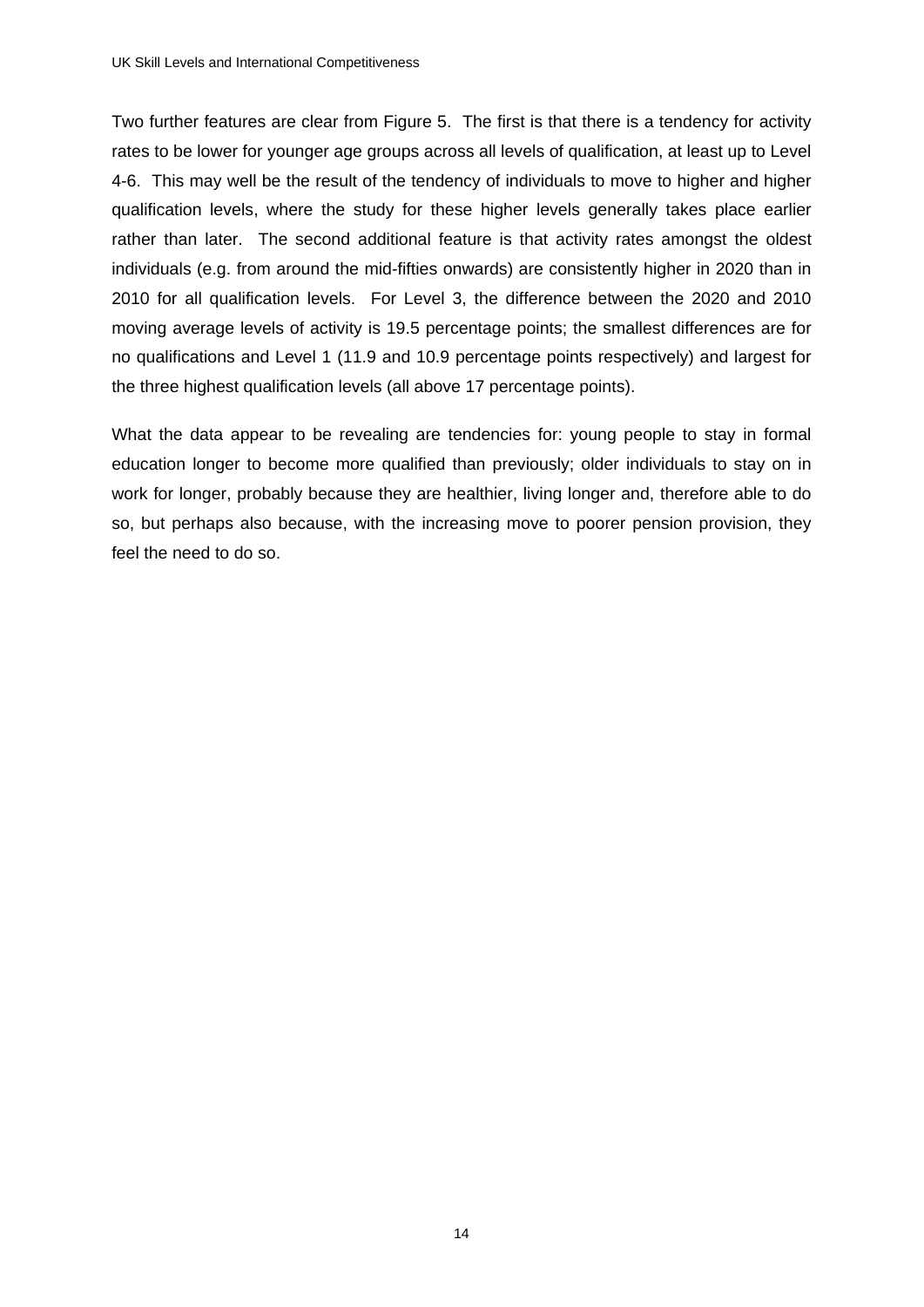



*Source: Time series model.* 

*Note: "No qualifications" are all individuals below Level 1 and, therefore, include some individuals with Entry Level qualifications.*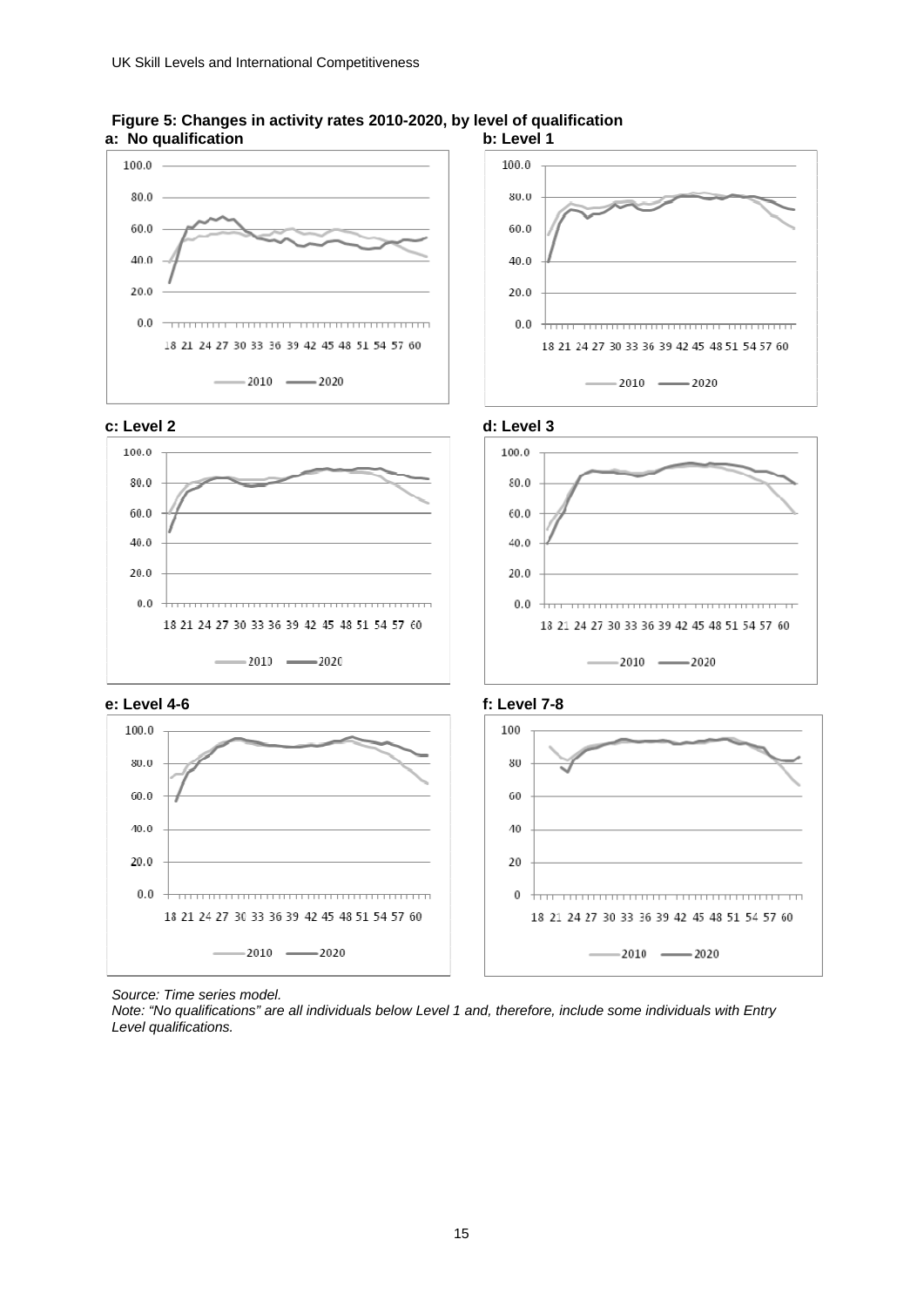# **3 Spatial differences in qualifications**

# **3.1 Comparative performance across the four nations**

There are important differences in both the mix of qualifications across the four nation states and in the changes projected to take place in each nation's qualifications mix, as shown in Table 6. Given the different absolute sizes of the four nation states it is difficult to make meaningful comparisons between them in terms of the numbers of individuals by level of qualification and, hence, the present discussion is couched in terms of percentages.

Scotland sets off in 2010 with the highest proportion of Level 4 and above of the four nation states (36.7 per cent) and this is projected to rise to 45.7 per cent by 2020. While this rise of 9.0 percentage points means that Scotland continues to have the highest percentage of Level 4 and above, England has a larger percentage increase of 10.8 percentage points. Within the Level 4 and above group, England has a higher proportion of Level 7-8 than Scotland in both years, and the highest percentage point increase of any country at this level from 2010 to 2020. On the other hand, Scotland has a higher percentage of individuals in Level 4-6 in both years (29.5 and 36.5 respectively) than England and the other two countries, but Northern Ireland has the highest projected percentage point increase between 2010 and 2020 (7.5).

|                       | <b>England</b> |       |        | <b>Scotland</b> |       |        | <b>Wales</b> |       |        | <b>Northern Ireland</b> |       |        |       | UK    |        |  |
|-----------------------|----------------|-------|--------|-----------------|-------|--------|--------------|-------|--------|-------------------------|-------|--------|-------|-------|--------|--|
|                       | 2010           | 2020  | Change | 2010            | 2020  | Change | 2010         | 2020  | Change | 2010                    | 2020  | Change | 2010  | 2020  | Change |  |
| Level 7-8             | 8.1            | 13.2  | 5.1    | 7.2             | 9.2   | 2.0    | 6.6          | 10.5  | 3.8    | 7.9                     | 10.3  | 2.4    | 8.0   | 12.6  | 4.7    |  |
| Level 4-6             | 25.3           | 31.1  | 5.7    | 29.5            | 36.5  | 7.0    | 24.5         | 30.3  | 5.8    | 22.5                    | 30.0  | 7.5    | 25.7  | 31.4  | 5.9    |  |
| Level $4+$            | 33.4           | 44.2  | 10.8   | 36.7            | 45.7  | 9.0    | 31.1         | 40.7  | 9.6    | 30.4                    | 40.3  | 9.9    | 33.7  | 44.1  | 10.6   |  |
| Level 3               | 19.5           | 17.1  | $-2.4$ | 19.7            | 17.3  | $-2.4$ | 19.9         | 18.2  | $-1.8$ | 19.0                    | 19.1  | 0.2    | 19.7  | 17.2  | $-2.3$ |  |
| Level 2               | 19.8           | 18.7  | $-1.2$ | 18.7            | 17.5  | $-1.2$ | 21.0         | 20.3  | $-0.7$ | 19.7                    | 17.6  | $-2.1$ | 19.7  | 18.6  | $-1.2$ |  |
| Level $<$ 2           | 27.3           | 20.0  | $-7.3$ | 25.0            | 19.5  | $-5.5$ | 28.0         | 20.8  | $-7.2$ | 31.0                    | 22.9  | $-8.1$ | 27.0  | 20.1  | $-7.1$ |  |
| Level 1<br>No.        | 17.1           | 14.7  | $-2.4$ | 13.8            | 13.2  | $-0.6$ | 15.0         | 12.9  | $-2.1$ | 12.0                    | 10.1  | $-1.9$ | 16.4  | 14.4  | $-2.2$ |  |
| Qualifications<br>All | 10.2           | 5.3   | $-4.9$ | 11.2            | 6.3   | $-4.8$ | 13.0         | 7.9   | $-5.1$ | 18.9                    | 12.8  | $-6.2$ | 10.6  | 5.7   | $-4.9$ |  |
| qualifications        | 100.0          | 100.0 | 0.0    | 100.0           | 100.0 | 0.0    | 100.0        | 100.0 | 0.0    | 100.0                   | 100.0 | 0.0    | 100.0 | 100.0 | 0.0    |  |

#### **Table 6: The four nations, 19-64 year olds**

*Source: Four nations model.* 

*Note: "No qualifications" are all individuals below Level 1 and, therefore, include some individuals with Entry Level qualifications.*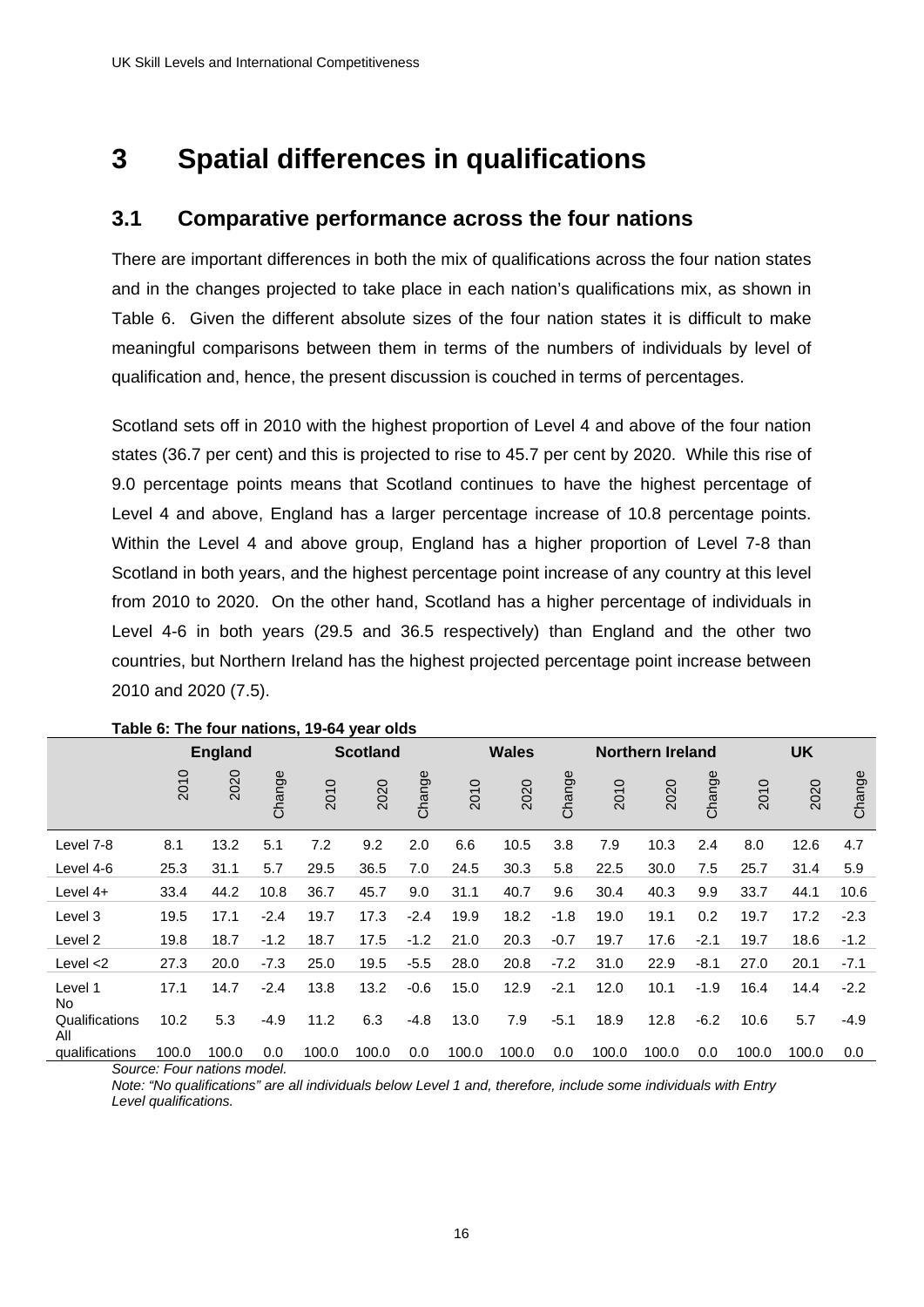All four countries show a slight reduction of the proportion of individuals at Level 2; the smallest reduction (0.7 percentage points) is projected for Wales, which has the highest percentage of Level 2 in both years of any of the four nations. Slightly larger reductions at Level 3 take place in three of the four nation states, with Northern Ireland having a very small projected increase of 0.2 percentage points between 2010 and 2020. Northern Ireland has the largest proportions of individuals at less than Level 2 in both years (31.0 and 22.9 per cent), despite also having the largest projected percentage point fall (8.1). Of this group, England has the largest percentages of individuals at Level 1 (17.1 and 14.7 for 2010 and 2020), as well as the largest percentage point fall for this level (2.4), while Northern Ireland has the highest proportions with no qualifications (18.9 and 12.8), as well as the highest percentage point fall for this group.

# **3.2 Comparative performance across the nine regions of England**

Figure 6a shows the proportion of individuals below Level 2 in 2010 and 2020 across the nine planning regions of England, while Figure 6b translates this information into the corresponding projected changes between these two years. The lowest proportions below Level 2 are to be found in the South East and South West in 2010 (both 24 per cent), but by 2020 the lowest projected level is in the South West (17.4 Per cent). However, the largest percentage point fall is projected to be in the North East (9.8 percentage points). The largest percentage below Level 2 is found in the West Midlands in 2010 (31.8 per cent) and is projected to be so again in 2020 (23.3 per cent). The smallest percentage point fall at below Level 2 is projected to be in the South East (5.7) which is not surprising in view of its already low starting point in 2010.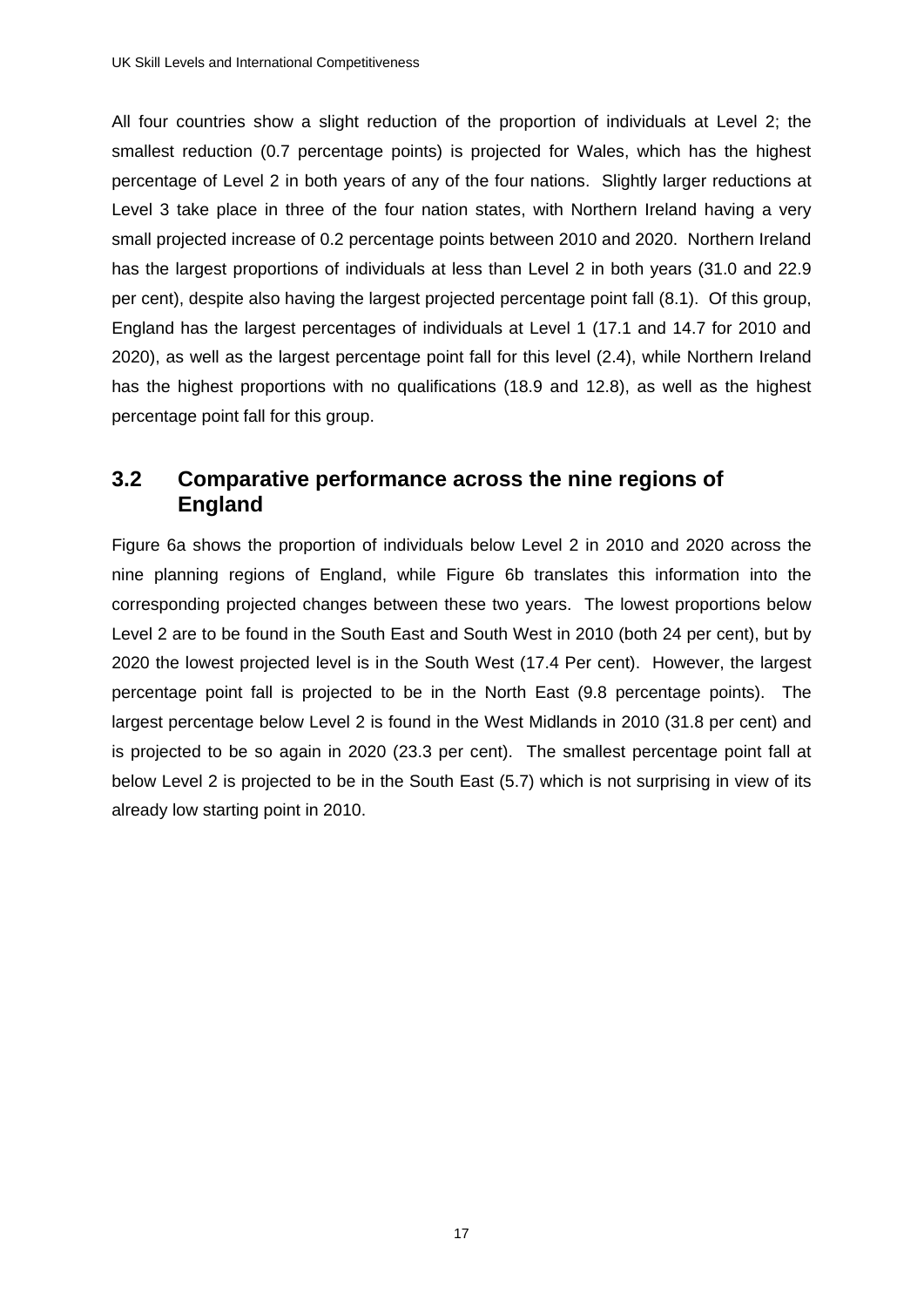#### **Figure 6a: Proportion of adults (%) qualified below Level 2 by region, 2010 and 2020**

**Figure 6b: Change in proportion of adults (%) qualified below Level 2, 2010-2020** 



*Source: Regional apportionment model.* 

*Note: "No qualifications" are all individuals below Level 1 and, therefore, include some individuals with Entry Level qualifications.* 

#### **Key to charts**

| LO        | London          |
|-----------|-----------------|
| SE        | South East      |
| FF        | East of England |
| <b>SW</b> | South West      |
| <b>WM</b> | West Midlands   |
|           |                 |

**EM** East Midlands YH Yorkshire and the Humber NW North West NE North East

Figure 7a and Figure 7b provide the corresponding results at Level 4 and above. London has by far the highest proportion of those at Level 4 and above in 2010 (44.8 per cent), which is projected to rise to 59.1 per cent, again the highest level of any region. By 2020, the only regions projected to be above the England average for this qualification level are London (14.9 percentage points higher than England as a whole) and the South East (just 0.9 percentage points higher than England). The regions with the lowest proportions are the West Midlands (27.7 per cent in 2010) and the North East (36.2 per cent in 2020). The largest projected improvement is in London (14.3 percentage points) and the smallest is in the North East (8.3 percentage points).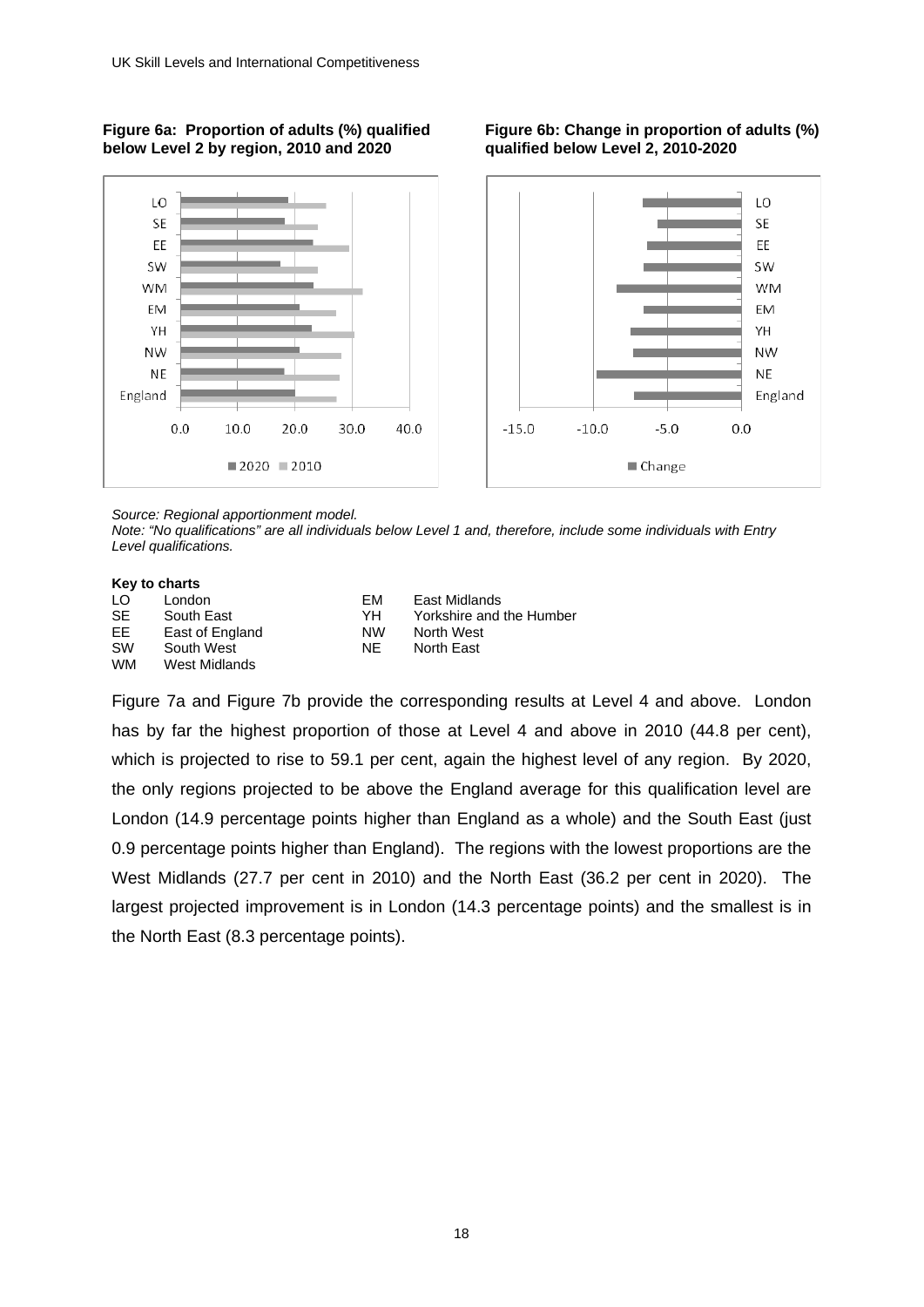

#### **Figure 7a: Proportion of adults (%) qualified at Level 4 and above by region, 2010 and 2020**

**Figure 7b: Change in proportion of adults (%) qualified at Level 4 and above, 2010-2020** 

*Source: Regional apportionment model.* 

*Note: "No qualifications" are all individuals below Level 1 and, therefore, include some individuals with Entry Level qualifications.* 

Finally, Table 7 sets out the full breakdown of the six levels of qualification examined in the present Report for 2020. It can be seen that London has by far the highest proportion in the Level 7-8 category (20.6 per cent), around 8 percentage points above the next highest region, Eastern England (12.8 per cent). The lowest percentages at this highest level of qualification are to be found in the West Midlands (9.6 per cent, and less than half the level projected for London) and the East Midlands (10.5 per cent).

All of the regions approach the lower limit of 5 per cent for those with no qualifications; the main exception is the West Midlands (8.6 per cent). However, there are more important differences across Level 1, ranging from 12.1 per cent in the North East to 18.3 per cent in Eastern England.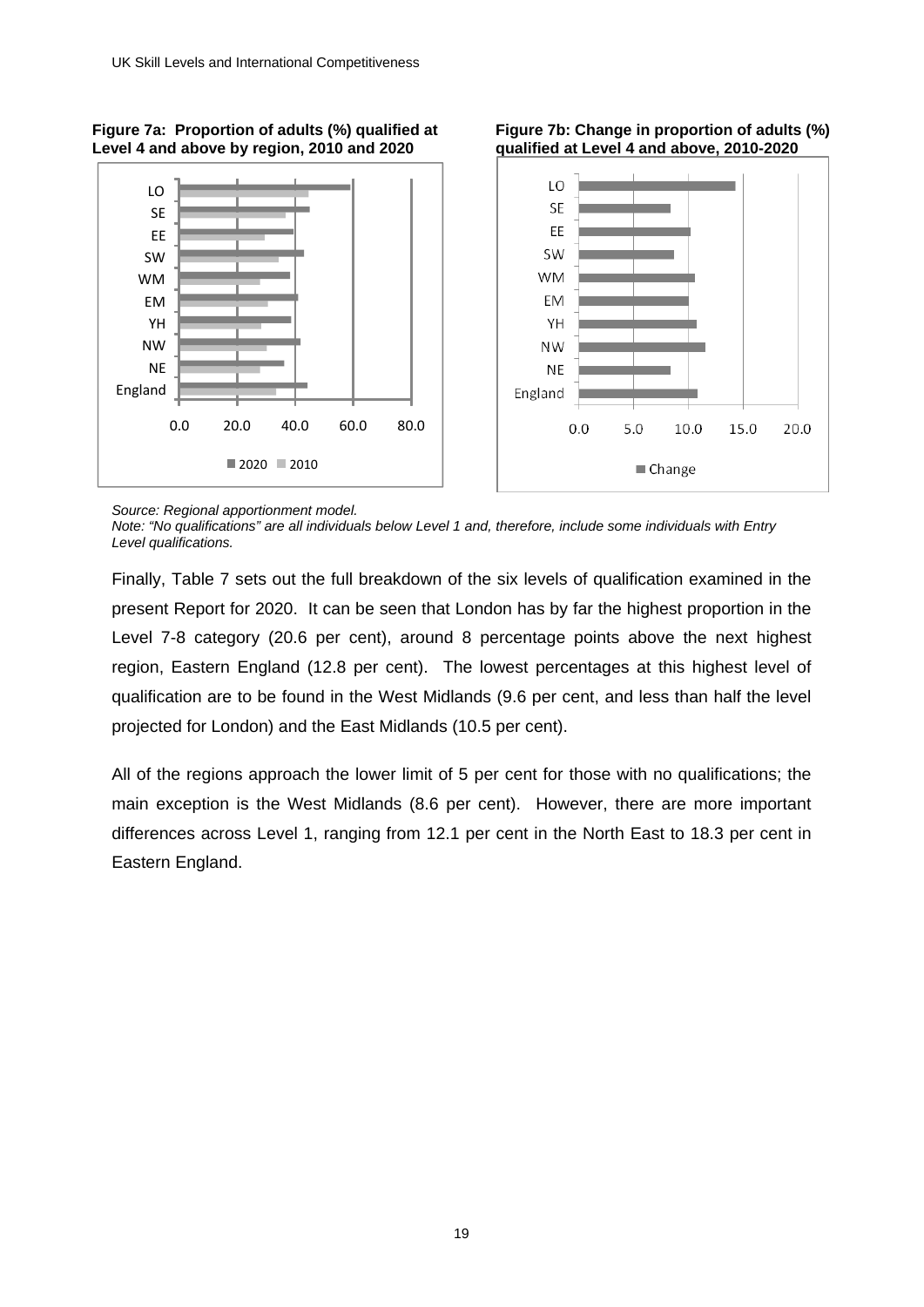|                    | LO    | <b>SE</b> | EE.   | <b>SW</b> | <b>WM</b> | <b>EM</b> | YH    | <b>NW</b> | <b>NE</b> | England |
|--------------------|-------|-----------|-------|-----------|-----------|-----------|-------|-----------|-----------|---------|
| Level 7-8          | 20.6  | 12.7      | 12.8  | 12.0      | 9.6       | 10.5      | 11.8  | 11.8      | 10.7      | 13.2    |
| Level 4-6          | 38.5  | 32.7      | 27.1  | 31.7      | 28.7      | 30.4      | 27.0  | 29.9      | 25.5      | 31.1    |
| Level $4+$         | 59.1  | 45.5      | 39.9  | 43.7      | 38.3      | 40.9      | 38.8  | 41.7      | 36.2      | 44.2    |
| Level 3            | 10.0  | 18.7      | 18.2  | 19.7      | 17.3      | 18.7      | 18.3  | 17.3      | 21.6      | 17.1    |
| Level 2            | 12.2  | 18.1      | 19.3  | 20.4      | 21.1      | 19.8      | 20.0  | 20.2      | 24.0      | 18.7    |
| Level $<$ 2        | 18.8  | 18.4      | 23.3  | 17.6      | 23.3      | 20.7      | 22.9  | 20.7      | 18.1      | 20.0    |
| Level 1            | 13.2  | 13.4      | 18.3  | 12.6      | 14.7      | 15.7      | 17.0  | 15.4      | 12.1      | 14.7    |
| No Qualifications  | 5.6   | 5.0       | 5.0   | 5.0       | 8.6       | 5.0       | 5.9   | 5.4       | 6.0       | 5.3     |
| All qualifications | 100.0 | 100.8     | 100.7 | 101.4     | 100.0     | 100.0     | 100.0 | 100.0     | 100.0     | 100.0   |

*Source: Regional apportionment model.* 

*Note: "No qualifications" are all individuals below Level 1 and, therefore, include some individuals with Entry Level qualifications.*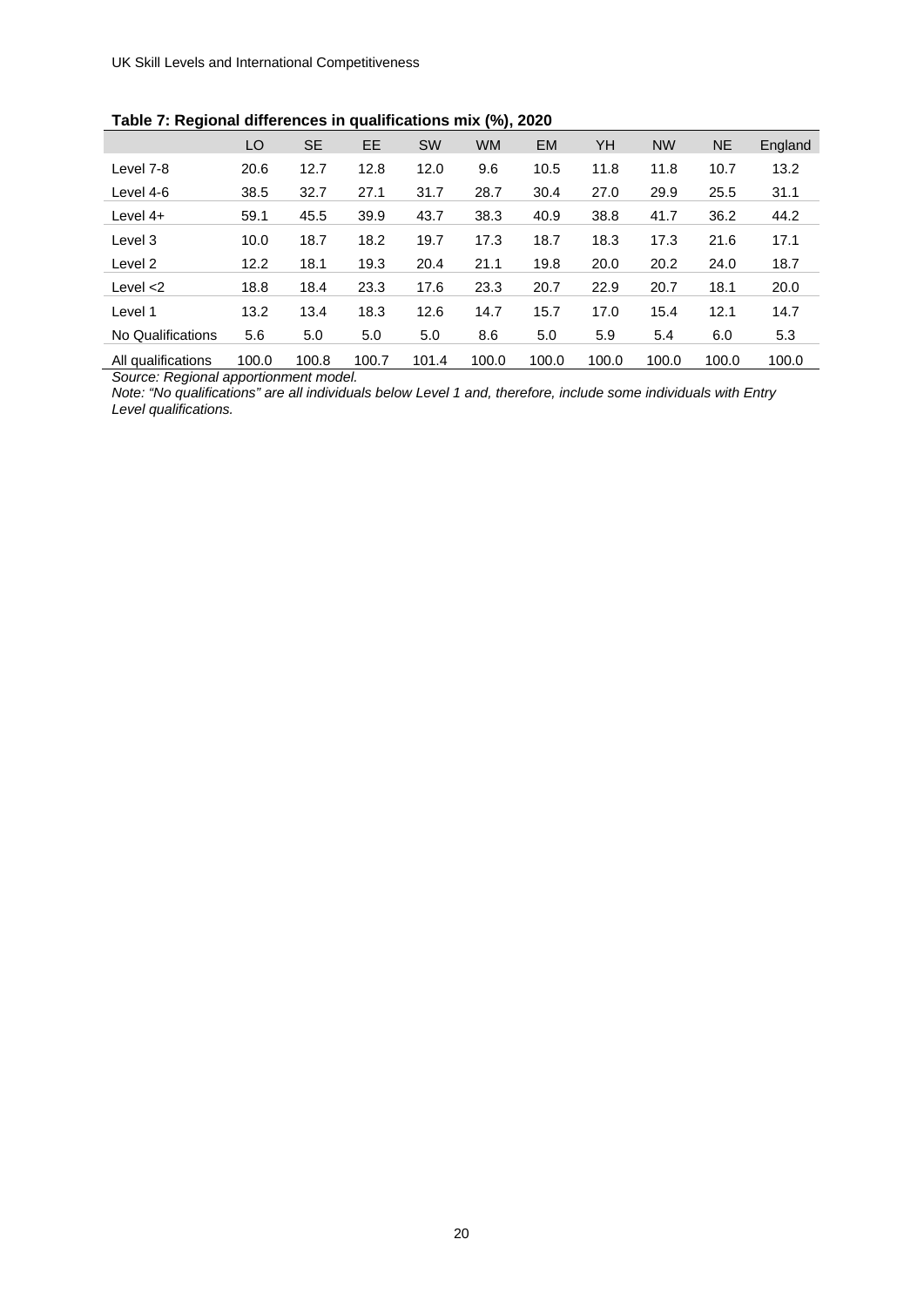# **4 UK's international comparative qualification performance**

# **4.1 Introduction**

1

The International Skills Model projects the educational attainment of the adult working-age population (aged 25-64) in OECD countries, distinguishing between: *Low skills* (Below Upper Secondary), *Intermediate skills* (Upper Secondary) and *Higher skills* (Tertiary).

These levels correspond broadly with below QCF2 (*Low)*, QCF2-3 (*Intermediate*) and QCF4 and above (*High*) 16.

The model uses OECD data for the most recent 10 years (from 2000 to 2009), to identify trends in changes in educational attainment for the countries for which data are available. Complete data are available for 30 countries, although it is possible to make reasonable estimates for 33 countries.<sup>17</sup> The model uses historical trends to generate stylised international education level projections to 2020 and, more tentatively, to 2025<sup>18</sup>.

To provide consistency with the approach used in the *Ambition 2020* analyses of 2009 and 2010 we have included data from the main time series model for the UK and nations outlined in Section 2 above, rather than the OECD results for the UK $^{19}$ . An analysis based purely on OECD results is provided at Appendix B.

The projections provide a starting point for assessing whether the likely trajectories indicate that the UK's comparative international adult skills position will improve or deteriorate over the projection period.

 $16$  It should be noted that while there is likely to be considerable overlap, at least for the UK, the match is still unlikely to be perfect and, in addition, there are numerous problems with regard to consistency in such international comparisons. See the technical report for further details.

<sup>&</sup>lt;sup>17</sup> Note that, in recent years, Japan does not distinguish between Below Upper Secondary and Upper Secondary and only provides the total for the two levels. The separation of the two levels, based on earlier trends has become increasingly tenuous as time has gone by and the results for Japan, other than at the *Tertiary* level, should be treated with considerable caution.

<sup>&</sup>lt;sup>18</sup> The methodology is set out in Bosworth, D.L. (2012). International Skills Model: Technical Report, 2012. IER. University of

Warwick.<br><sup>19</sup> Note, however, that the results discussed here differ from those in Section 2 insofar as they relate to individuals aged 25-64, rather than 19-64 as previously, in order to correspond with the age coverage of the OECD data.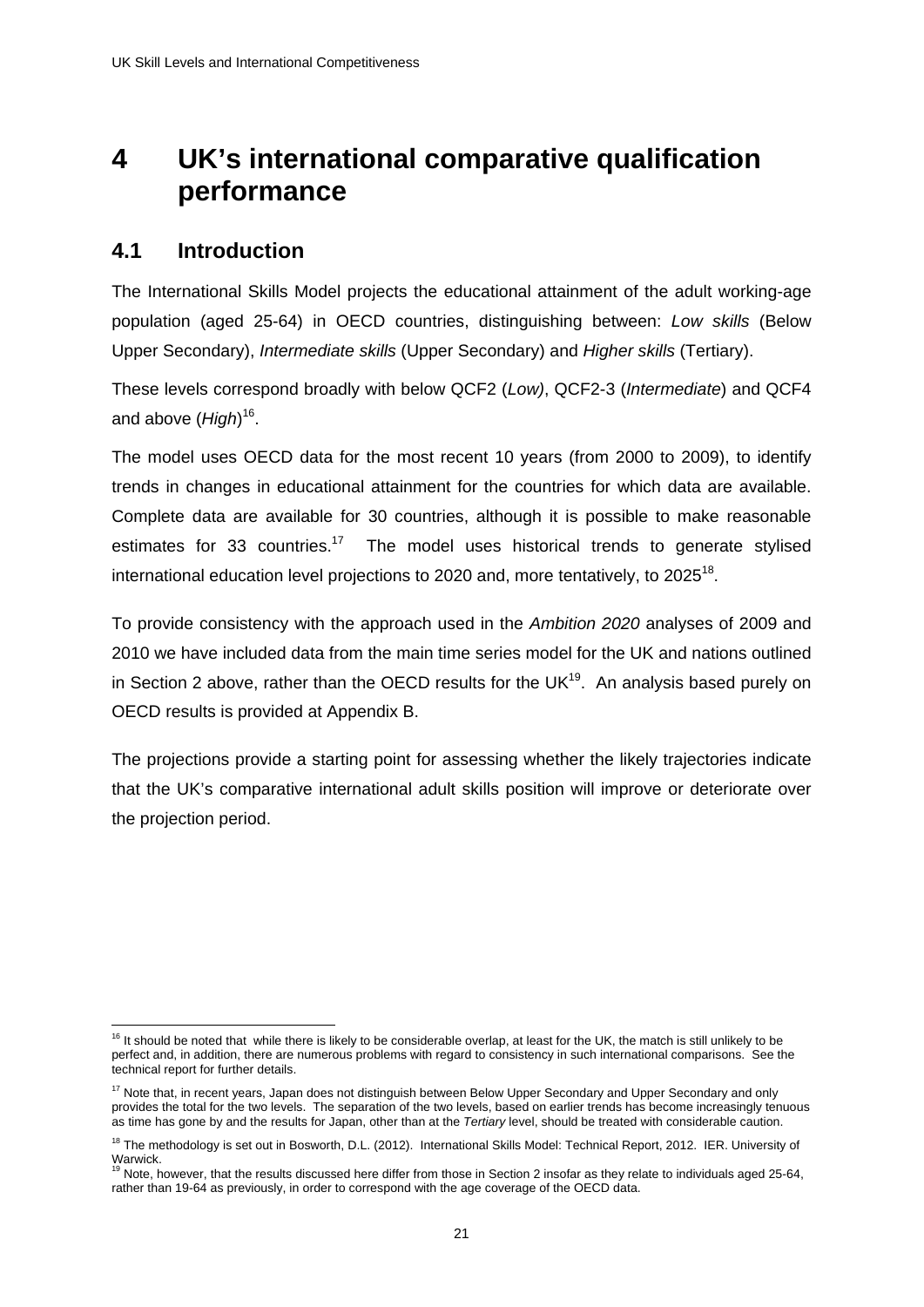Countries are ranked according to their most recent position<sup>20</sup> and in 2020 in terms of:

- The proportion of *Low skills* (lowest to highest)
- The proportion of *Intermediate skills* (highest to lowest); and
- The proportion of *High skills* (highest to lowest).

In general, given that productivity and earnings are positively linked to educational attainment, there is a general tendency to think in terms of a small proportion of *Low skills* (relative to *Intermediate* and *High skills*) and large proportion of *High skills* (relative to *Low* and *Intermediate skills*) as being "good". <sup>21</sup>

As is clear from the following tables, relatively small differences in proportions (% qualified) can have quite a major impact on a country's ranking against any of the three indicators.

# **4.2 Current levels of qualifications and recent progress**

This section discusses the UK's current position, based upon the most recent data – see Table 8 – and discusses how this differs from the then current position reported in *Ambition 2020: The 2010 Report<sup>22</sup>*.

<sup>1</sup>  $^{20}$  Data for the UK and nations is taken from the main time series and four nations models which draw on Labour Force Survey data for 2010. Data for the other 32 countries is taken from OECD data for 2009. In the previous Ambition 2020 report data for the UK and nations relates to 2009 whilst OECD data for other countries relates to 2007.

<sup>&</sup>lt;sup>21</sup> While, for simplicity, this is the interpretation adopted below, in practice, whether changes in the three proportions should be said to be "good" or "bad" may depend on the different countries' strategies for growth and other dimensions of well-being, which may require a more complex outcome in terms of the proportions of individuals at different education levels.

<sup>&</sup>lt;sup>22</sup> UK Commission (2010). Ambition 2020: World Class Skills and Jobs for the UK. The 2010 Report. UK Commission for Employment and Skills.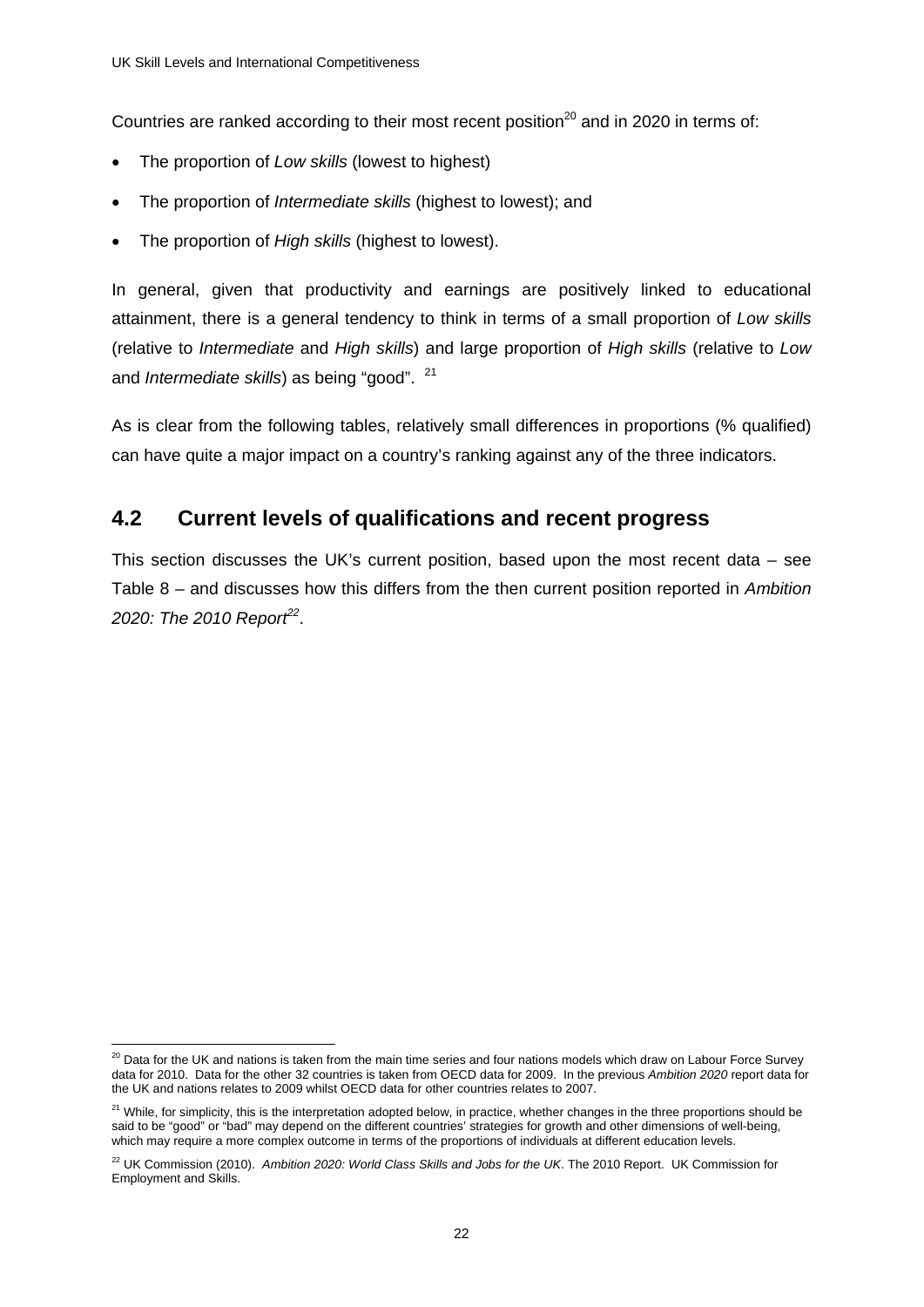#### **Table 8: Current international skills position**

| Low skills (Below upper secondary) |             | Intermediate skills (Upper secondary) |                         |             | <b>High skills (Tertiary)</b> |                         |             |                         |
|------------------------------------|-------------|---------------------------------------|-------------------------|-------------|-------------------------------|-------------------------|-------------|-------------------------|
| Country                            | % Qualified | Rank                                  | Country                 | % Qualified | Rank                          | Country                 | % Qualified | Rank                    |
| Japan                              | 8.4         |                                       | <b>Czech Republic</b>   | 75.9        | 1                             | Canada                  | 49.5        | 1                       |
| <b>Czech Republic</b>              | 8.6         | $\overline{c}$                        | Slovak Republic         | 75.2        | $\overline{c}$                | <b>Israel</b>           | 44.9        | $\overline{\mathbf{c}}$ |
| Slovak Republic                    | 9.1         | 3                                     | Poland                  | 66.8        | 3                             | Japan                   | 43.8        | 3                       |
| Estonia                            | 11.1        | 4                                     | Austria                 | 62.8        | 4                             | <b>United States</b>    | 41.2        | $\overline{\mathbf{4}}$ |
| <b>United States</b>               | 11.4        |                                       | Hungary                 | 60.7        | 5                             | New Zealand             | 40.0        | 5                       |
| Poland                             | 12.0        | 6                                     | Slovenia                | 60.0        | 6                             | Korea                   | 38.8        | $\,6$                   |
| Canada                             | 12.4        | 7                                     | Germany                 | 59.1        | $\overline{7}$                | <b>Scotland</b>         | 37.8        | n/a                     |
| Switzerland                        | 13.1        | 8                                     | Estonia                 | 53.0        | 8                             | Finland                 | 37.3        | 7                       |
| Sweden                             | 14.2        | 9                                     | Sweden                  | 52.7        | 9                             | Australia               | 36.9        | 8                       |
| Germany                            | 14.5        | 10                                    | Switzerland             | 51.7        | 10                            | Norway                  | 36.7        | 9                       |
| Slovenia                           | 16.7        | 11                                    | Japan                   | 47.8        | 11                            | Estonia                 | 36.0        | 10                      |
| Finland                            | 18.0        | 12                                    | EU21 average            | 47.7        | n/a                           | Ireland                 | 35.9        | 11                      |
| Austria                            | 18.1        | 13                                    | <b>United States</b>    | 47.4        | 12                            | Switzerland             | 35.2        | 12                      |
| <b>Israel</b>                      | 18.2        | 14                                    | Finland                 | 44.7        | 13                            | <b>England</b>          | 35.1        | n/a                     |
| Norway                             | 19.3        | 15                                    | <b>OECD</b> average     | 44.1        | n/a                           | <b>United Kingdom</b>   | 35.0        | 13                      |
| Hungary                            | 19.4        | 16                                    | Norway                  | 44.0        | 14                            | Denmark                 | 34.3        | 14                      |
| Korea                              | 20.1        | 17                                    | Denmark                 | 42.0        | 15                            | Belgium                 | 33.4        | 15                      |
| Denmark                            | 23.7        | 18                                    | Korea                   | 41.2        | 16                            | Sweden                  | 33.0        | 16                      |
| EU21 average                       | 25.3        | n/a                                   | France                  | 41.1        | 17                            | <b>Wales</b>            | 33.0        | n/a                     |
| <b>Scotland</b>                    | 25.8        | n/a                                   | Netherlands             | 40.6        | 18                            | Netherlands             | 32.8        | 17                      |
| Netherlands                        | 26.6        | 19                                    | Italy                   | 39.8        | 19                            | Iceland                 | 32.8        | 18                      |
| <b>OECD</b> average                | 26.7        | n/a                                   | <b>Wales</b>            | 38.6        | n/a                           | <b>Northern Ireland</b> | 32.7        | n/a                     |
| New Zealand                        | 27.8        | 20                                    | Luxembourg              | 38.6        | 20                            | Luxembourg              | 31.0        | 19                      |
| <b>United Kingdom</b>              | 28.0        | 21                                    | Canada                  | 38.1        | 21                            | <b>OECD</b> average     | 30.0        | n/a                     |
| <b>England</b>                     | 28.1        | n/a                                   | Greece                  | 37.7        | 22                            | Spain                   | 29.7        | 20                      |
| <b>Wales</b>                       | 28.4        | n/a                                   | Belgium                 | 37.2        | 23                            | France                  | 28.9        | 21                      |
| Ireland                            | 28.5        | 22                                    | <b>Israel</b>           | 36.9        | 24                            | EU21 average            | 27.0        | n/a                     |
| Australia                          | 29.0        | 23                                    | <b>England</b>          | 36.8        | n/a                           | Germany                 | 26.4        | 22                      |
| Belgium                            | 29.4        | 24                                    | <b>United Kingdom</b>   | 36.8        | 25                            | Greece                  | 23.5        | 23                      |
| France                             | 30.0        | 25                                    | <b>Scotland</b>         | 36.4        | n/a                           | Slovenia                | 23.3        | 24                      |
| Luxembourg                         | 30.3        | 26                                    | Ireland                 | 35.7        | 26                            | Poland                  | 21.2        | 25                      |
| <b>Northern Ireland</b>            | 31.9        | n/a                                   | <b>Northern Ireland</b> | 35.4        | n/a                           | Hungary                 | 19.9        | 26                      |
| Iceland                            | 34.1        | 27                                    | Australia               | 34.1        | 27                            | Austria                 | 19.0        | 27                      |
| Greece                             | 38.8        | 28                                    | Iceland                 | 33.1        | 28                            | Mexico                  | 15.9        | 28                      |
| Italy                              | 45.7        | 29                                    | New Zealand             | 32.2        | 29                            | Slovak Republic         | 15.8        | 29                      |
| Spain                              | 48.2        | 30                                    | Spain                   | 22.1        | 30                            | <b>Czech Republic</b>   | 15.5        | 30                      |
| Mexico                             | 64.8        | 31                                    | Mexico                  | 19.3        | 31                            | Portugal                | 14.7        | 31                      |
| Turkey                             | 68.9        | 32                                    | Turkey                  | 18.3        | 32                            | Italy                   | 14.5        | 32                      |
| Portugal                           | 70.1        | 33                                    | Portugal                | 15.2        | 33                            | <b>Turkey</b>           | 12.7        | 33                      |

*Source: OECD Education Database and LFS, ONS* 

*Note: Distribution of the 25–64 year old population by highest level of education attained. Excludes Chile.*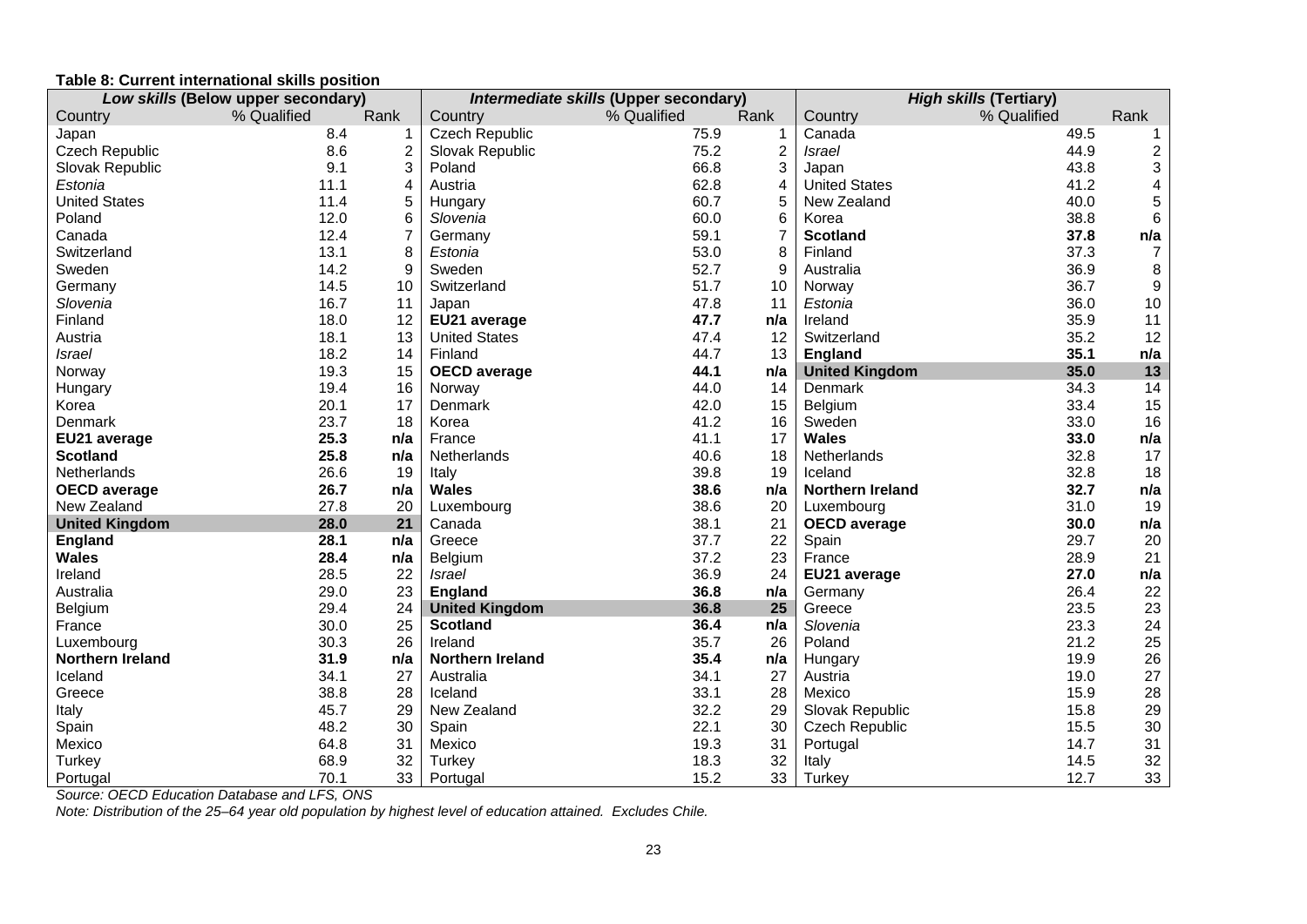#### **Table 9: International skills projections 2020**

| Low skills (Below upper secondary) |             | Intermediate skills (Upper secondary) |                       |             | <b>High skills (Tertiary)</b> |                         |             |                         |
|------------------------------------|-------------|---------------------------------------|-----------------------|-------------|-------------------------------|-------------------------|-------------|-------------------------|
| Country                            | % Qualified | Rank                                  | Country               | % Qualified | Rank                          | Country                 | % Qualified | Rank                    |
| Canada                             | 5.0         | 1                                     | Czech Republic        | 75.7        | 1                             | Canada                  | 60.6        | -1                      |
| Czech Republic                     | 5.0         |                                       | Slovak Republic       | 73.4        | 2                             | New Zealand             | 58.9        | $\overline{\mathbf{c}}$ |
| Hungary                            | 5.0         |                                       | Hungary               | 67.9        | 3                             | Korea                   | 56.2        | 3                       |
| Ireland                            | 5.0         |                                       | Poland                | 63.0        | 4                             | Ireland                 | 52.8        | 4                       |
| Japan                              | 5.0         |                                       | Austria               | 62.4        | 5                             | Japan                   | 52.3        | $\mathbf 5$             |
| Korea                              | 5.0         |                                       | Germany               | 60.5        | 6                             | Israel                  | 47.7        | $\,6$                   |
| Norway                             | 5.0         |                                       | Slovenia              | 56.7        | 7                             | Switzerland             | 47.3        | $\overline{7}$          |
| Poland                             | 5.0         |                                       | EU21 average          | 51.8        | n/a                           | <b>Scotland</b>         | 47.1        | n/a                     |
| Slovak Republic                    | 5.0         |                                       | Sweden                | 51.1        | 8                             | <b>United States</b>    | 46.8        | 8                       |
| Finland                            | 5.7         | 10                                    | Finland               | 50.2        | 9                             | Australia               | 46.7        | $\boldsymbol{9}$        |
| Sweden                             | 7.1         | 11                                    | Norway                | 49.6        | 10                            | Luxembourg              | 46.6        | 10                      |
| Slovenia                           | 7.2         | 12                                    | Italy                 | 49.0        | 11                            | <b>England</b>          | 46.1        | n/a                     |
| Estonia                            | 9.8         | 13                                    | Greece                | 46.6        | 12                            | <b>United Kingdom</b>   | 46.1        | $11$                    |
| Switzerland                        | 10.1        | 14                                    | Estonia               | 46.6        | 13                            | Netherlands             | 45.8        | 12                      |
| <b>United States</b>               | 10.1        | 15                                    | <b>OECD</b> average   | 45.2        | n/a                           | Norway                  | 45.4        | 13                      |
| Germany                            | 10.9        | 16                                    | Belgium               | 45.0        | 14                            | <b>Wales</b>            | 44.9        | n/a                     |
| Luxembourg                         | 11.8        | 17                                    | Japan                 | 43.1        | 15                            | Finland                 | 44.1        | 14                      |
| EU21 average                       | 11.9        | n/a                                   | <b>United States</b>  | 43.1        | 16                            | Estonia                 | 43.6        | 15                      |
| Austria                            | 12.0        | 18                                    | France                | 42.9        | 17                            | Iceland                 | 43.6        | 16                      |
| Australia                          | 13.1        | 19                                    | Switzerland           | 42.6        | 18                            | <b>Northern Ireland</b> | 43.1        | n/a                     |
| Belgium                            | 13.6        | 20                                    | Ireland               | 42.3        | 19                            | Denmark                 | 43.0        | 17                      |
| Netherlands                        | 13.7        | 21                                    | Luxembourg            | 41.6        | 20                            | Sweden                  | 41.8        | 18                      |
| <b>OECD</b> average                | 15.4        | n/a                                   | Netherlands           | 40.4        | 21                            | Belgium                 | 41.4        | 19                      |
| New Zealand                        | 16.2        | 22                                    | Australia             | 40.2        | 22                            | Spain                   | 39.6        | 20                      |
| Israel                             | 17.6        | 23                                    | Korea                 | 38.8        | 23                            | <b>OECD</b> average     | 39.3        | n/a                     |
| <b>Wales</b>                       | 18.0        | n/a                                   | Denmark               | 38.0        | 24                            | EU21 average            | 36.4        | n/a                     |
| <b>Scotland</b>                    | 18.8        | n/a                                   | <b>Wales</b>          | 37.1        | n/a                           | Slovenia                | 36.0        | 21                      |
| Denmark                            | 19.0        | 24                                    | Northern Ireland      | 35.2        | n/a                           | France                  | 35.7        | 22                      |
| <b>United Kingdom</b>              | 19.2        | 25                                    | Iceland               | 34.9        | 25                            | Poland                  | 32.2        | 23                      |
| <b>England</b>                     | 19.2        | n/a                                   | <b>United Kingdom</b> | 34.7        | 26                            | Greece                  | 32.1        | 24                      |
| Greece                             | 21.2        | 26                                    | Israel                | 34.7        | 27                            | Germany                 | 28.6        | 25                      |
| France                             | 21.3        | 27                                    | England               | 34.6        | n/a                           | Hungary                 | 27.1        | 26                      |
| Iceland                            | 21.5        | 28                                    | Canada                | 34.4        | 28                            | Austria                 | 25.7        | 27                      |
| Northern Ireland                   | 21.7        | n/a                                   | <b>Scotland</b>       | 34.1        | n/a                           | Portugal                | 23.0        | 28                      |
| Spain                              | 28.5        | 29                                    | Spain                 | 31.9        | 29                            | Slovak Republic         | 21.8        | 29                      |
| Italy                              | 29.6        | 30                                    | Mexico                | 26.4        | 30                            | Italy                   | 21.4        | $30\,$                  |
| Portugal                           | 56.4        | 31                                    | New Zealand           | 25.0        | 31                            | Czech Republic          | 19.5        | 31                      |
| Mexico                             | 58.4        | 32                                    | Turkey                | 23.7        | 32                            | Turkey                  | 17.7        | 32                      |
| Turkey                             | 58.6        | 33                                    | Portugal              | 20.6        | 33                            | Mexico                  | 15.2        | 33                      |

*Source: International time series educational model, UK time series model, four nations apportionment model* 

*Note: Distribution of the 25–64 year old population by highest level of education attained. Excludes Chile.*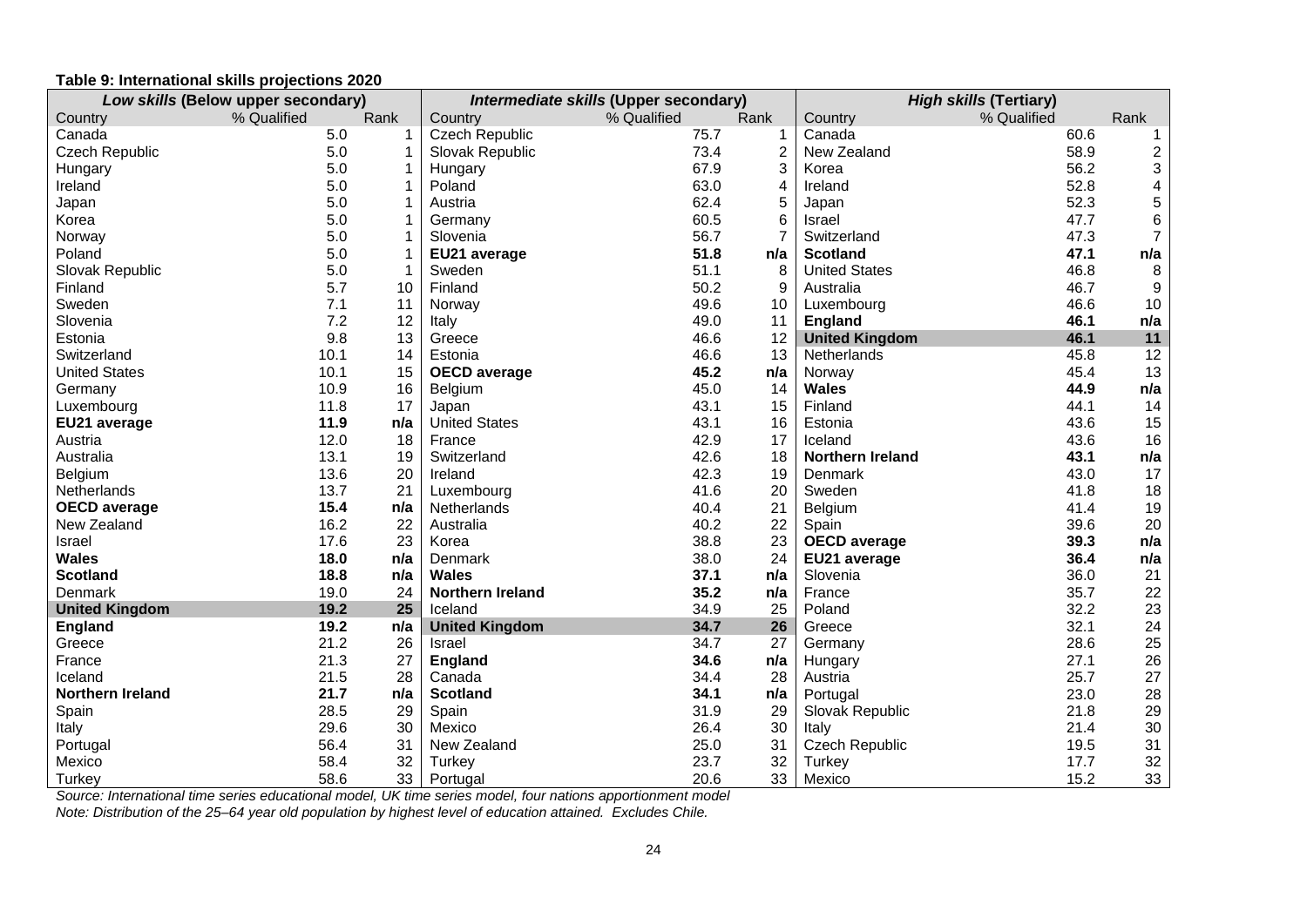The UK's current ranking of 21<sup>st</sup> for *Low skills* is slightly below the ranking of 19<sup>th</sup> in the previous *Ambition 2020* report. However, a number of things have changed: France has slipped below the UK, while three new countries<sup>23</sup> are now included (Estonia, Slovenia and Israel), which all report smaller percentages of *Low skills* than the UK. Thus, **in terms of the previous set of countries, the UK would have moved up one place for** *Low skills*.

The UK's current ranking for *Intermediate skills* is also lower than in the last report, placed  $25<sup>th</sup>$  rather than  $21<sup>st</sup>$ . Again, the principal reason lies in the addition of the three new countries (Estonia, Slovenia and Israel), all of which have higher proportions skilled at this level than the UK. In addition, Belgium has moved from just behind the UK to just in front. Thus, **in terms of the previous set of countries, the UK has moved down one place with regard to** *Intermediate skills*.

Finally, in terms of the change in ranking for *High skills*, the UK has fallen from 12th position to 13th, as a result of the entry of Israel and Estonia, both with greater proportions of *High level skills* than the UK. In addition, Switzerland has overtaken the UK. However, the UK has moved ahead of two countries in the previous results, and now lies above Denmark and Belgium. **In terms of the previous set of countries, the UK has therefore moved up one place for** *High skills*.

# **4.3 Projections of attainment in 2020 (and beyond)**

In terms of *Low skills*, the UK is currently ranked 21<sup>st</sup>, but is projected to be 25<sup>th</sup> by 2020 (compare Table 8 and Table 9). There is no issue now that other countries enter the rankings; the same 33 countries appear in 2020. Thus, **the projections suggest that the UK's position on** *Low skills* **worsens relatively as it falls behind Ireland, Luxembourg, Australia and Belgium.**

The UK's position with respect to *Intermediate skills* falls marginally from 25<sup>th</sup> to 26<sup>th</sup>. While the UK has overtaken Israel and Canada, lying marginally above them in 2020, **the UK itself is projected to be overtaken by Ireland, Australia and Iceland**.

Finally, the UK's ranking in terms of *High skills* improves, moving from 13<sup>th</sup> to 11<sup>th</sup>. While Norway, Finland and Estonia fall below the UK during the period to 2020, **Luxembourg moves marginally ahead.**

<sup>1</sup>  $^{23}$  A fourth country, Chile, has also been included in the OECD data set, but is excluded from the present discussion as it only has information for two years.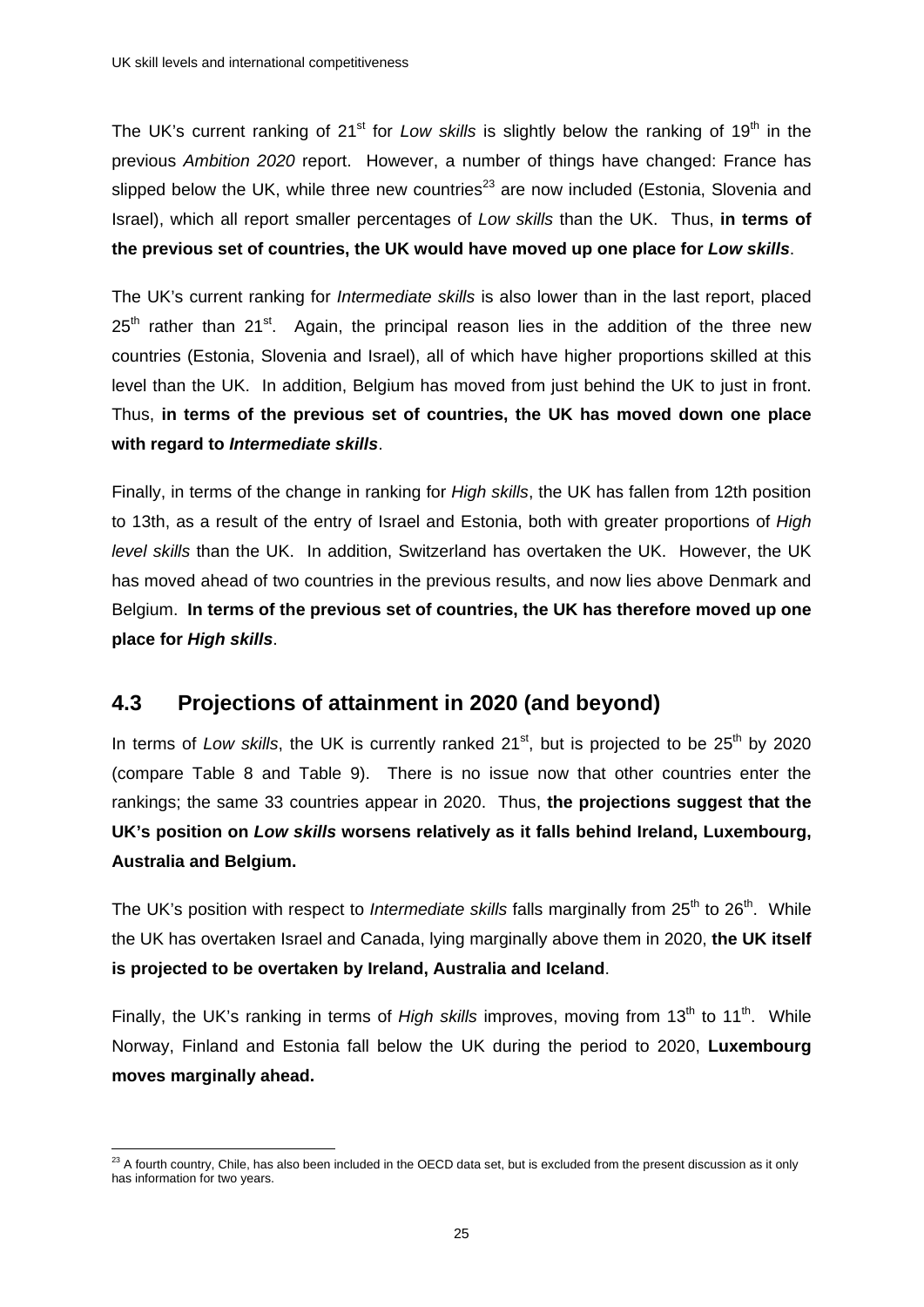# **4.4 UK and four nations**

In view of the approach taken (see Appendix A) the projected results and rankings presented here for the four nations should be treated as purely indicative<sup>24</sup>.

Table 9 suggests that the 2020 results for England are almost identical to those for the UK, which is not too surprising given the relatively small populations of Scotland, Wales and Northern Ireland compared to England, as well as the fact that, while there are important differences in the education and training systems, there are also a number of similarities. However, a very small difference between the UK and England in the proportion of *Intermediate skills* results in a one place lower rank for England than the UK.

Taking the remainder of the 2020 results by level of qualification, Table 9 indicates that the one percentage point lower proportion of *Low skills* in Wales than the UK as a whole only changes its projected international ranking *vis-a-vis* countries outside of the UK by one place, but the three percentage point higher value in Northern Ireland places its ranking downwards by four places.

Scotland has a one percentage point lower proportion of *Intermediate skills* than the UK as a whole, associated with a ranking that is three places lower. Wales' two percentage point difference gives it a ranking that is one place higher than the UK. However, Northern Ireland's very slightly higher percentage point score for *Intermediate skills* still puts it one rank higher than the UK (the scores are identical when rounded to a whole number).

In terms of *High level skills*, the rankings are fairly sensitive to variations in the proportions: Scotland exhibits a projected one percentage point higher value than the UK, linked to a three place higher rank; Wales and Northern Ireland both have lower proportions of *High level skills* than the UK (one and two percentage points lower respectively), and both are associated with lower ranks than the UK ( $13<sup>th</sup>$  and  $16<sup>th</sup>$  respectively).

<sup>1</sup>  $^{24}$  In particular, it should be noted that the historic Labour Force Survey estimates for the nations, upon which the projections are based, rely on relatively small sample sizes; nonetheless they are considered to be adequate for the present purpose.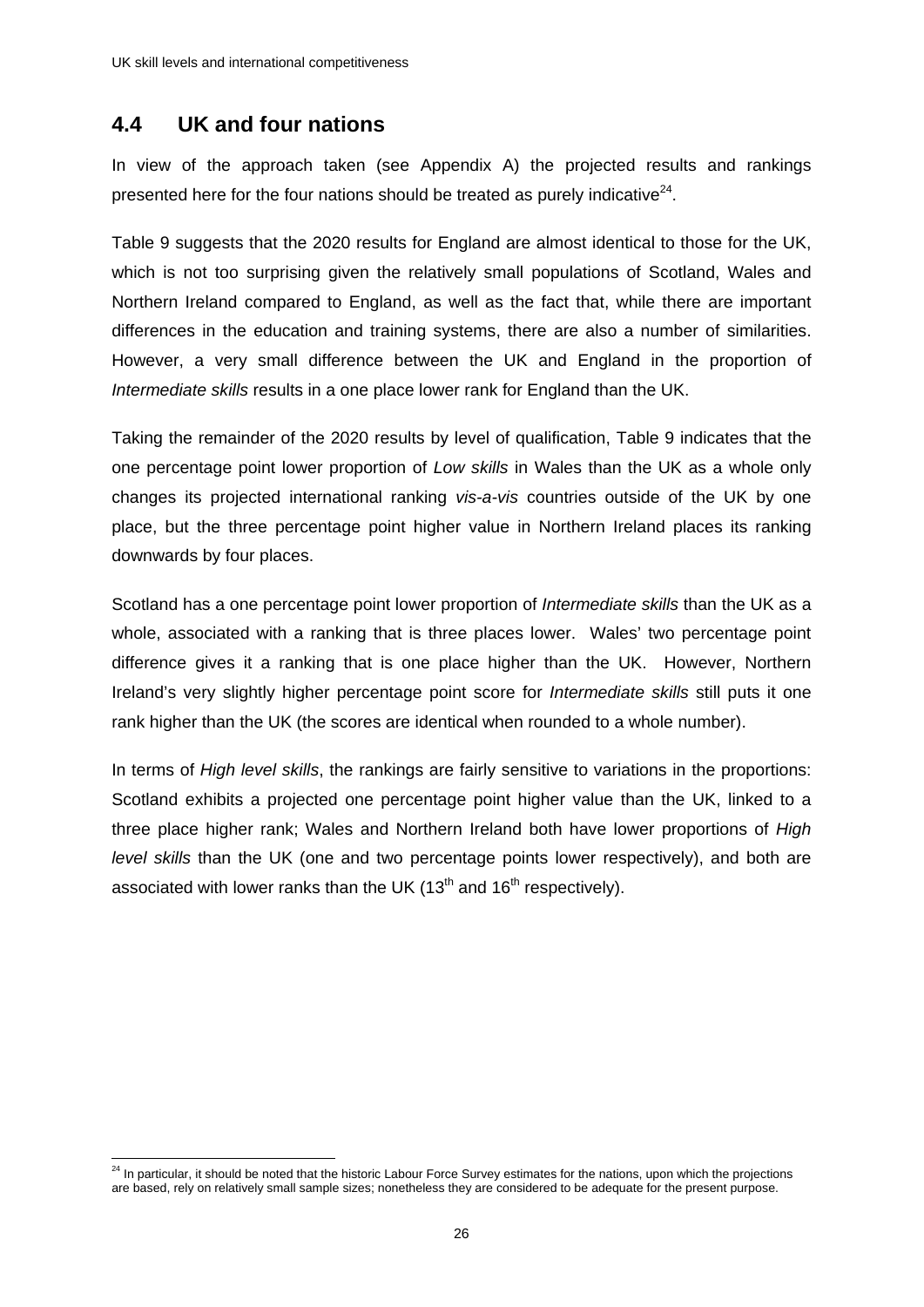# **5 Conclusions**

# **Principal projections**<sup>25</sup>

The focus of the present report has been on the levels of skills as proxied by formal qualifications, both historically and in terms of projections to 2020.

The trends in qualifications over the last ten years have been strongly in favour of the highest qualification levels (QCF4 and above) and away from the lowest qualification levels (less than QCF2). The number of individuals with Level 4+ rose by just under 4.5 million (almost a 10 percentage point rise), while those below Level 2 fell by nearly 3 million (about a 10 percentage point reduction).

These historical trends are largely replicated in the projections to 2020 and beyond. Over the period 2010 to 2020, the proportion qualified to Level 4+ is projected to rise from 33.7 to 44.1 per cent (a 10.4 percentage point increase, associated with an additional 4.7 million individuals). Over the same period, the proportion below Level 2 is projected to fall from 27.0 to 20.0 per cent (a 6.9 percentage point fall, associated with about 2.3 million fewer people at this level).

Of course, these are linear projections which indicate what is likely to happen if recent trends continue into the future. The report shows that, as the ten year historical period has been moved over the sequence of projections made for the UK Commission, the positive effect on the most highly qualified and negative effects on the least qualified have increased over time. Looking to the future, the impacts of current and future government policies, for example, the effects of the changes to the payment of tuition fees in higher education, will become clearer over the next few years, as the new system becomes bedded in. This may affect future participation rates in education.

<sup>1</sup>  $^{25}$  Unless otherwise indicated all numbers or proportions discussed below relate to 19-64 year olds.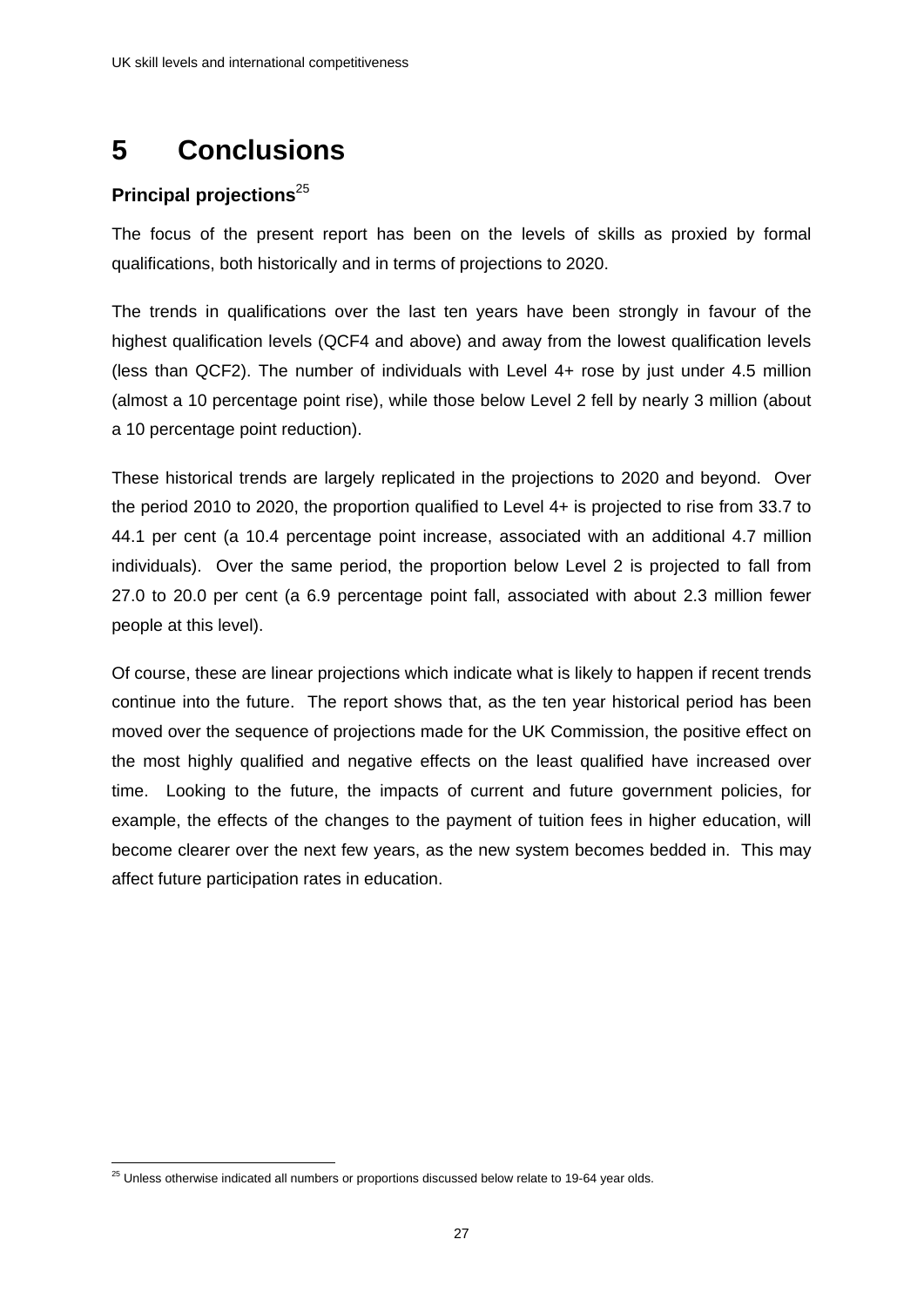## **Impact of migration**

The model allows for the effects of migration on the qualification mix (which has become an important policy issue in recent years), although the results should be treated with some caution given the problems of measuring the qualifications of migrants. Comparing the results allowing for migration with a "neutral" base-line case (i.e. that immigrants have the same skill mix as emigrants) shows that the main effect of net migration is to raise the proportions of the population with lower than Level 2 and Level 4+, but lower them amongst Levels 2 and 3. None of the percentage point changes in qualifications mix are large (the reduction in Level 3 by just over a couple of percentage points is the largest impact of migration).

## **Retirement age**

A further issue concerns the impact of increases in the age of retirement; an area which again should be treated with caution because of data issues. Based purely upon the demographics of the process, an increase in the age of retirement seems certain to increase the proportion of lower qualified individuals and lower the proportion of individuals with higher qualifications because, on balance, younger individuals tend to be more qualified than older individuals. The results show that a much more complex picture emerges, with a tendency for the lower qualification levels to decline (particularly Level 2) and the higher levels to rise (Levels 3 and 4-6). There are a number of factors potentially at play, for example, some older individuals continue to obtain qualifications and there are differences in mortality rates across different qualification levels, which tend to favour those in the higher qualified groups.

## **Gender**

With respect to gender, it seems important to map the differences between the male and female outcomes. There are important gender differences both in the projected changes and in the levels, both in 2010 and 2020. Females start with a higher proportion of Level 4+ in 2010 than males (34.8 compared with 32.5 per cent) and are projected to have a larger increase at this level (11.1 compared with 9.2 percentage points). While females start from a higher percentage of below Level 2 (28.3 per cent in 2010) compared with males (25.9 per cent), they have a much larger projected decline (9.7 compared with 2.6 percentage points), which results in a lower proportion of women at this level than men by 2020.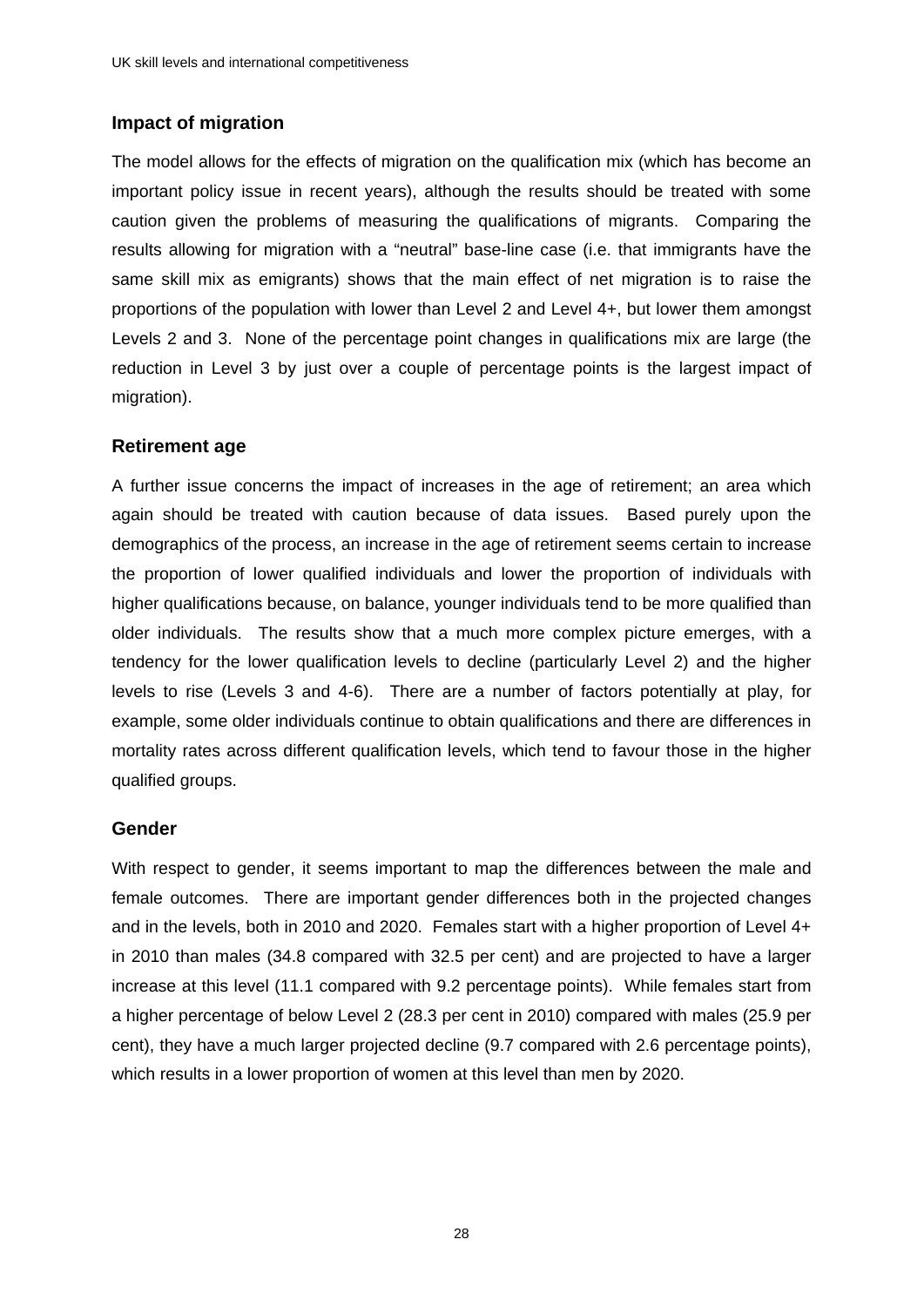# **Activity rates**

The main time series qualification model also makes projections of activity rates, broken down by level of qualification. The largest increase in activity rates over the period to 2020 is projected to be amongst those with no qualification (6 percentage points). Participation, which was already high amongst the Level 4+ group, rises by a further 2.9 percentage points, while Levels 2 and 3 both rise by 3.4 percentage points. The overall activity rate for all qualification levels is projected to be 83.9 per cent in 2020, a rise of 5.3 percentage points, of which 2.2 percentage points arises from improvements in the qualification mix (as the more highly qualified have higher activity rates), while 3.1 percentage points comes from the growth in activity rates within each of the qualification levels.

### **Spatial differences in the qualifications mix**

### **The four nations**

There are important differences in both the current mix of qualifications across the four nation states and in the changes projected to take place to each nation's qualifications mix. In terms of the starting point, Scotland sets off in 2010 with the highest proportion of Level 4 and above of the four nation states (36.7 per cent) compared with Northern Ireland, which has the lowest proportion (30.4 per cent). While England has the largest projected increase in the proportion at Level 4+ (10.8 percentage points), this is not sufficient to overtake Scotland by 2020 (which has 45.7 per cent in 2020, compared with England's 44.2). The projections indicate that Northern Ireland will still have the lowest projected proportion by 2020 (40.3 per cent), but this is now very close to Wales' figure (40.7 per cent).

Scotland sets off with the lowest proportion of individuals below Level 2 (25.0 per cent in 2010) and Northern Ireland with the highest proportion (31.0 per cent). Despite having the largest projected decline in the proportion below Level 2 (8.1 percentage points), Northern Ireland is still expected to have the largest proportion at this level in 2020 (22.9 per cent).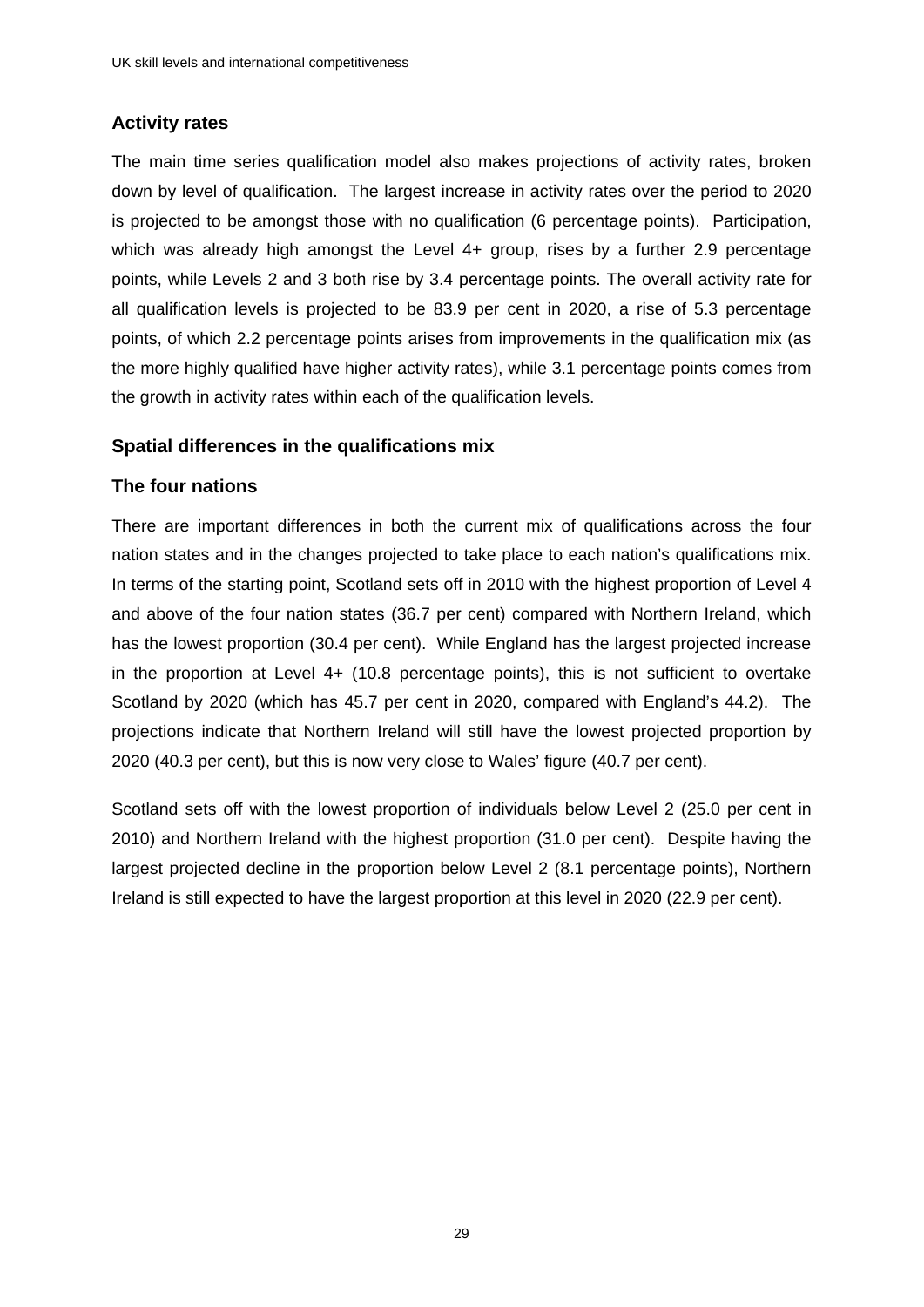# **The nine planning regions of England**

The lowest proportions of people qualified below Level 2 in 2010 are to be found in the South East and South West (both 24 per cent), while the South West has the lowest proportion of any region by 2020 (17.4 Per cent). The largest percentage below Level 2 in 2010 is found in the West Midlands (31.8 per cent), and is projected to be so again in 2020 (23.3 per cent). London has by far the highest proportion of those at Level 4+ in 2010 (44.8 per cent), which is projected to rise to 59.1 per cent by 2020; again the highest level of any region. London also has by far the highest proportion in the Level 7-8 category (20.6 per cent), around 7 percentage points above the next highest region, Eastern England (12.8 per cent). The region with the lowest Level 4+ proportion in 2010 is the West Midlands (27.7 per cent) and, in 2020, the North East (36.2 per cent).

### **UK's international comparative qualification performance**

### **Principal results**

The UK does not perform very well in terms of its educational attainment rankings both in terms of its international position in 2009 and in terms of its trends in the years up to 2009. It is perhaps not surprising, therefore, that the projections to 2020 and beyond also do not paint a favourable picture of the UK's international ranking. The UK exhibits its strongest relative performance in respect of *High level* attainment but sits well down the rankings for *Low skills* and *Intermediate skills* attainment.

In terms of *Low skills*, the UK is currently ranked 21st (i.e. there were 20 other countries in OECD with a smaller proportion of people qualified at this level), but is projected to be  $25<sup>th</sup>$ by 2020.

With respect to *Intermediate skills*, attainment the UK is ranked 25<sup>th</sup> currently and is projected to fall to 26<sup>th</sup> place by 2020.

Finally, the UK's ranking in terms of the proportion of individuals with *High level* qualifications improves through to 2020, moving from  $13<sup>th</sup>$  to  $11<sup>th</sup>$ .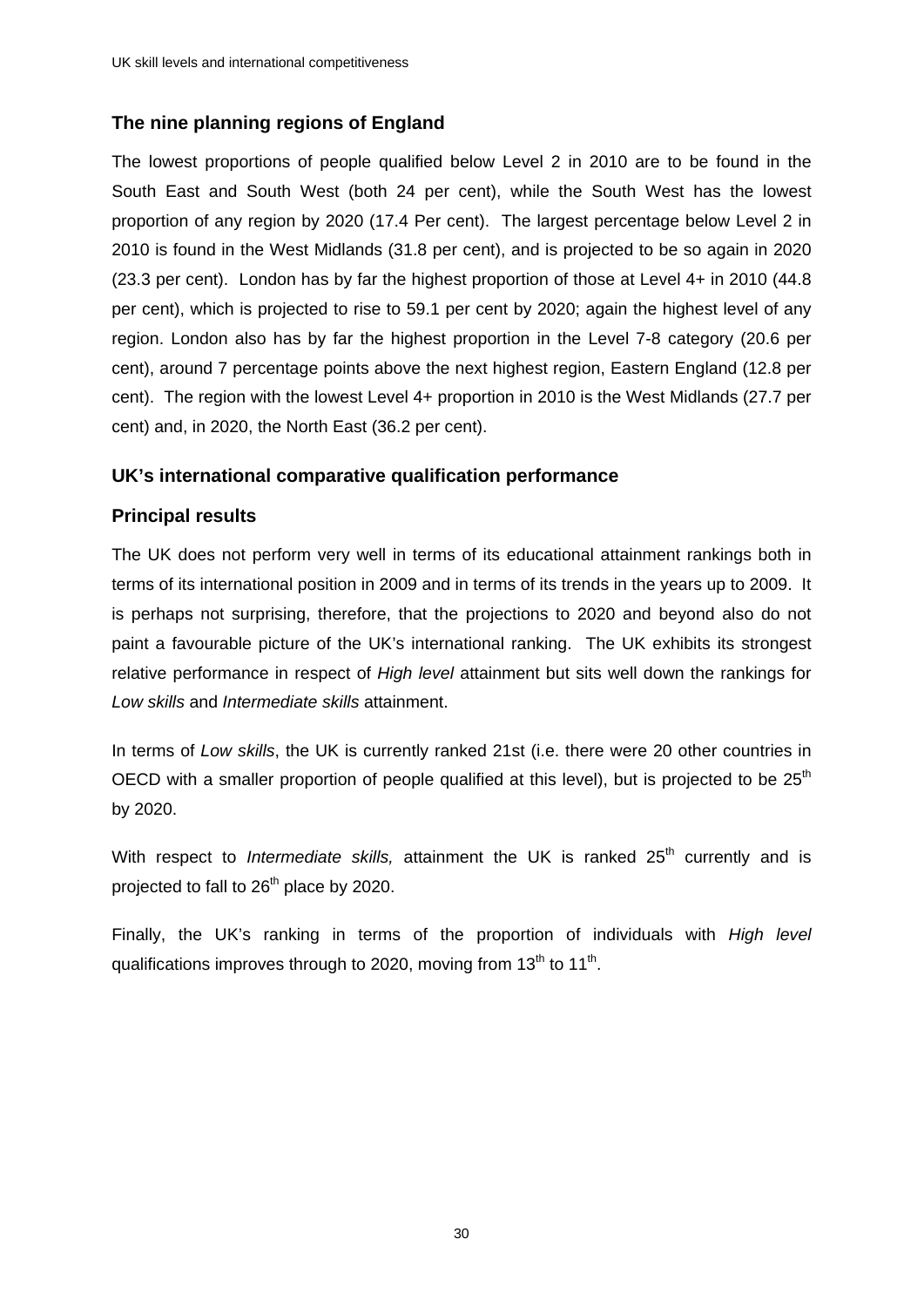What the present analysis cannot show is where each country actually will be by 2020 or 2025. However, the results act as a potential stimulus, of different magnitudes in different countries, for policy changes that will affect the future rankings. The changes in rank are relatively small for the UK, unlike those of a number of other countries. It is hard to believe that a number of the countries showing deteriorations in their rankings will not react to slow or to reverse the adverse movements. However, the response may be more nuanced than this argument suggests. There are obviously costs in reducing the proportion in the *Low skills* category; these will include the foregone income during the extra years of education, but may also include rising marginal costs of educating increasingly "difficult to teach" young people. In addition, a strong economy may not require everyone to be educated to *Intermediate level* or higher, it may still have jobs for individuals with lower education and skill levels.

### **Tentative comparisons of the four nation rankings**

Taking the results of the four nation states at face value, rankings have been constructed against the other 32 countries for which OECD data exist (i.e. excluding the UK and the four nation states). The projected results for each level of qualification for 2020 are as follows:

- The variation in the proportion of individuals with *Low skills* is relatively small across three of the four nation states and their rankings would be the same or almost the same as for the UK as a whole  $(24<sup>th</sup>$  or  $25<sup>th</sup>)$ . Wales is projected to have the lowest proportion of individuals qualified at this level by 2020, around one percentage points lower than the UK average (ranked  $24<sup>th</sup>$  compared with  $25<sup>th</sup>$ ). Northern Ireland, with a three percentage point higher proportion of *Low skills*, differs significantly in rank (29<sup>th</sup>).
- Scotland has a one percentage point lower proportion of *Intermediate skills* than the UK as a whole, associated with a rank two places lower  $(28<sup>th</sup>$  compared with  $26<sup>th</sup>=$ ). Wales' two percentage point higher value of *Intermediate skills* improves its rank by one place *vis-a-vis* the UK as a whole  $(25<sup>th</sup>$  compared with  $26<sup>th</sup>=$ ). Northern Ireland has a marginally higher proportion of people qualified at *Intermediate level* than the UK, meaning that its rank is one higher (25<sup>th</sup> compared with  $26<sup>th</sup>=$ ).
- In terms of *High level skills*, Scotland exhibits a one percentage point higher value than the UK, linked to a three place improvement in rank  $(8<sup>th</sup>$  compared with 11<sup>th</sup>); Wales and Northern Ireland both have lower proportions of *High level skills* than the UK (45 and 43 per cent respectively), and are ranked  $13<sup>th</sup>$  and  $16<sup>th</sup>$  respectively.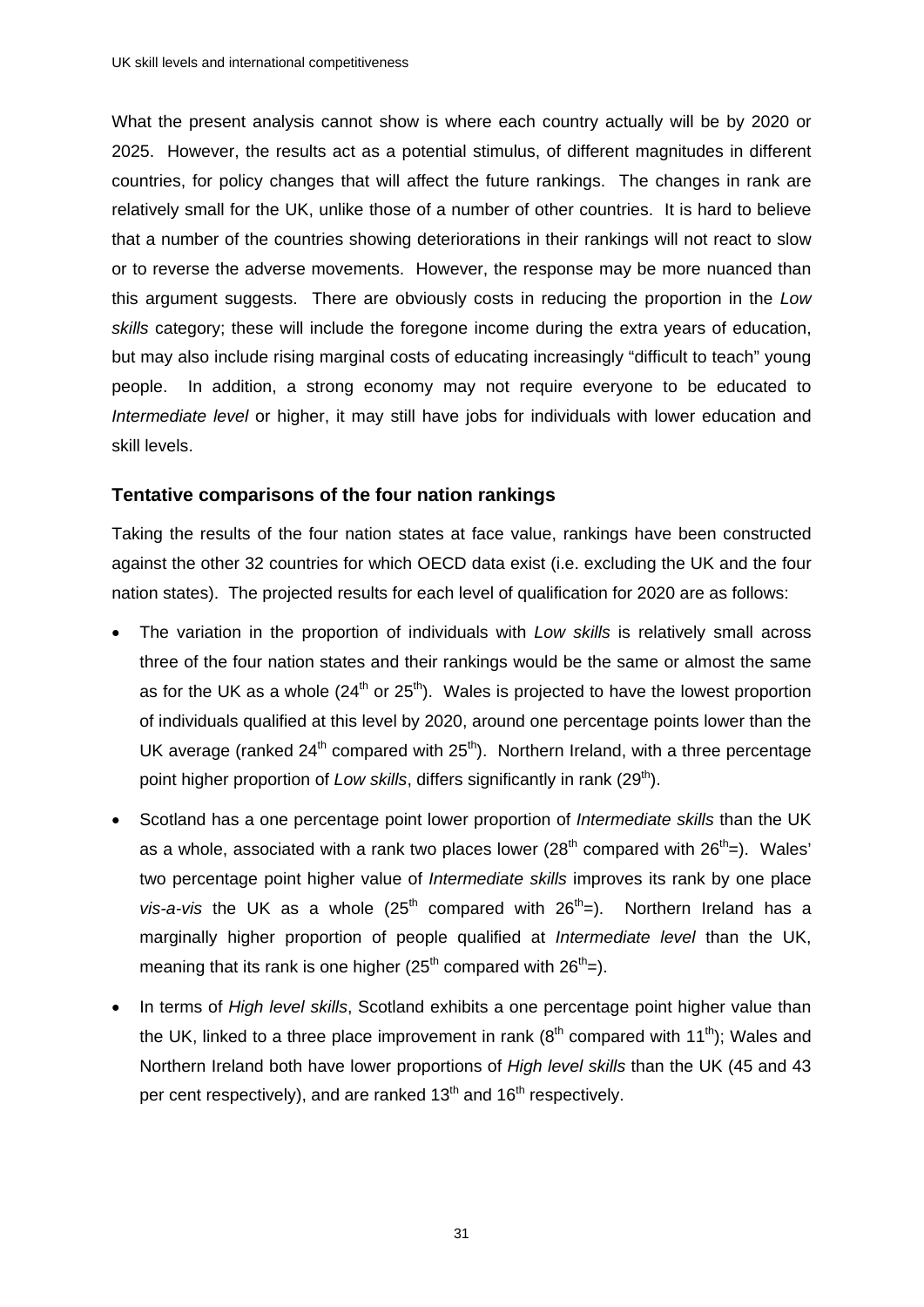# **Appendix A: The models used to project the profile of qualifications**

## **A.1 Introduction**

<u>.</u>

The present Report draws upon four models of qualifications supply. Three of these models are inter-related:

- $\bullet$  the main "time series" qualifications model<sup>26</sup>;
- $\bullet$  the four nations "apportionment model"<sup>27</sup>;
- $\bullet$  The nine regions "apportionment model"<sup>28</sup>.

There is also a further stand-alone model:

The international time series education model<sup>29</sup>.

There is a group of other models used to inform the work, including educational transition models (pseudo-cohort models) and stock-flow qualification models. The present discussion provides a brief introduction to the four models used directly in the present Report.

## **A.2 Main "time series" qualifications model**

This model focuses on **projecting the qualification distribution across all adults in the UK population through to the year 2020** (and to 2025). It is a linear time series model, which was developed by HM Treasury for the Leitch Review of long term skills needs<sup>30</sup>. This model uses historical Labour Force Survey (LFS) data, broken down by gender and year of age (for those of working age) for six qualification levels<sup>31</sup>. Individuals are allocated to a particular qualification level according to the highest qualification they hold. The detailed procedures used to estimate the proportion of the population qualified at different levels using LFS data are set out in the technical report for the main time series model.

<sup>&</sup>lt;sup>26</sup> Bosworth, D.L. (2012). UK Qualifications Projections – "Time Series" Model. Technical Report. (forthcoming, draft available from the author).

<sup>&</sup>lt;sup>27</sup> Bosworth. D. and G. Kik (2011). England, Scotland, Wales and Northern Ireland Projections: Apportionment Model. Technical Report. March. (Unpublished, a copy can be obtained from the author).

<sup>&</sup>lt;sup>28</sup> Bosworth, D. and G. Kik (2011). Regional Projections. Technical Report. March. (Unpublished, a copy can be obtained from the author).

<sup>&</sup>lt;sup>29</sup> Bosworth, D.L. (2012). International Education Model, 2012. Technical Report. January. (forthcoming, draft available from the author).

<sup>30</sup> *Prosperity for all in the Global Economy - World Class Skills*. (see fn. 1).

<sup>&</sup>lt;sup>31</sup> Qualification and Credit Framework levels QCF1, QCF2, QCF3, QCF4-6 and QCF7-8, plus those with no qualifications (which correspond broadly with the National Qualifications Framework levels 1-5, plus no qualifications). See Annex A.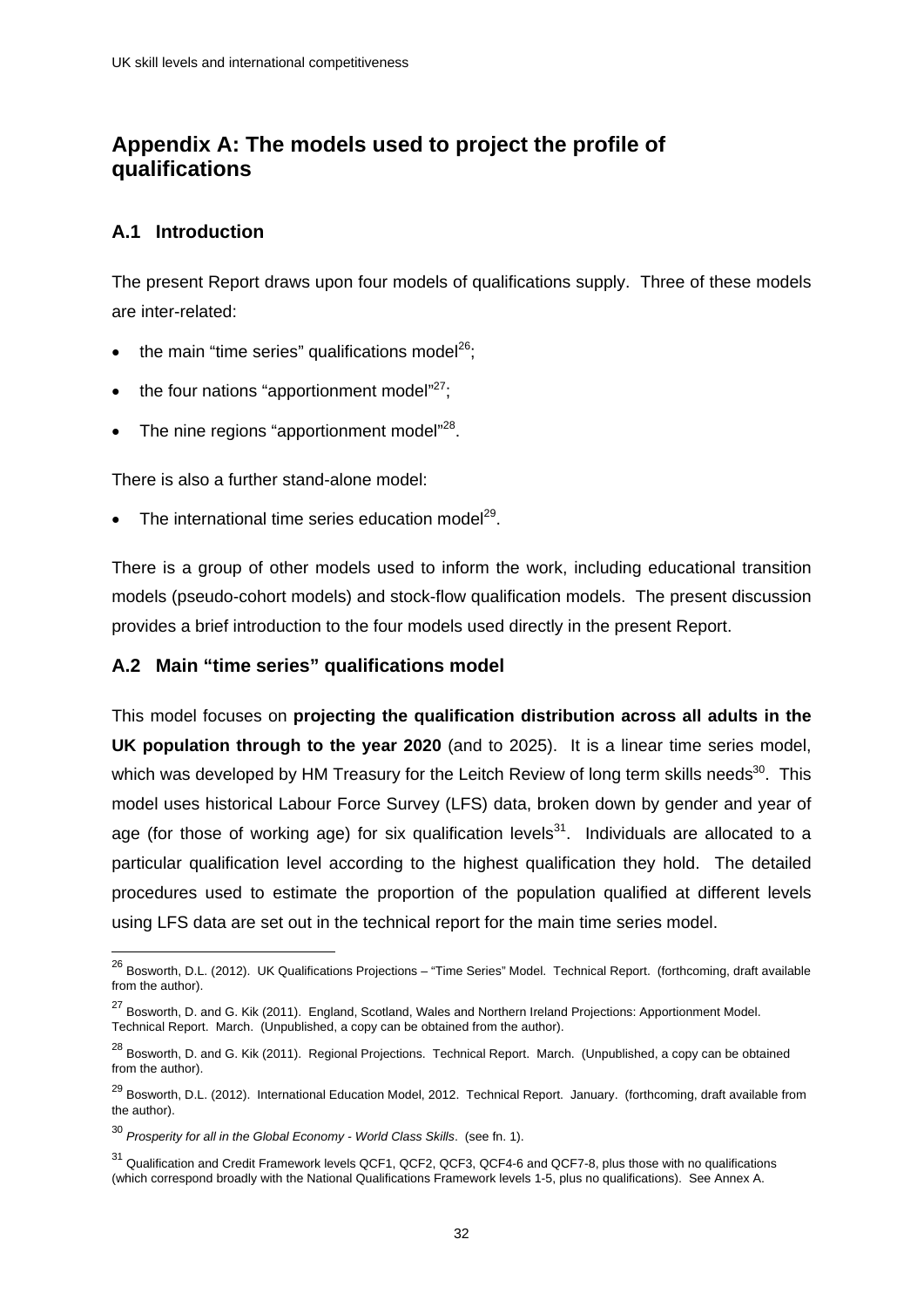Thus, as an example, the model projects the proportion of males aged 16 that have no qualifications, using the trends in such males over the period 2001 to 2010. It repeats this exercise for males of each age, from 16 to 64, and for each qualification level (no qualifications, QCF1, …, QCF3, QCF4-6 and QCF7-8). It then repeats this exercise for females and for males and females combined. The expectation is that the weighted sum of the projections for males and females should take a similar value to the projections for all individuals combined.

Various constraints are placed on the projections, for example, that:

- qualification proportions always sum to 100;
- qualification numbers always sum to the ONS 2010-based population projections across the different levels of the QCF.
- each qualification proportion always lies between 0 and 100;
- the combined proportion of those with no qualifications and QCF1 has a lower limit of five per cent.

There are several "special groups" that form a focus within the modelling process, in particular:

- those retiring and moving outside the labour force;
- migrants and, in particular, the net difference in qualifications between immigrants and emigrants.

The retirement group is both interesting and challenging in terms of the modelling process. The LFS does not collect qualifications data from individuals over "retirement age" if they are not in employment<sup>32</sup>. Clearly, the changes to the earliest age of retirement for increasing numbers of people and the proposed changes for the future make it important to say something about the qualifications of older individuals who, historically, would have moved out of the labour force but, by 2020 and 2025 will be kept within it for longer periods. Given the lack of LFS data, this is done by modelling the changing qualification mix of individuals as they age from 50 to 59 for females and 60 to 64 for males, in order to say what the qualification mix of 60-69 year old females and 65-69 year old males looks like. The estimated qualifications mix for older individuals is projected forward in the same way as for younger.

<sup>&</sup>lt;u>.</u>  $32$  Since 2008 the Labour Force Survey has extended its definition of working age, in respect of qualification variables, to include all individuals aged 16-69. However, since the projections draw on 10 years of historic data (2001-2010 in the current iteration) it is not yet possible to take advantage of this development.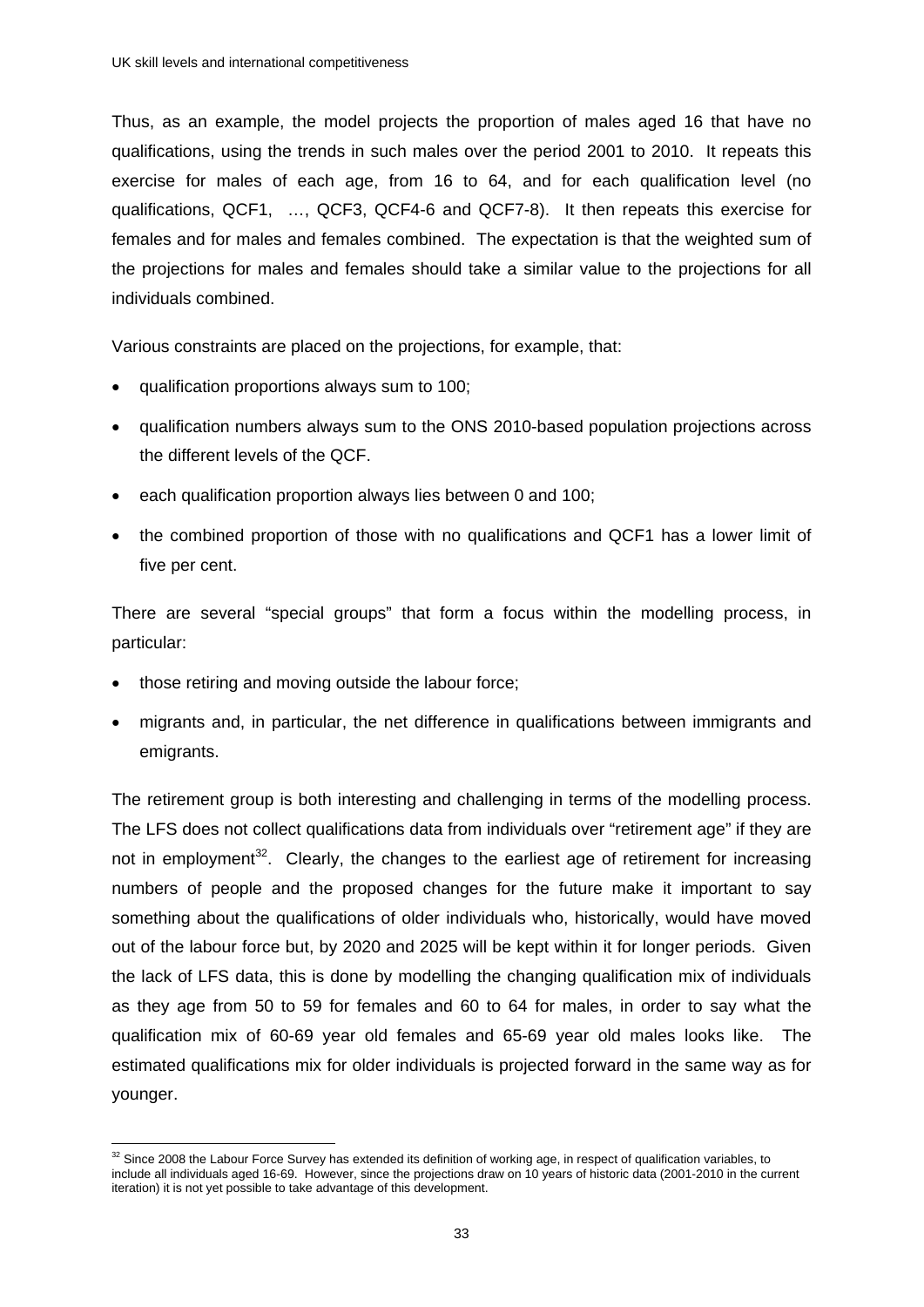The effects of migration became a major issue over the last 15 to 20 years. The work attempts to model immigrant and emigrant groups separately from the main, non-migratory population of the UK. Immigrants are proxied by the group of individuals in the LFS who were not resident in the UK one year earlier. There are at least two major problems with this group: first, while immigrant numbers can be quite large (e.g. circa 600,000), sample sizes in the LFS are quite small, especially when broken down by gender, year of age and qualification level; second, it is extremely difficult to allocate many foreign qualifications to the different levels of the QCF. Similarly, there is no direct survey information for the emigrant group in the LFS, so the assumption is made that this group has the same qualifications mix as the population as a whole.

Thus, the main time series qualification model proceeds by subtracting out cumulative net migration from the UK population as a whole, before dealing separately with the qualifications of immigrants, emigrants and the non-migratory population. The historical trends in qualification mix for those not resident in the UK one year ago and for the UK population as a whole (proxying both the emigrant and non-migratory groups) are separately projected forward to 2020 (and 2025). These are translated into numbers of immigrants, emigrants and non-migrants, by level of qualification, from which the net migration numbers can be isolated by level of qualification. Net migration by qualification (year of age and gender) are then cumulated and added back to the projections of the non-migrant population. All figures are constrained to sum to the ONS 2010-based projections.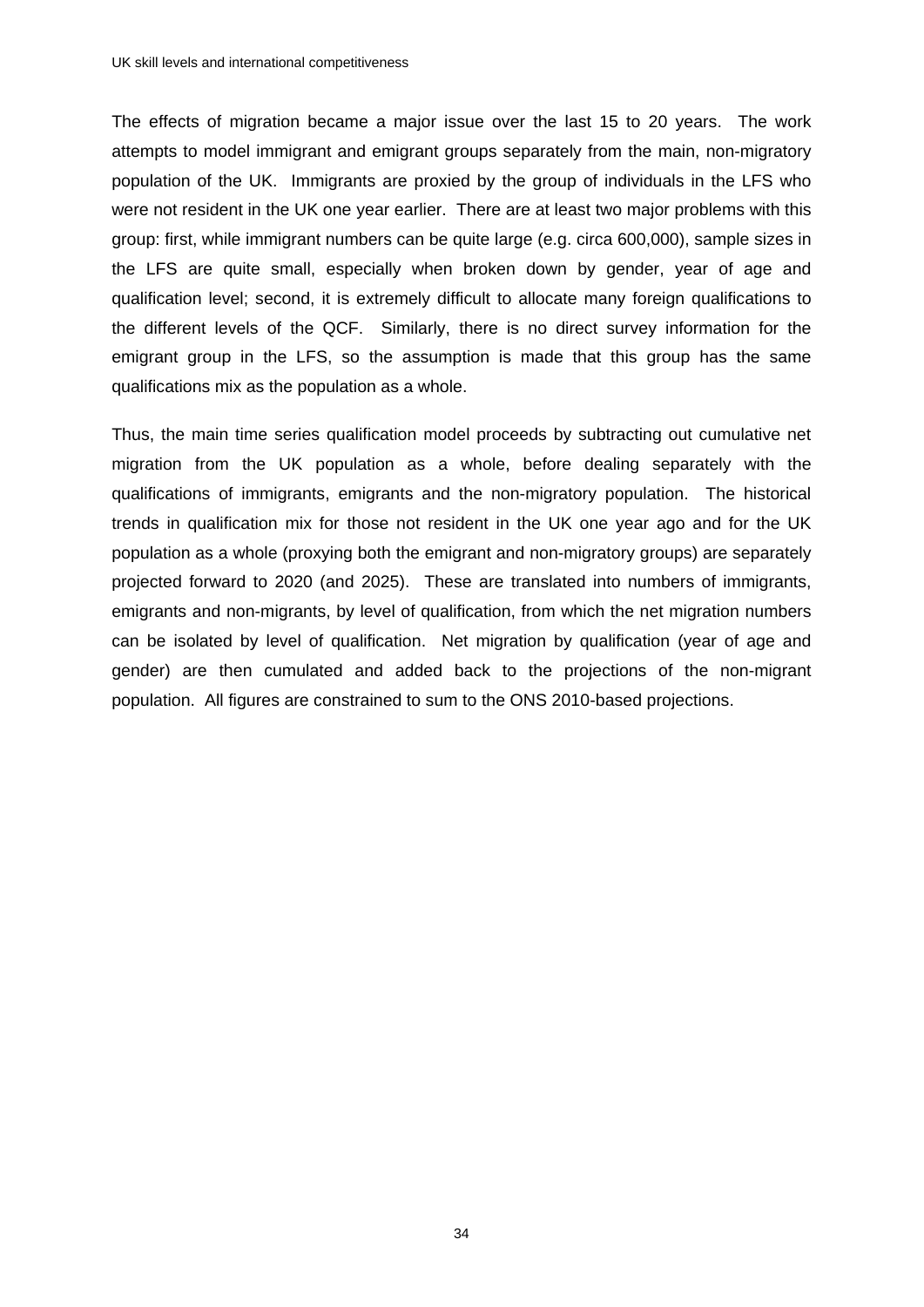## **A.3 Four nations apportionment model**

This model takes the UK results and disaggregates them for England, Scotland, Northern Ireland and Wales. Thus, the basic inputs are the separate LFS data on qualification levels according to the six levels of the QCF (defined in A.2 above), broken down by gender and year of age (16 to 64). In practice, the data by year of age are sparse for the three less populous nation states and, most particularly for Wales and Northern Ireland.<sup>33</sup> The approach adopted is to look at the proportions of the UK individuals at each qualification level held by each nation state. For example, the proportions of those with no qualifications who reside in Northern Ireland or in England or the proportions of those at QCF3 who are located in Wales or in Scotland.

Historical data are set up in this way for all qualification levels, for males, females and all individuals and separately for ages 16-64, 19-64 and 25-64, rather than by year of age (thereby, avoiding small sample size problems). The proportions of individuals to be found in each of the four nation states tend to be relatively stable and to change slowly with time. The historical proportions over the period 2001-2010 are used to project forwards to 2020 and 2025. Thus, given the numbers of individuals in the UK at each qualification level, it is possible to divide them between the four nation states using the projected proportions. Then the numbers of individuals by qualification level are used to construct the qualification mix within each of the four nation states for the three broad age bands outlined above.

#### **A.4 Nine regions (of England) apportionment model**

<u>.</u>

It is not necessary to dwell too long on the apportionment model that provides the projections for the nine planning regions within England, as this model is identical in its approach to that of the four nation state apportionment model described in Section A.3. In brief, the input to the model is the outcome for England from Section A.3, notably the numbers of individuals by qualification level over the projection period to 2020 and beyond that reside in England. This is combined with historical data on the proportion of each qualification level held within each of the regions (e.g. what proportions of those with no qualifications reside in Yorkshire and Humberside or in the South East). These proportions are projected forward and used to allocate the numbers of individuals in England at each qualification level between the nine planning regions. The resulting numbers are then used to construct the distribution of qualifications across the six QCF groups (see A.2 above) in each of the regions.

 $33$  Otherwise, it would be possible to develop four time series models equivalent to the one described in A.2, that project the proportions of each qualification level forward for each country in turn and, then, to adjust the resulting proportions for each country so that the weighted sum are equal to the corresponding overall figure for the UK.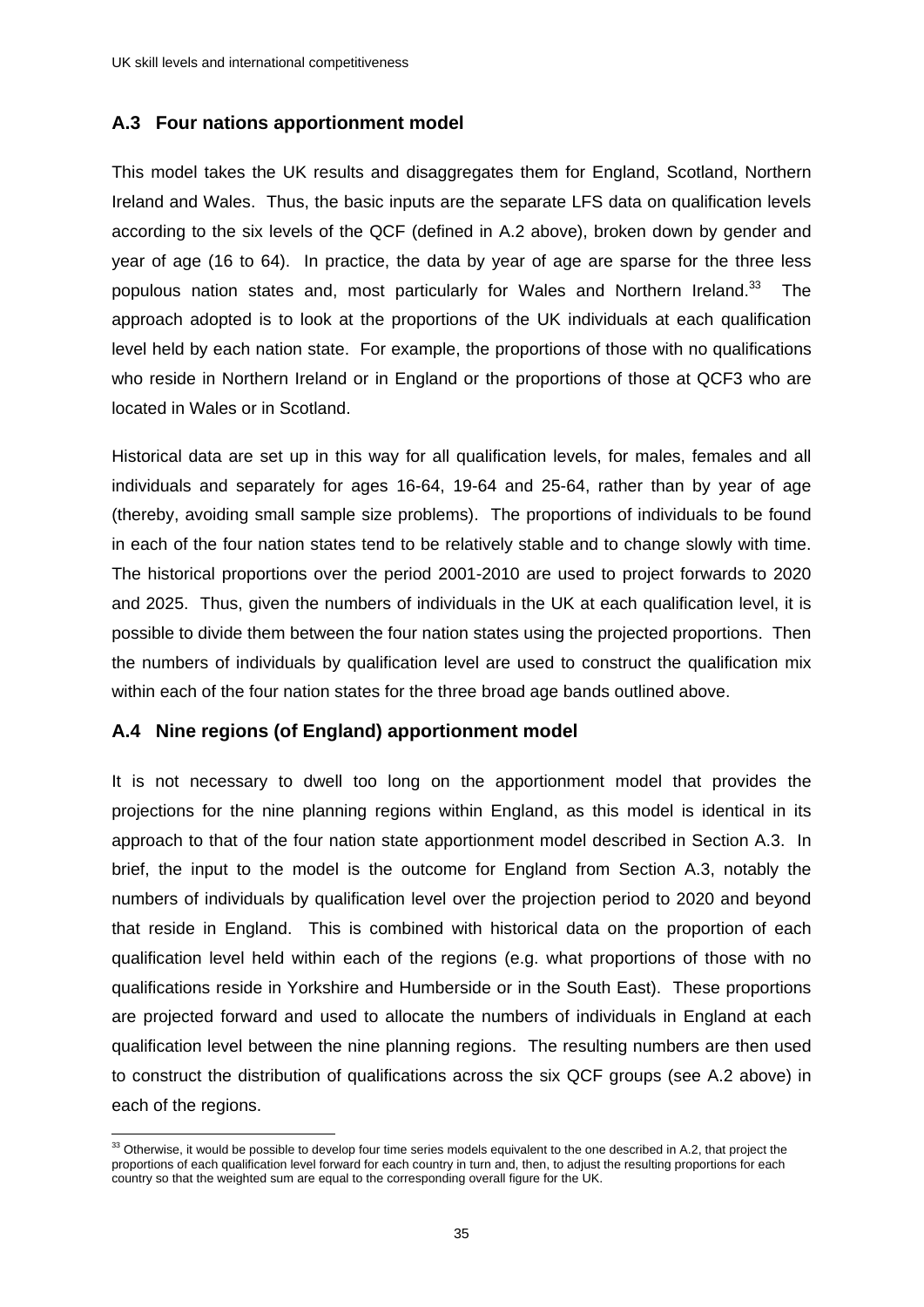## **A.5 International time series educational model**

The international time series model takes the data from the OECD Education Database (formerly Education at a Glance)<sup>34</sup> as the principal input. These data are the proportions of the population aged 25 to 64 with educational attainments at *Low* (Below Upper Secondary), *Intermediate* (Upper Secondary) and *High* (Tertiary) levels.<sup>35</sup> The data were revised to give a much more consistent historical series a couple of years ago; since then, however, a small number of problems appear to have crept back in.

The modelling simply takes the most recent ten years of data (at the time of writing 2000 to 2009) and fits linear trends which are then used to project forward the proportions of individuals at the three education levels through to 2020 and beyond. All projections are constrained so they sum to 100 for each country.

A number of countries pose particular problems; for example, Japan does not distinguish the separate results for *Low* and *Intermediate* levels (i.e.. they only report the combined *results for Below Upper Secondary / Upper Secondary* alongside the *Tertiary* group). A number of countries do not have complete time series data for 2000 to 2009. For example, an extreme case is Chile, which first participated in the Education Database in 2009 and only provided two years of data. While it is a fairly easy decision to omit Chile from the comparator group because it is not possible to make sensible projections from just two observations, other decisions on inclusion and exclusion are more difficult. As a rule of thumb, as many countries as possible have been included, even if this means adjustments to the historical data have to be made or somewhat shorter historical periods of data have to be utilised.

1

<sup>&</sup>lt;sup>34</sup> http://www.oecd.org/document/2/0,3746,en\_2649\_39263238\_48634114\_1\_1\_1\_1,00.html 35 These levels correspond broadly with below QCF2, QCF2-3 and QCF4 and above respectively. However, while there is likely to be considerable overlap, at least for the UK, the match is still unlikely to be perfect and, in addition, there are numerous problems with regard to consistency in such international comparisons.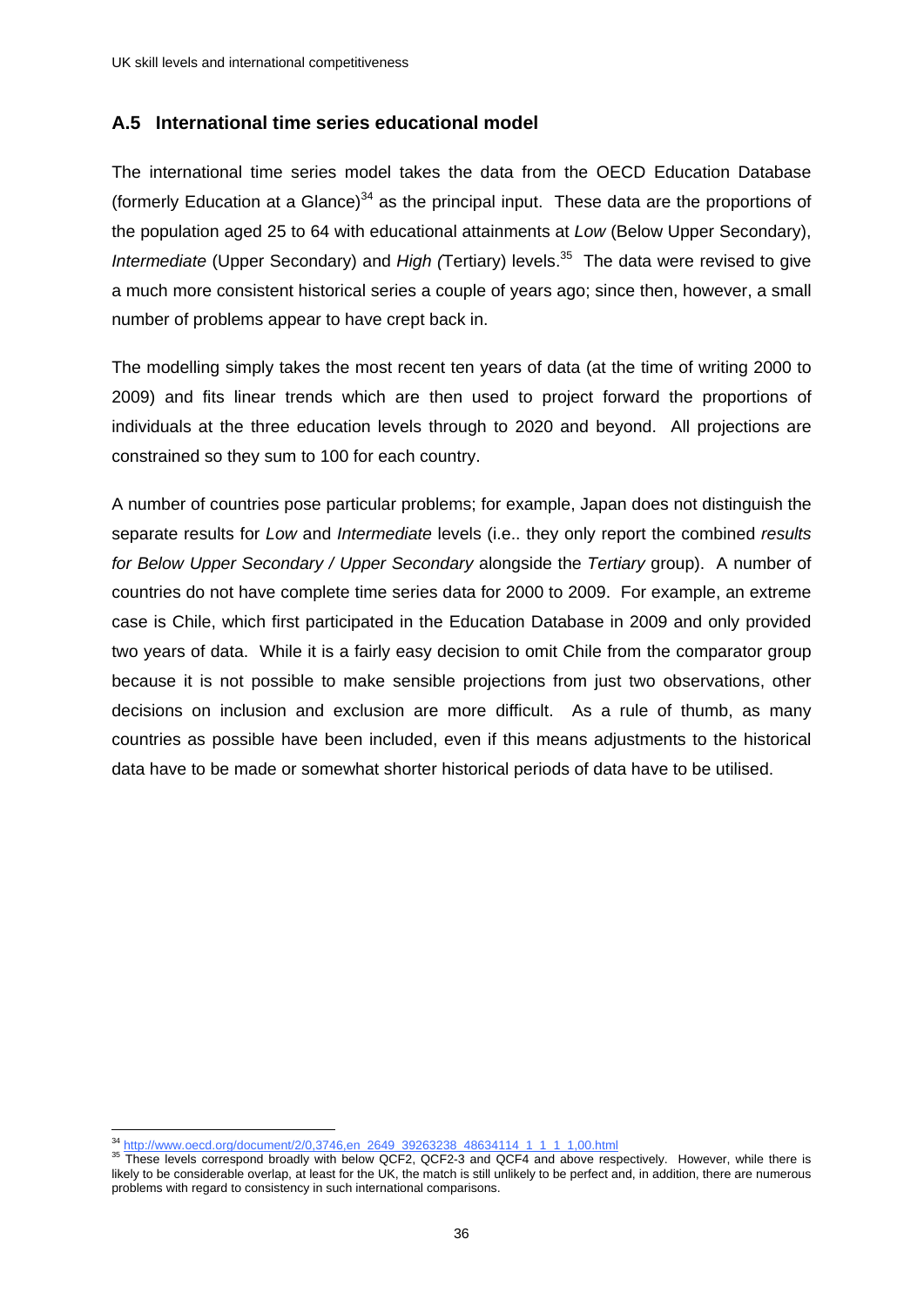# **Appendix B: Comparisons using international skills model**

As previously noted, the *Ambition 2020* reports for 2009 and 2010 **used the main time series model projections for the UK and nations**, rather than the OECD results in respect of the current international skills position of the UK and the international time series model for the projected position for 2020. To provide consistency over time we have retained this approach as the basis of the main international results presented in this report (see chapter 4).

It is important to bear in mind that the two models (the main time series and the international model) undertake projections in somewhat different ways using different data sources, raising questions of whether like is being compared with like.

For the sake of completeness we present here a set of results based solely on the international model, which is derived from OECD data (see Appendix A for details of the international model).

### **Current international skills position**

Looking at the current position first of all the UK secures a higher ranking under the international model (which uses OECD data for 2009) than in the main results for two out of the three qualification indicators.

- The UK is ranked 19<sup>th</sup> in terms of *Low skills* (see Table 11) compared with a ranking of 21<sup>st</sup> under the main results (see Table 8).
- With regard to *Intermediate skill*, the UK is ranked 25<sup>th</sup> based on the international model and also occupies  $25<sup>th</sup>$  place in the main results.
- Finally, Table 11 shows that the UK is ranked 9<sup>th</sup> at *High* level using the international model and  $13<sup>th</sup>$  in the main results (see Table 8).

## **Projections to 2020**

In terms of *Low skills*, the UK was ranked 19<sup>th</sup> in 2009, but is projected to be 23<sup>rd</sup> by 2020 (compare Table 11 and Table 12). The projections suggest that the UK's position worsens relatively. While the UK moves marginally ahead of both Israel and Denmark, the UK falls behind Luxembourg, Australia, Belgium, the Netherlands and New Zealand.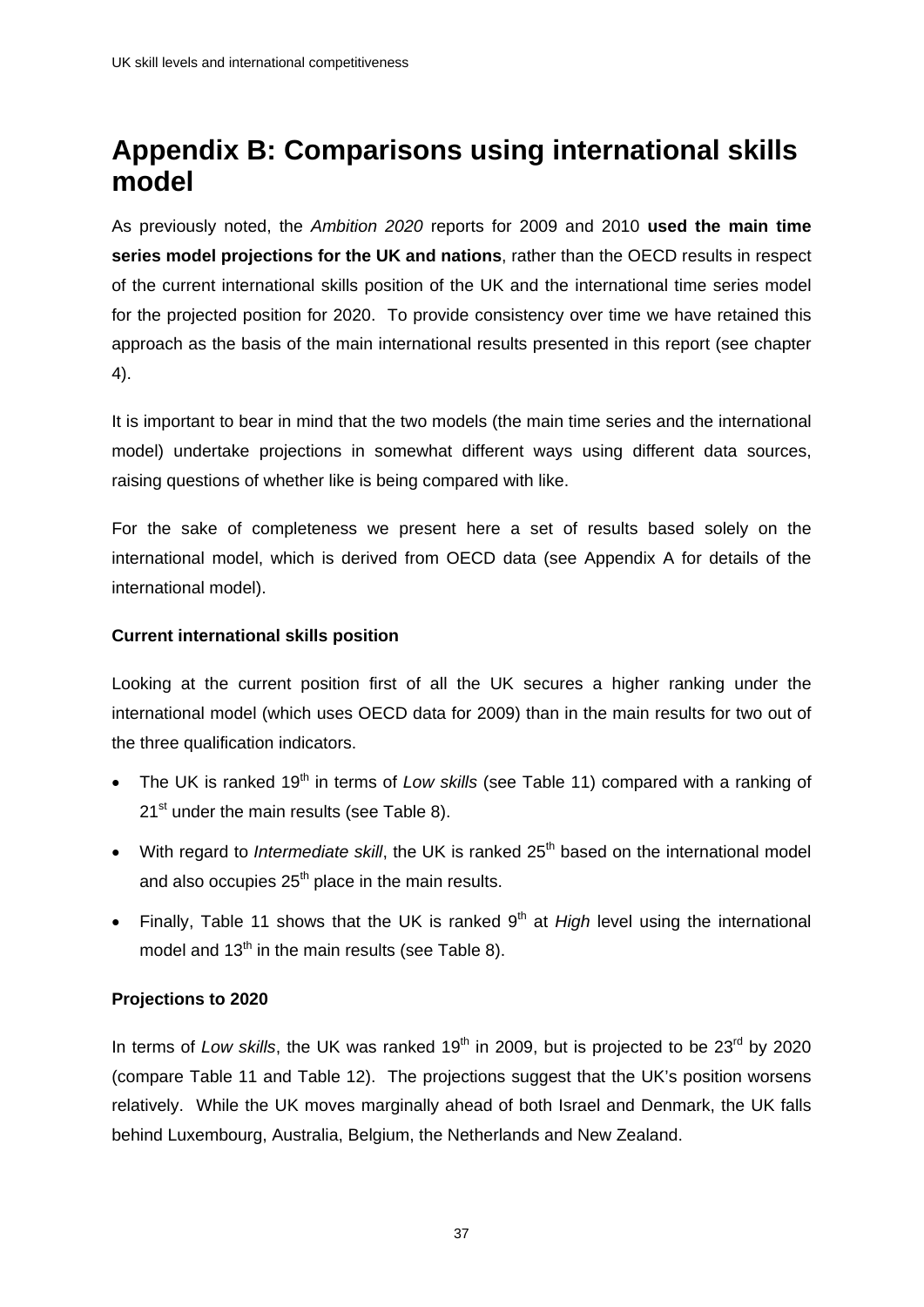The UK's position with respect to *Intermediate skills* remains unchanged, ranked 25<sup>th</sup> in both years. While the UK has overtaken Israel and Canada in terms of the proportion of US, lying marginally above them in 2020, the UK at same time has been overtaken by Ireland and Australia.

Finally, the UK's ranking in terms of *High level* qualifications worsens very slightly from 2009 through to 2020, moving from  $9<sup>th</sup>$  to 11<sup>th</sup>. While Finland falls below the UK during the period to 2020, Luxembourg and Switzerland move marginally ahead and Ireland more substantially ahead.

Looking to 2025, there are still changes in the rankings. In particular, the UK maintains its 23<sup>rd</sup> rank with respect to *Low skills*, improves on its *Intermediate* rank slightly (25<sup>th</sup> to 23<sup>rd</sup>) and improves its *High level skills* rank from 11<sup>th</sup> to 8<sup>th</sup>.

Table 10 provides a comparison of where the UK ranks based on the simple time series international model and where it ranks when using the results of the more complex, main qualifications time series model reported in section 4. It can be seen that in the main qualifications model, the proportion of *Low skills* is about 2 percentage points higher than in the international model, giving a slightly less favourable rank (25th compared with 23rd). Both *Intermediate* and *High level skills* exhibit slightly lower proportions in the main time series model (approximately two percentage points and one percentage point lower respectively). This lowers the rank of *Intermediate* from 25th to 26th equal, but has no effect on the rank for *High level skills*.

| Table TV: ON Fankings: international and main time series models, 2020, 25-64 |    |                               |      |                                  |  |  |  |  |  |  |
|-------------------------------------------------------------------------------|----|-------------------------------|------|----------------------------------|--|--|--|--|--|--|
|                                                                               |    | <b>International</b><br>model |      | <b>Main time</b><br>series model |  |  |  |  |  |  |
| Education / qualification level                                               | ℅  | Rank                          | $\%$ | Rank                             |  |  |  |  |  |  |
| Low (Below Upper secondary)                                                   | 17 | 23                            | 19   | 25                               |  |  |  |  |  |  |
| Intermediate (Upper secondary)                                                | 37 | 25                            | 35   | $26=$                            |  |  |  |  |  |  |
| High (Tertiary)                                                               | 47 |                               | 46   | 11                               |  |  |  |  |  |  |

**Table 10: UK rankings: international and main time series models, 2020, 25-64**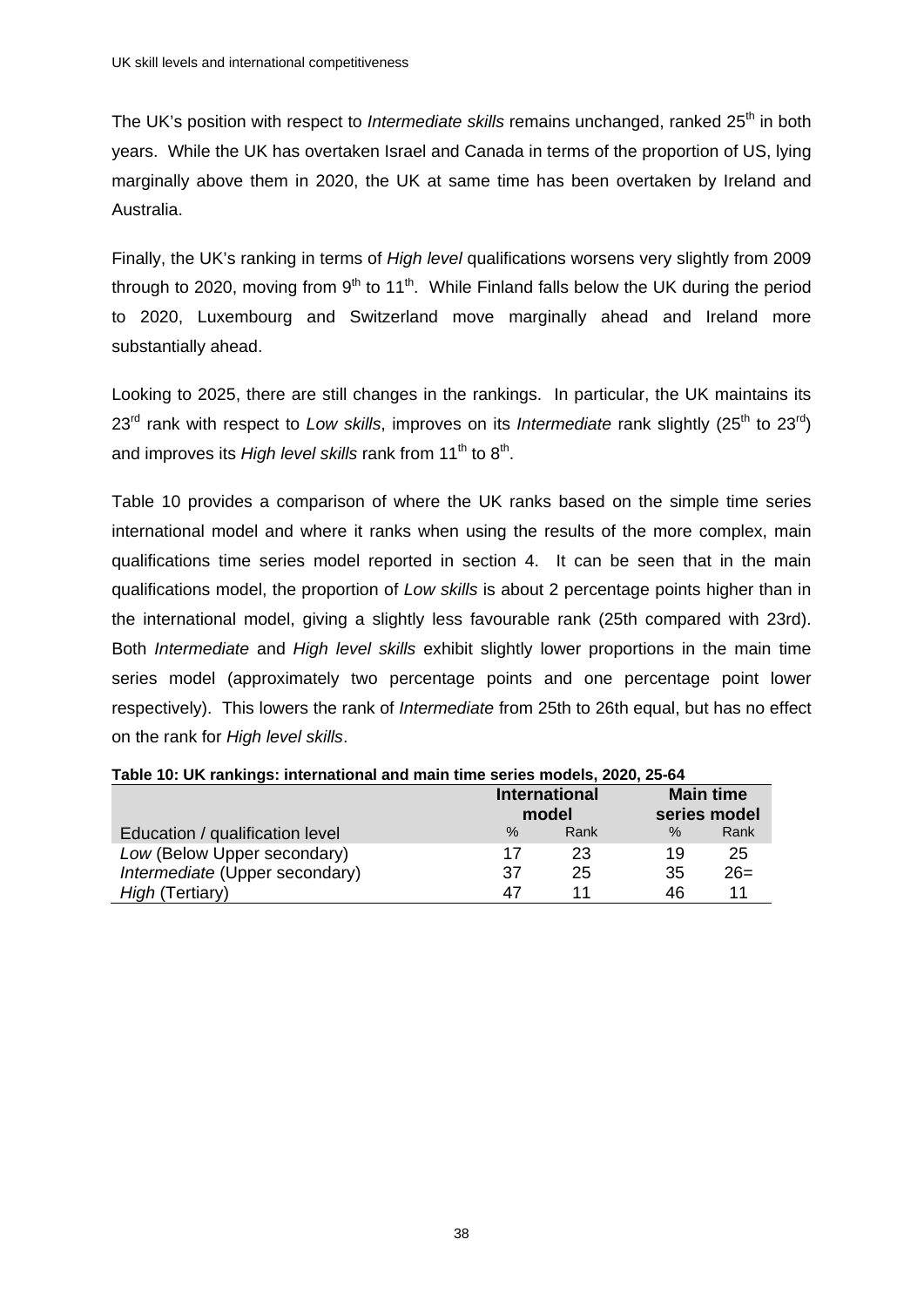| Low skills (Below upper secondary) |             |                | Intermediate skills (Upper secondary) |             |                | <b>High skills (Tertiary)</b> |             |                |
|------------------------------------|-------------|----------------|---------------------------------------|-------------|----------------|-------------------------------|-------------|----------------|
| Country                            | % Qualified | Rank           | Country                               | % Qualified | Rank           | Country                       | % Qualified | Rank           |
| Japan                              | 8           | 1              | <b>Czech Republic</b>                 | 76          | 1              | Canada                        | 50          |                |
| <b>Czech Republic</b>              | 9           | 2              | Slovak Republic                       | 75          | $\overline{2}$ | Israel                        | 45          | 2              |
| Slovak Republic                    | 9           | 3              | Poland                                | 67          | 3              | Japan                         | 44          | 3              |
| Estonia                            | 11          | 4              | Austria                               | 63          | 4              | <b>United States</b>          | 41          | 4              |
| <b>United States</b>               | 11          | $\mathbf 5$    | Hungary                               | 61          | 5              | New Zealand                   | 40          | 5              |
| Poland                             | 12          | 6              | Slovenia                              | 60          | 6              | Korea                         | 39          | 6              |
| Canada                             | 12          | $\overline{7}$ | Germany                               | 59          | $\overline{7}$ | Finland                       | 37          | $\overline{7}$ |
| Switzerland                        | 13          | 8              | Estonia                               | 53          | 8              | Australia                     | 37          | 8              |
| Sweden                             | 14          | 9              | Sweden                                | 53          | 9              | <b>United Kingdom</b>         | 37          | $\mathsf 9$    |
| Germany                            | 15          | 10             | Switzerland                           | 52          | 10             | Norway                        | 37          | 10             |
| Slovenia                           | 17          | 11             | Japan                                 | 48          | 11             | Estonia                       | 36          | 11             |
| Finland                            | 18          | 12             | EU21 average                          | 48          | n/a            | Ireland                       | 36          | 12             |
| Austria                            | 18          | 13             | <b>United States</b>                  | 47          | 12             | Switzerland                   | 35          | 13             |
| <b>Israel</b>                      | 18          | 14             | Finland                               | 45          | 13             | Denmark                       | 34          | 14             |
| Norway                             | 19          | 15             | <b>OECD</b> average                   | 44          | n/a            | Belgium                       | 33          | 15             |
| Hungary                            | 19          | 16             | Norway                                | 44          | 14             | Sweden                        | 33          | 16             |
| Korea                              | 20          | 17             | Denmark                               | 42          | 15             | Netherlands                   | 33          | 17             |
| Denmark                            | 24          | 18             | Korea                                 | 41          | 16             | Iceland                       | 33          | 18             |
| EU21 average                       | 25          | n/a            | France                                | 41          | 17             | Luxembourg                    | 31          | 19             |
| <b>United Kingdom</b>              | 26          | 19             | Netherlands                           | 41          | 18             | <b>OECD</b> average           | 30          | n/a            |
| <b>OECD</b> average                | 27          | n/a            | Italy                                 | 40          | 19             | Spain                         | 30          | 20             |
| Netherlands                        | 27          | 20             | Luxembourg                            | 39          | 20             | France                        | 29          | 21             |
| New Zealand                        | 28          | 21             | Canada                                | 38          | 21             | EU21 average                  | 27          | n/a            |
| Ireland                            | 28          | 22             | Greece                                | 38          | 22             | Germany                       | 26          | 22             |
| Australia                          | 29          | 23             | Belgium                               | 37          | 23             | Greece                        | 24          | 23             |
| Belgium                            | 29          | 24             | Israel                                | 37          | 24             | Slovenia                      | 23          | 24             |
| France                             | 30          | 25             | <b>United Kingdom</b>                 | 37          | 25             | Poland                        | 21          | 25             |
| Luxembourg                         | 30          | 26             | Ireland                               | 36          | 26             | Hungary                       | 20          | 26             |
| Iceland                            | 34          | 27             | Australia                             | 34          | 27             | Austria                       | 19          | 27             |
| Greece                             | 39          | 28             | Iceland                               | 33          | 28             | Mexico                        | 16          | 28             |
| Italy                              | 46          | 29             | New Zealand                           | 32          | 29             | Slovak Republic               | 16          | 29             |
| Spain                              | 48          | 30             | Spain                                 | 22          | 30             | <b>Czech Republic</b>         | 16          | 30             |
| Mexico                             | 65          | 31             | Mexico                                | 19          | 31             | Portugal                      | 15          | 31             |
| Turkey                             | 69          | 32             | <b>Turkey</b>                         | 18          | 32             | Italy                         | 15          | 32             |
| Portugal                           | 70          | 33             | Portugal                              | 15          | 33             | Turkey                        | 13          | 33             |

#### **Table 11: Current international skills position (UK figure and ranking based on OECD data)**

Excludes Chile (rank 27) Excludes Chile (rank 14) Excludes Chile (rank 23)

*Source: OECD Education Database, 2009 data* 

*Note: Distribution of the 25–64 year old population by highest level of education attained.*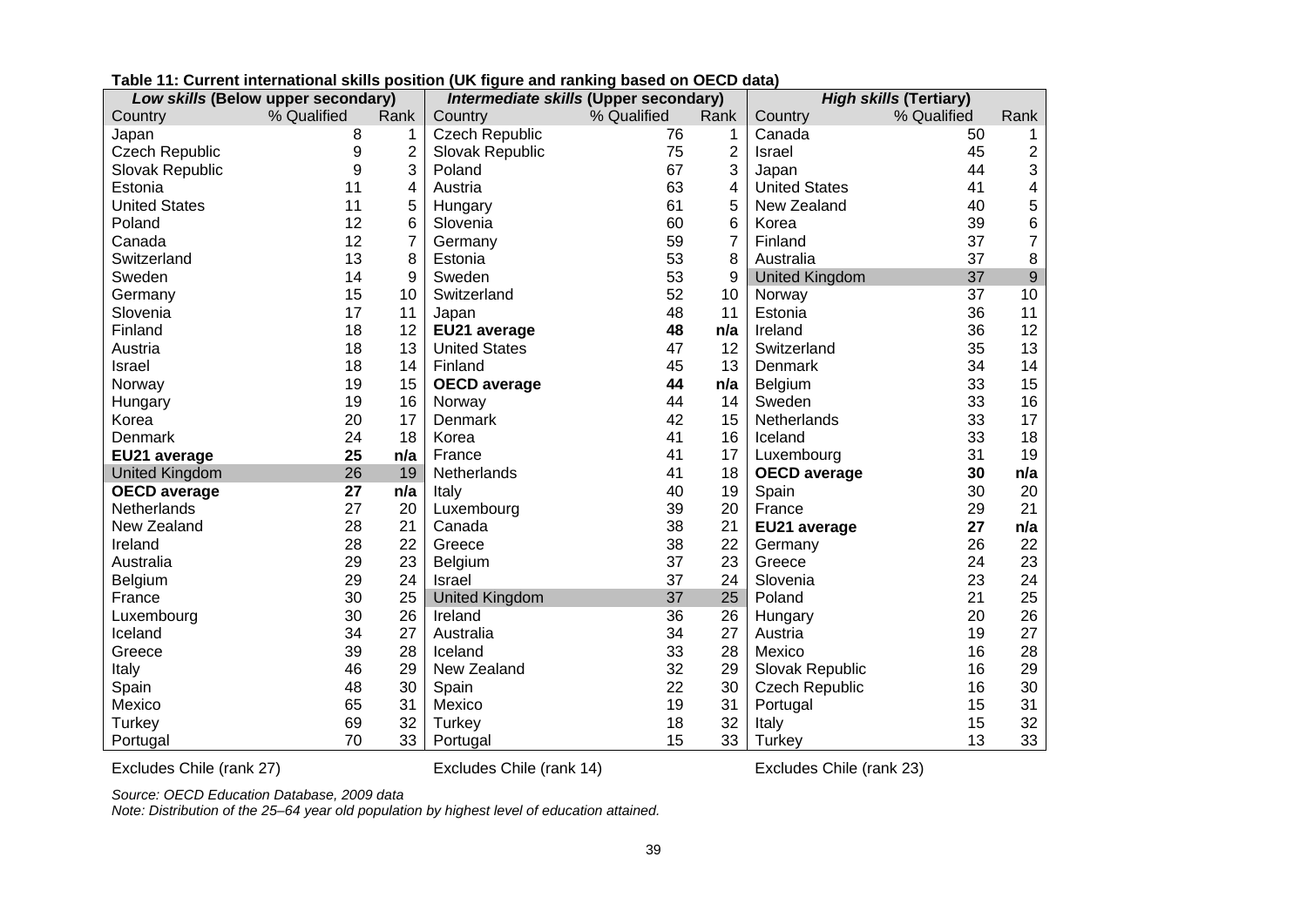| Low skills (Below upper secondary) |             |      | Intermediate skills (Upper secondary) |             |      | <b>High skills (Tertiary)</b> |             |                |  |
|------------------------------------|-------------|------|---------------------------------------|-------------|------|-------------------------------|-------------|----------------|--|
| Country                            | % Qualified | Rank | Country                               | % Qualified | Rank | Country                       | % Qualified | Rank           |  |
| Canada                             | 5           | 1    | <b>Czech Republic</b>                 | 76          |      | Canada                        | 61          |                |  |
| <b>Czech Republic</b>              | 5           | 1    | Slovak Republic                       | 73          | 2    | New Zealand                   | 59          | 2              |  |
| Hungary                            | 5           | 1    | Hungary                               | 68          | 3    | Korea                         | 56          | 3              |  |
| Ireland                            | 5           | 1    | Poland                                | 63          | 4    | Ireland                       | 53          | 4              |  |
| Japan                              | 5           | 1    | Austria                               | 62          | 5    | Japan                         | 52          | 5              |  |
| Korea                              | 5           | 1    | Germany                               | 61          | 6    | Israel                        | 48          | 6              |  |
| Norway                             | 5           | 1    | Slovenia                              | 57          |      | Switzerland                   | 47          | $\overline{7}$ |  |
| Poland                             | 5           | 1    | EU21 average                          | 52          | n/a  | <b>United States</b>          | 47          | 8              |  |
| Slovak Republic                    | 5           | 1    | Sweden                                | 51          | 8    | Australia                     | 47          | 9              |  |
| Finland                            | 6           | 10   | Finland                               | 50          | 9    | Luxembourg                    | 47          | 10             |  |
| Sweden                             | 7           | 11   | Norway                                | 50          | 10   | <b>United Kingdom</b>         | 47          | 11             |  |
| Slovenia                           | 7           | 12   | Italy                                 | 49          | 11   | Netherlands                   | 46          | 12             |  |
| Estonia                            | 10          | 13   | Greece                                | 47          | 12   | Norway                        | 45          | 13             |  |
| Switzerland                        | 10          | 14   | Estonia                               | 47          | 13   | Finland                       | 44          | 14             |  |
| <b>United States</b>               | 10          | 15   | <b>OECD</b> average                   | 45          | n/a  | Estonia                       | 44          | 15             |  |
| Germany                            | 11          | 16   | Belgium                               | 45          | 14   | Iceland                       | 44          | 16             |  |
| Luxembourg                         | 12          | 17   | Japan                                 | 43          | 15   | Denmark                       | 43          | 17             |  |
| EU21 average                       | 12          | n/a  | <b>United States</b>                  | 43          | 16   | Sweden                        | 42          | 18             |  |
| Austria                            | 12          | 18   | France                                | 43          | 17   | Belgium                       | 41          | 19             |  |
| Australia                          | 13          | 19   | Switzerland                           | 43          | 18   | Spain                         | 40          | 20             |  |
| <b>Belgium</b>                     | 14          | 20   | Ireland                               | 42          | 19   | <b>OECD</b> average           | 39          | n/a            |  |
| Netherlands                        | 14          | 21   | Luxembourg                            | 42          | 20   | EU21 average                  | 36          | n/a            |  |
| <b>OECD</b> average                | 15          | n/a  | Netherlands                           | 40          | 21   | Slovenia                      | 36          | 21             |  |
| New Zealand                        | 16          | 22   | Australia                             | 40          | 22   | France                        | 36          | 22             |  |
| <b>United Kingdom</b>              | 17          | 23   | Korea                                 | 39          | 23   | Poland                        | 32          | 23             |  |
| Israel                             | 18          | 24   | Denmark                               | 38          | 24   | Greece                        | 32          | 24             |  |
| Denmark                            | 19          | 25   | <b>United Kingdom</b>                 | 37          | 25   | Germany                       | 29          | 25             |  |
| Greece                             | 21          | 26   | Iceland                               | 35          | 26   | Hungary                       | 27          | 26             |  |
| France                             | 21          | 27   | <b>Israel</b>                         | 35          | 27   | Austria                       | 26          | 27             |  |
| Iceland                            | 21          | 28   | Canada                                | 34          | 28   | Portugal                      | 23          | 28             |  |
| Spain                              | 29          | 29   | Spain                                 | 32          | 29   | Slovak Republic               | 22          | 29             |  |
| Italy                              | 30          | 30   | Mexico                                | 26          | 30   | Italy                         | 21          | 30             |  |
| Portugal                           | 56          | 31   | New Zealand                           | 25          | 31   | <b>Czech Republic</b>         | 20          | 31             |  |
| Mexico                             | 58          | 32   | <b>Turkey</b>                         | 24          | 32   | Turkey                        | 18          | 32             |  |
| Turkey                             | 59          | 33   | Portugal                              | 21          | 33   | Mexico                        | 15          | 33             |  |

**Table 12: International skills projections 2020 (UK figure and ranking based on international time series model)** 

*Source: International time series educational model* 

*Note: Distribution of the 25–64 year old population by highest level of education attained. Chile is omitted as insufficient data exist to make the projection for 2020.*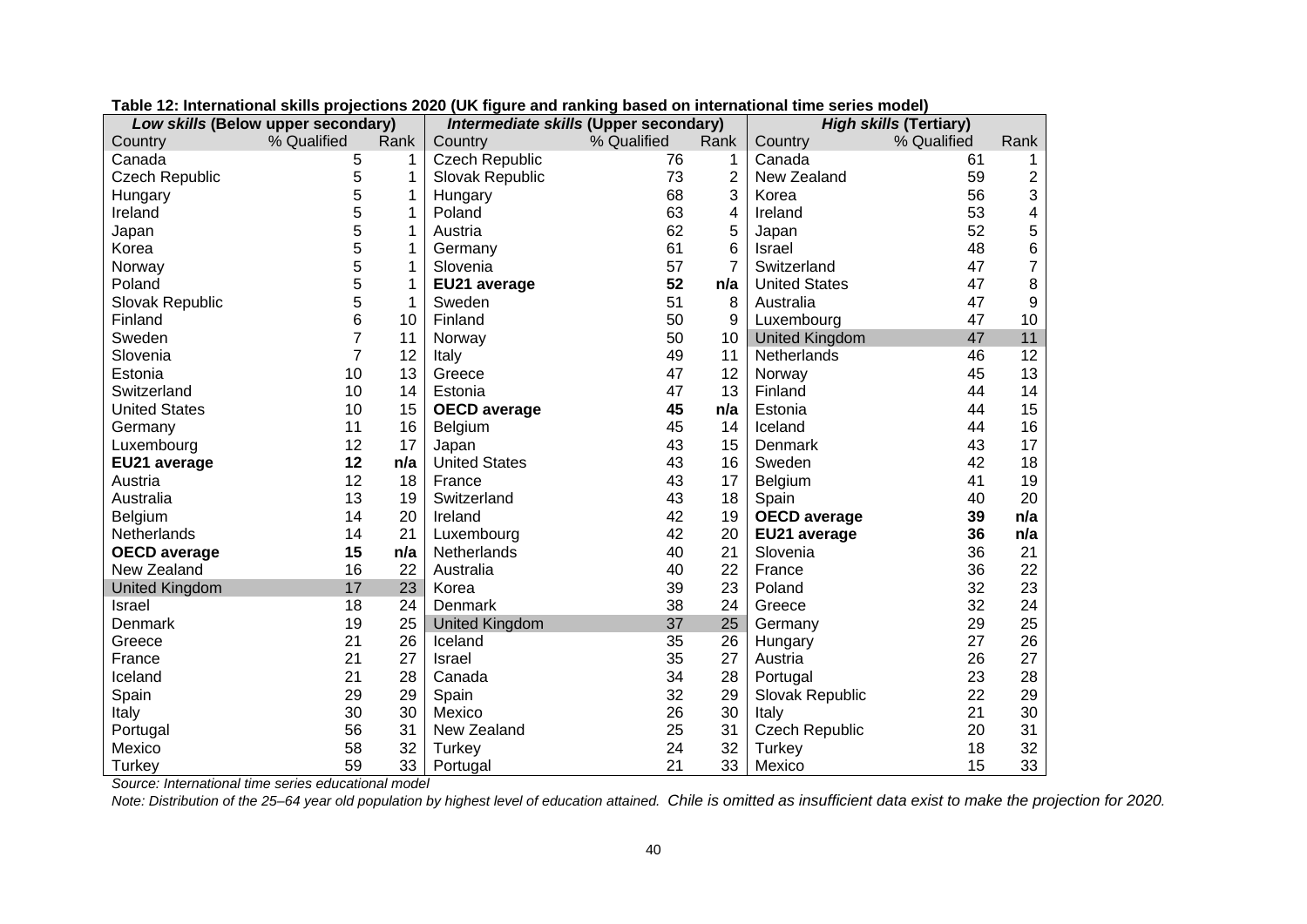# **Annex A: Qualification levels**

| Main stages of education /<br>employment                                                          | <b>Qualifications and Credit</b><br><b>Framework/National Oualifications</b><br>Framework for England, Wales and<br>Northern Ireland*<br>www.ofqual.gov.uk                        | <b>Credit and Qualification Framework</b><br>for Wales<br>www.cgfw.net                                                                                    | <b>National Framework of Qualifications</b><br>for Ireland<br>www.nfg.ie | The Scottish Credit and Qualifications<br>Framework<br>www.scgforg.uk                                                                                         | Framework for higher education<br>qualifications in England, Wales and<br>Northern Ireland<br>www.gaa.ac.uk/academicinfrastructure/fheg                                                                                                            |
|---------------------------------------------------------------------------------------------------|-----------------------------------------------------------------------------------------------------------------------------------------------------------------------------------|-----------------------------------------------------------------------------------------------------------------------------------------------------------|--------------------------------------------------------------------------|---------------------------------------------------------------------------------------------------------------------------------------------------------------|----------------------------------------------------------------------------------------------------------------------------------------------------------------------------------------------------------------------------------------------------|
|                                                                                                   | <b>LEVEL</b>                                                                                                                                                                      | <b>EVEL</b>                                                                                                                                               | <b>LEVEL</b>                                                             | LEVEL.                                                                                                                                                        | <b>LEVEL</b>                                                                                                                                                                                                                                       |
| Professional or postgraduate education,                                                           | 8 Vocational Qualifications Level 8                                                                                                                                               | Doctoral Degrees                                                                                                                                          | Doctoral Degree,<br>10<br><b>Higher Doctorate</b>                        | Professional Development Awards,<br>12<br>Doctoral Degrees                                                                                                    | 8 Doctoral Degrees                                                                                                                                                                                                                                 |
| research or employment                                                                            | Fellowships,<br>7 NVO Level 5.<br>Vocational Qualifications Level 7                                                                                                               | Master's Degrees,<br>Integrated Master's Degrees,<br>Postgraduate Diplomas.<br>Postgraduate Certificate in Education<br>(PGCE), Postgraduate Certificates | Master's Degree,<br>Post-graduate Diploma                                | SVQ Level 5,<br>Professional Development Awards.<br>11 Postgraduate Diplomas.<br>Master's Degrees, Integrated Master's<br>Degrees, Postgraduate Certificates, | Master's Degrees,<br>Integrated Master's Degrees,<br>7 Postgraduate Diplomas.<br>Postgraduate Certificate in Education<br>(PGCE), Postgraduate Certificates                                                                                        |
| Higher education                                                                                  |                                                                                                                                                                                   |                                                                                                                                                           |                                                                          |                                                                                                                                                               |                                                                                                                                                                                                                                                    |
| Advanced skills training                                                                          | 6 Vocational Qualifications Level 6                                                                                                                                               | Bachelor's Degrees with Honours,<br>Bachelor's Degrees,<br>Professional Graduate Certificate in<br>Education (PGCE).<br>Graduate Diplomas.                | Honours Bachelor Degree,<br>Higher Diploma                               | Bachelor's Degrees with Honours,<br>Professional Development Awards,<br>Graduate Diplomas<br><b>Graduate Certificates</b>                                     | Bachelor's Degrees with Honours,<br>Bachelor's Degrees,<br>Professional Graduate Certificate in<br>Education (PGCE).<br>Graduate Diplomas,<br><b>Graduate Certificates</b>                                                                         |
| Entry to professional graduate employment                                                         | NVO Level 4.                                                                                                                                                                      | <b>Graduate Certificates</b>                                                                                                                              | 7 Ordinary Bachelor Degree                                               | Bachelor's/Ordinary Degrees, Professional<br>Development Awards, SVQ Level 4,<br>Graduate Diplomas Graduate Certificates                                      |                                                                                                                                                                                                                                                    |
|                                                                                                   | Higher National Diplomas, (HND),<br>Higher National Certificates (HNC),<br>Vocational Qualifications Level 5                                                                      | Foundation Degrees,<br>Diplomas of Higher Education (DipHE),<br>Higher National Diplomas (HND)                                                            |                                                                          | Higher National Diplomas, SVQ Level 4,<br>Professional Development Awards,<br>Diplomas of Higher Education (DipHE)                                            | Foundation Degrees,<br>5 Diplomas of Higher Education (DipHE),<br>Higher National Diplomas (HND)                                                                                                                                                   |
| Specialised education and training                                                                | 4 Vocational Qualifications Level 4                                                                                                                                               | Higher National Certificates (HNC),<br>Certificates of Higher Education (CertHE)                                                                          | Advanced Certificate,<br><b>Higher Certificate</b>                       | Professional Development Awards.<br>Higher National Certificates (HNC).<br>Certificates of Higher Education (CertHE)<br>SVQ Level 3,                          | Higher National Certificates (HNC),<br>Certificates of Higher Education (CertHE)                                                                                                                                                                   |
| Qualified/Skilled worker                                                                          |                                                                                                                                                                                   |                                                                                                                                                           |                                                                          | Advanced Highers,                                                                                                                                             |                                                                                                                                                                                                                                                    |
| Entry to higher education<br>Completion of secondary education                                    | NVQ Level 3,<br>Vocational Qualifications Level 3.<br>GCE AS and A Level.<br><b>Advanced Diplomas</b>                                                                             | NVO Level 3.<br>Vocational Qualifications Level 3,<br>GCE AS and A Level,<br>Welsh Baccalaureate Oualification<br>Advanced                                | Level 5 Certificate.<br>Leaving Certificate                              | Highers, SVQ Level 3,<br>Professional Development Awards,<br>National Progression Awards,<br>National Certificates                                            | The table gives an indication of how you can<br>compare qualifications across national<br>boundaries. Examples of major qualifications at                                                                                                          |
| Progression to skilled employment.<br>Continuation of secondary education.                        | NVO Level 2. Vocational Oualifications<br>Level 2, GCSEs at grade A*-C, ESOL skills<br>for life, Higher Diplomas, functional skills<br>Level 2 (English, mathematics & ICT)       | NVO Level 2. Vocational Oualifications<br>Level 2, Welsh Baccalaureate<br><b>Oualification Intermediate, GCSEs</b><br>grade A*-C                          | Level 4 Certificate,<br>Leaving Certificate                              | Intermediate 2.<br>Credit Standard Grade, SVQ 2,<br>National Progression Awards,<br>National Certificates                                                     | each level are provided. For more detail of the<br>qualifications in another country, you will need<br>to consult the website given at the head of<br>each column.                                                                                 |
| Secondary education Initial entry into<br>employment or further education                         | NVO Level 1.<br>Vocational Qualifications Level 1,<br>GCSEs at grade D-G, ESOL skills for life,<br>Foundation Diplomas, functional skills<br>Level 1 (English, mathematics & ICT) | NVO Level 1.<br>Vocational Qualifications Level 1,<br>GCSEs at grade D-G,<br>Welsh Baccalaureate Oualification<br>Foundation                              | Level 3 Certificate.<br>3 Junior Certificate                             | Intermediate 1.<br>General Standard Grade,<br>Scottish Vocational Qualifications (SVQ) 1,<br>National Progression Awards.<br>National Certificates            | This leaflet is designed to give some<br>information to help you begin this process, for<br>example, by telling you what your qualification,<br>or qualifications you are interested in studying,<br>are broadly comparable to in other countries. |
|                                                                                                   | Entry Level Certificates (sub levels 1-3).<br>ESOL skills for life, functional skills                                                                                             | Entry Level Certificate (sub levels 1-3)                                                                                                                  | 2 Level 2 Certificate                                                    | Access 3, Foundation Standard Grades,<br>National Progression Awards,<br><b>National Certificates</b><br>Access 2.                                            | Qualifications can cross boundaries<br>- a rough quide to comparing qualifications in<br>the UK and Ireland. July 2009.                                                                                                                            |
| Qualifications can be taken at any age in order<br>to continue or return to education or training | Entry Level (English, mathematics & ICT)                                                                                                                                          | Entry                                                                                                                                                     | 1 Level 1 Certificate                                                    | National Progression Awards,<br><b>National Certificates</b><br>Access 1                                                                                      |                                                                                                                                                                                                                                                    |
|                                                                                                   |                                                                                                                                                                                   | * The Qualifications and Credit Framework (QCF) will eventually replace the National Qualifications Framework (NQF).                                      |                                                                          |                                                                                                                                                               |                                                                                                                                                                                                                                                    |

*Source: Qualifications can cross boundaries – a rough guide to comparing qualifications in the UK and Ireland*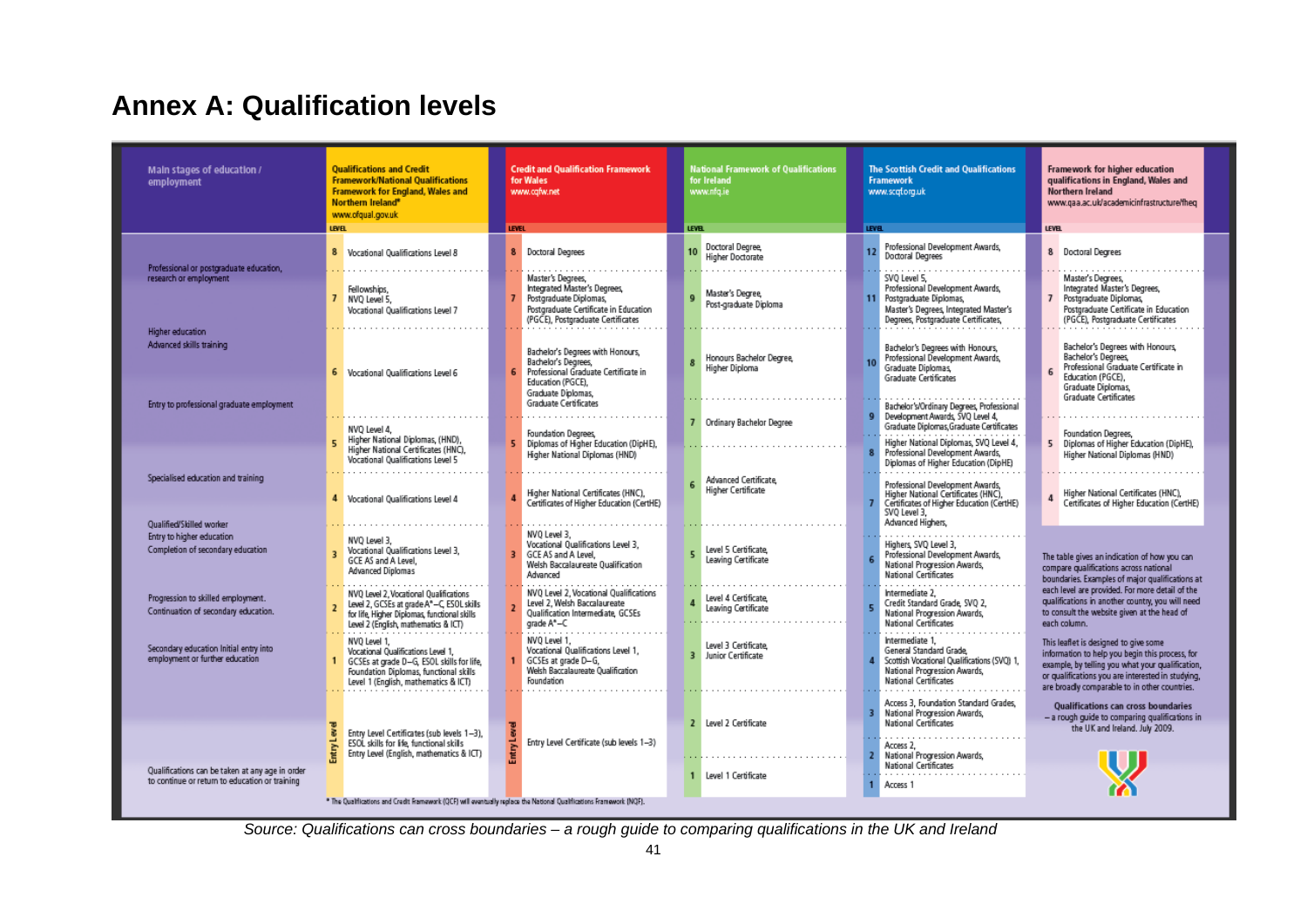# **List of previous publications**

*Executive summaries and full versions of all these reports are available from*  www.ukces.org.uk

Evidence Report 1 **Skills for the Workplace: Employer Perspectives** 

Evidence Report 2 **Working Futures 2007-2017** 

Evidence Report 3 **Employee Demand for Skills: A Review of Evidence & Policy** 

Evidence Report 4 **High Performance Working: A Synthesis of Key Literature** 

Evidence Report 5 **High Performance Working: Developing a Survey Tool** 

Evidence Report 6 **Review of Employer Collective Measures: A Conceptual Review from a Public Policy Perspective** 

Evidence Report 7 **Review of Employer Collective Measures: Empirical Review** 

Evidence Report 8 **Review of Employer Collective Measures: Policy Review** 

Evidence Report 9 **Review of Employer Collective Measures: Policy Prioritisation** 

Evidence Report 10 **Review of Employer Collective Measures: Final Report** 

Evidence Report 11 **The Economic Value of Intermediate Vocational Education and Qualifications** 

Evidence Report 12 **UK Employment and Skills Almanac 2009** 

Evidence Report 13 **National Employer Skills Survey 2009: Key Findings** 

Evidence Report 14 **Strategic Skills Needs in the Biomedical Sector: A Report for the National Strategic Skills Audit for England, 2010** 

Evidence Report 15 **Strategic Skills Needs in the Financial Services Sector: A Report for the National Strategic Skills Audit for England, 2010**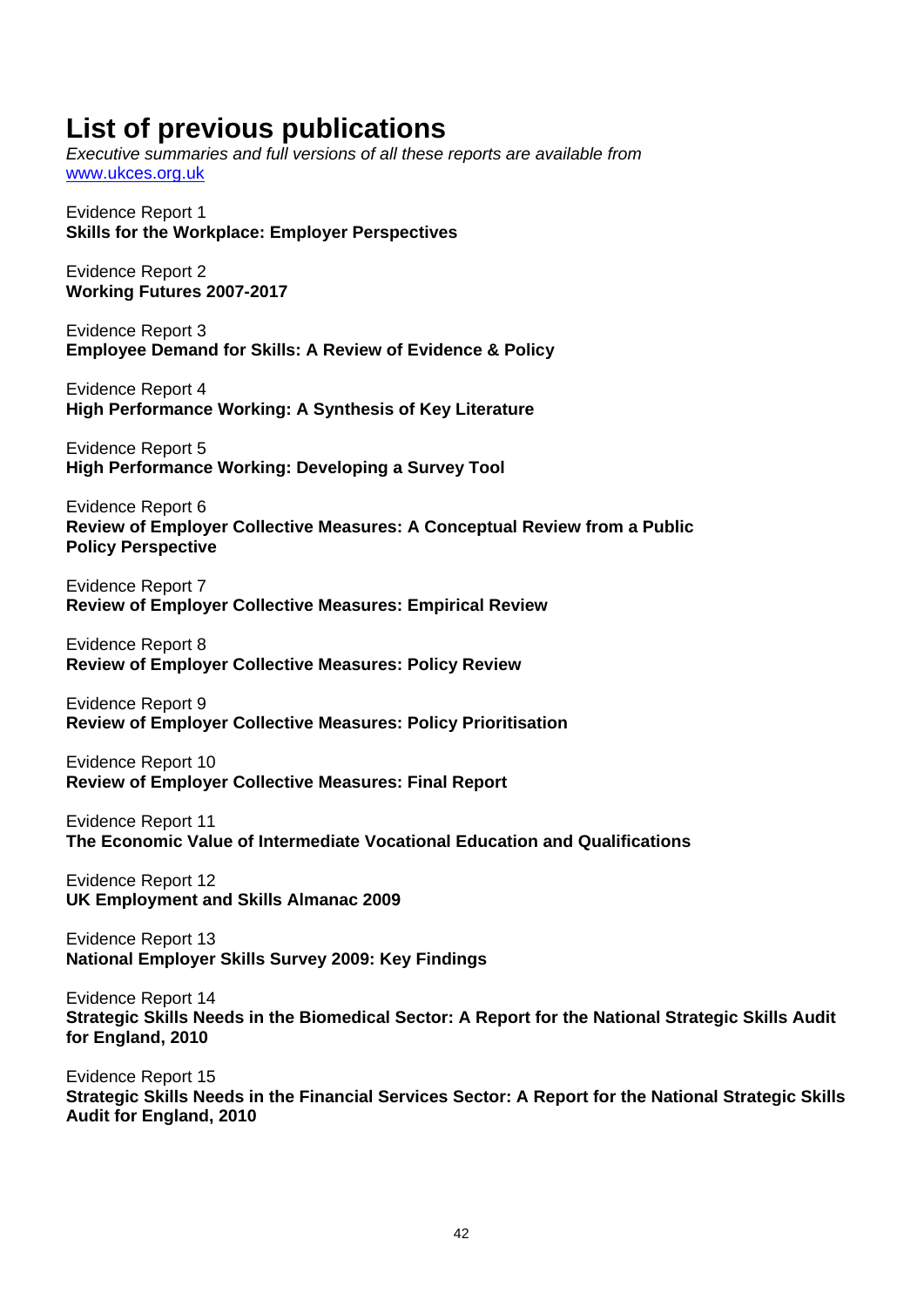Evidence Report 16 **Strategic Skills Needs in the Low carbon Energy generation Sector: A Report for the National Strategic Skills Audit for England, 2010** 

Evidence Report 17 **Horizon Scanning and Scenario Building: Scenarios for Skills 2020** 

Evidence Report 18 **High Performance Working: A Policy Review** 

Evidence Report 19 **High Performance Working: Employer Case Studies** 

Evidence Report 20 **A Theoretical Review of Skill Shortages and Skill Needs** 

Evidence Report 21 **High Performance Working: Case Studies Analytical Report** 

Evidence Report 22 **The Value of Skills: An Evidence Review** 

Evidence Report 23 **National Employer Skills Survey for England 2009: Main Report** 

Evidence Report 24 **Perspectives and Performance of Investors in People: A Literature Review** 

Evidence Report 25 **UK Employer Perspectives Survey 2010** 

Evidence Report 26 **UK Employment and Skills Almanac 2010** 

Evidence Report 27 **Exploring Employer Behaviour in relation to Investors in People** 

Evidence Report 28 **Investors in People - Research on the New Choices Approach** 

Evidence Report 29 **Defining and Measuring Training Activity** 

Evidence Report 30 **Product strategies, skills shortages and skill updating needs in England: New evidence from the National Employer Skills Survey, 2009** 

Evidence Report 31 **Skills for Self-employment** 

Evidence Report 32 **The impact of student and migrant employment on opportunities for low skilled people** 

Evidence Report 33 **Rebalancing the Economy Sectorally and Spatially: An Evidence Review**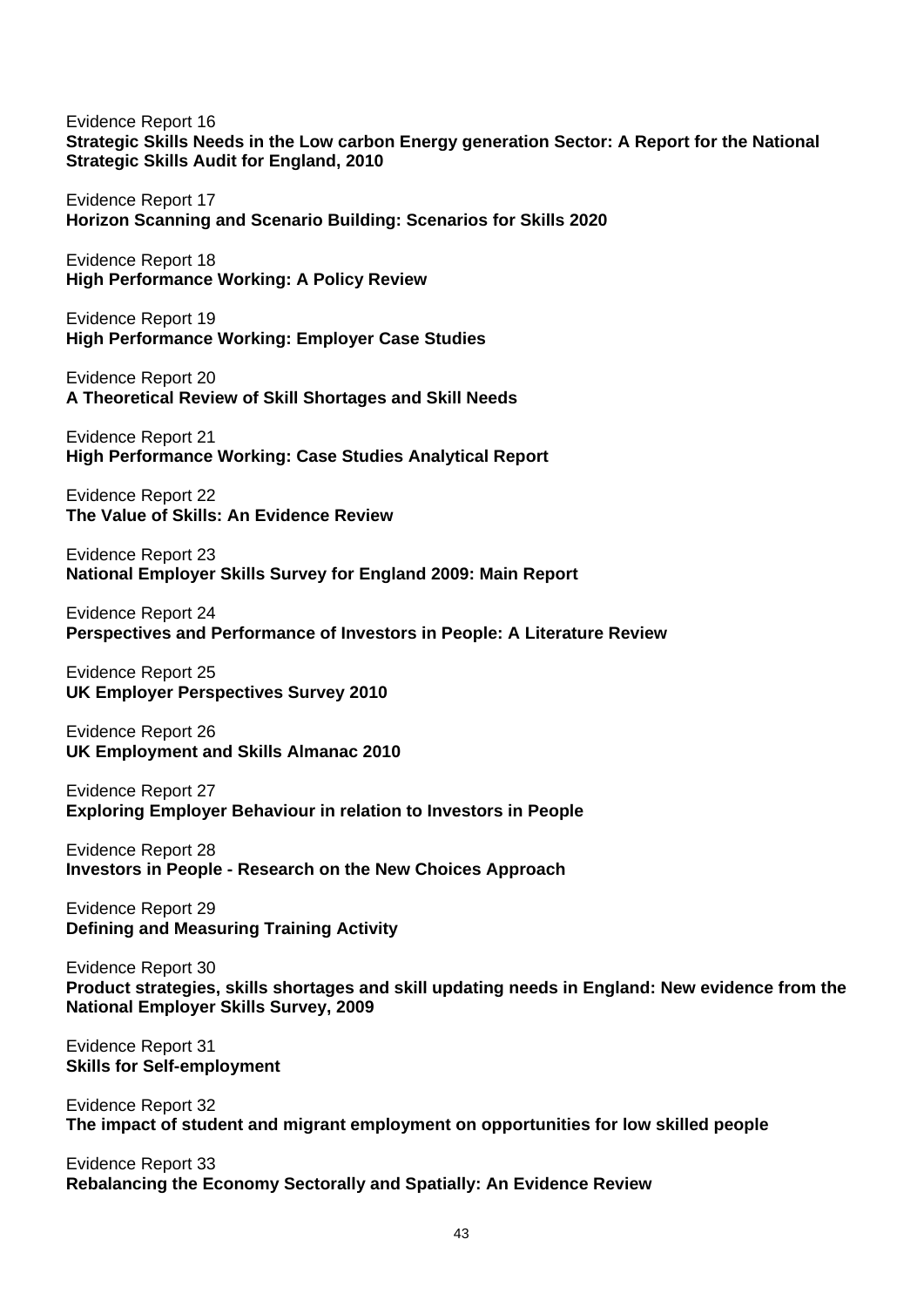Evidence Report 34 **Maximising Employment and Skills in the Offshore Wind Supply Chain** 

Evidence Report 35 **The Role of Career Adaptability in Skills Supply** 

Evidence Report 36 **The Impact of Higher Education for Part-Time Students** 

Evidence Report 37 **International approaches to high performance working** 

Evidence Report 38 **The Role of Skills from Worklessness to Sustainable Employment with Progression** 

Evidence Report 39 **Skills and Economic Performance: The Impact of Intangible Assets on UK Productivity Growth** 

Evidence Report 40 **A Review of Occupational Regulation and its Impact** 

Evidence Report 41 **Working Futures 2010-2020** 

Evidence Report 42 **International Approaches to the Development of Intermediate Level Skills and Apprenticeships** 

Evidence Report 43 **Engaging low skilled employees in workplace learning** 

Evidence Report 44 **Developing Occupational Skills Profiles for the UK** 

Evidence Report 45 **UK Commission's Employer Skills Survey 2011: UK Results** 

Evidence Report 46 **UK Commission's Employer Skills Survey 2011: England Results** 

Evidence Report 47 **Understanding Training Levies** 

Evidence Report 48 **Sector Skills Insights: Advanced Manufacturing** 

Evidence Report 49 **Sector Skills Insights: Digital and Creative** 

Evidence Report 50 **Sector Skills Insights: Construction** 

Evidence Report 51 **Sector Skills Insights: Energy**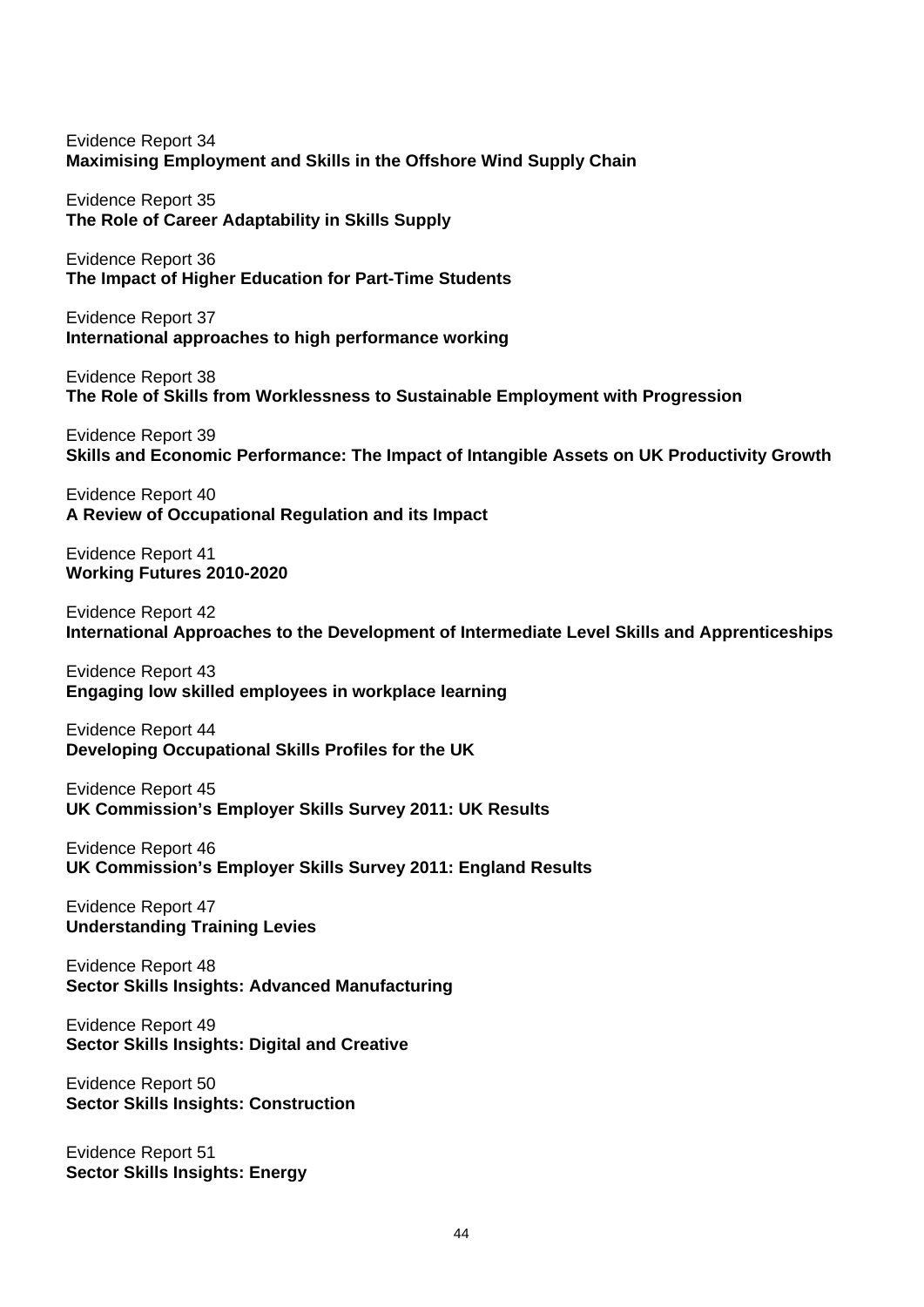#### Evidence Report 52 **Sector Skills Insights: Health and Social Care**

Evidence Report 53 **Sector Skills Insights: Retail** 

Evidence Report 54 **Research to support the evaluation of Investors in People: Employer Survey** 

Evidence Report 55 **Sector Skills Insights: Tourism** 

Evidence Report 56 **Sector Skills Insights: Professional and Business Services** 

Evidence Report 57 **Sector Skills Insights: Education** 

Evidence Report 58 **Agriculture, Forestry & Fishing: Sector Skills Assessment 2012** 

Evidence Report 59 **Evaluation of Investors in People: Employer Case Studies** 

Evidence Report 60 **An Initial Formative Evaluation of Best Market Solutions** 

Evidence Report 61 **UK Commission's Employer Skills Survey 2011: Northern Ireland National Report** 

Evidence Report 62 **Energy Production and Utilities: Sector Skills Assessment 2012** 

Evidence Report 63 **Creative Media and Entertainment: Sector Skills Assessment 2012** 

Evidence Report 64 **Information and Communication Technologies: Sector Skills Assessment 2012** 

Evidence Report 65 **Construction, Building Services Engineering and Planning: Sector Skills Assessment 2012** 

Evidence Report 66 **Real Estate and Facilities Management: Sector Skills Assessment 2012** 

Evidence Report 67 **Transportation and Storage: Sector Skills Assessment 2012** 

Evidence Report 68 **Hospitality, Tourism and Sport: Sector Skills Assessment 2012** 

Evidence Report 69 **Care: Sector Skills Assessment 2012**